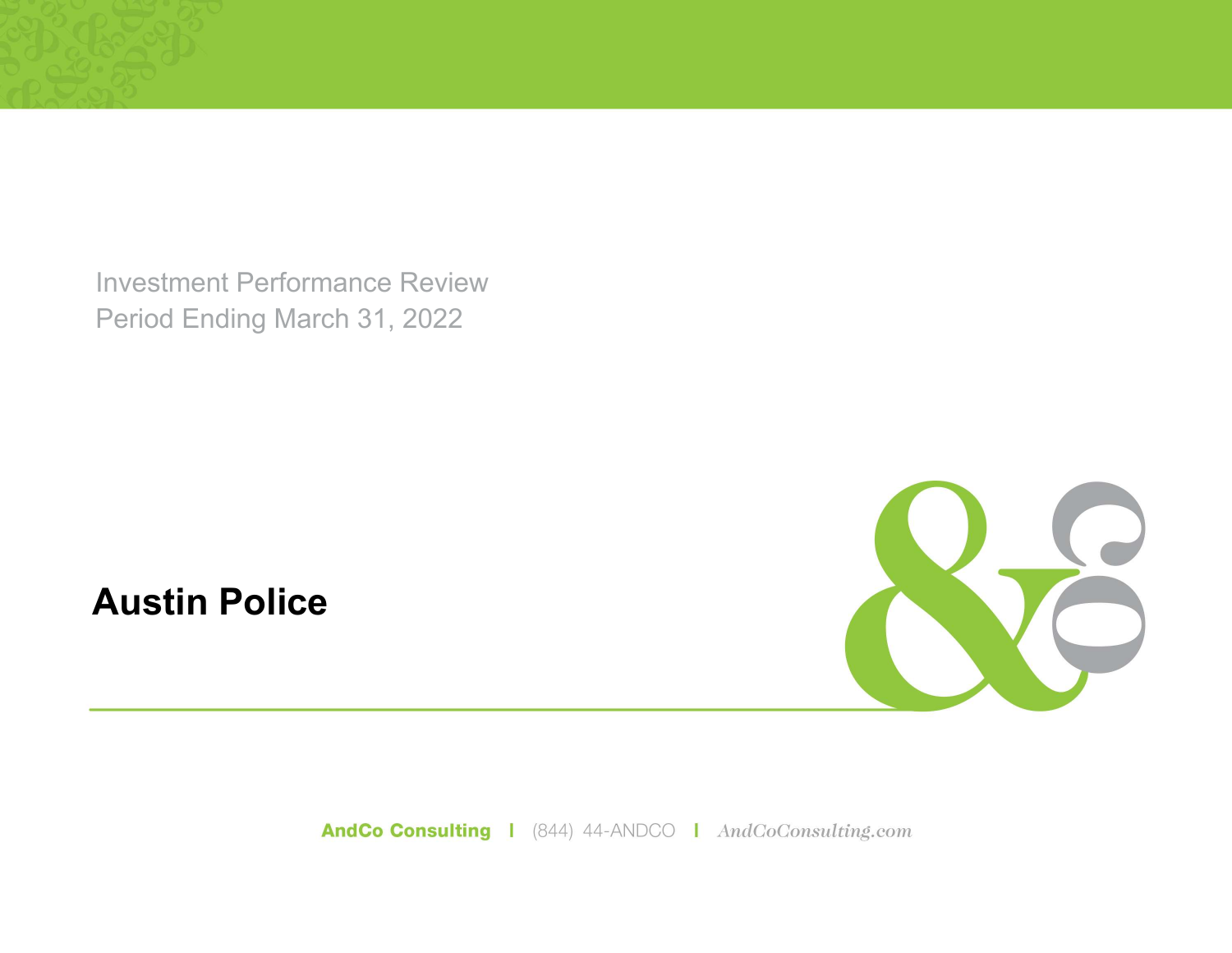**1st Quarter 2022 Market Environment**

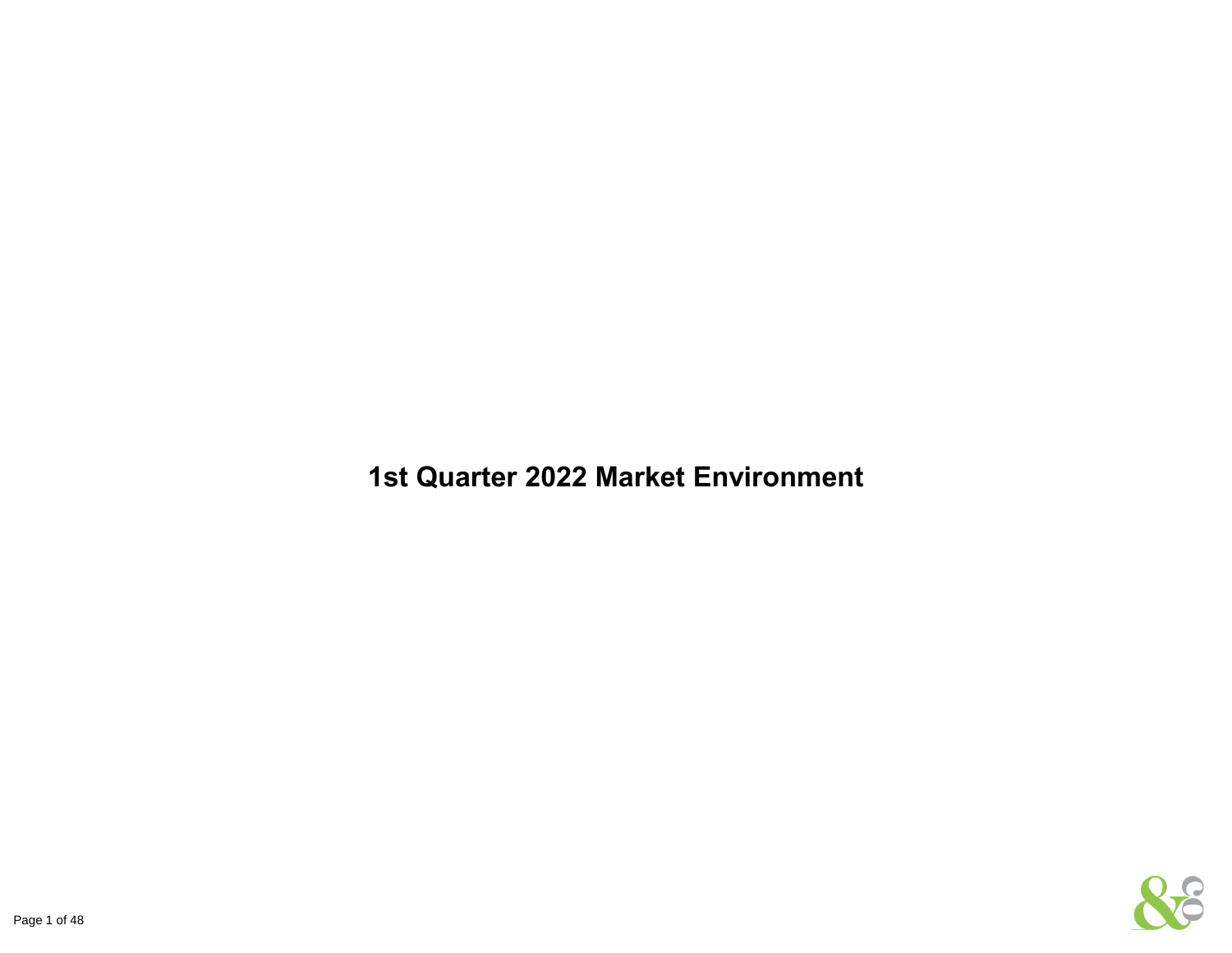#### **The Economy**

- The global economy faced headwinds as Russia invaded Ukraine in February. Despite their small percentage of the global GDP, both Russia and Ukraine play significant roles in the global economy. Russia provides most of Europe's energy supplies and combined, both countries account for a large percentage of food supplies.
- **Prior to the crisis in Ukraine, the global and US economies were already expected** to grow at a slower rate in the 1st quarter. For the 4th quarter 2021, the US GDP grew at an annual rate of 6.9%. Estimates for the 1st quarter 2022 vary significantly, ranging between 0.5% and 2.0%.
- The US labor market remained a source of strength during the 1st quarter with the unemployment rate falling to 3.6% in March. The pace of job growth accelerated during the quarter with a three-month average of roughly +562,000. Importantly, the number of workers re-entering the workforce increased during the quarter with strong wage growth as the likely catalyst.
- The US Federal Reserve Bank (the Fed) began the process of normalizing interest rates by raising the Fed Funds rate by 0.25%. Additionally, the Fed signaled it was ready to begin the process of shrinking its balance sheet by not reinvesting up to \$95 billion of maturing bonds into new securities each month. This process is referred to as "quantitative tightening" and is meant to drain liquidity from the economy with the goal of slowing inflation.

## **Equity (Domestic and International)**

- US equities declined during the 1st quarter as concerns regarding the conflict in Ukraine and the potential for a slowing global economy acted as headwinds. Large cap value was the best performing domestic segment of the equity market relative to other US market capitalizations and styles during the period while small cap growth performed the worst.
- International stocks also struggled during the 1st quarter. The primary driver of performance was the conflict in Ukraine which significantly affected western Europe and emerging markets. Another contributor to poor performance was the continued strength of the US dollar, which rose against both the Euro and Yen developed market currencies and most emerging market currencies during the period. Finally, China was negatively impacted by a rise in Covid-19 infections which resulted in new restrictions in Shanghai.

### **Fixed Income**

- Continued concerns about rising inflation, combined with the Fed beginning to raise interest rates acted as headwinds for fixed income performance during the quarter. US interest rates moved significantly higher during the quarter with the US 10-Year Treasury bond rising 83 basis points to close at 2.34%.
- Performance across most bond market sectors was negative during the quarter, with US high yield corporate bonds and US Treasury Inflation-Protected Securities (TIPS) down the least.
- The combination of higher coupons and a shorter maturity profile relative to high quality government bonds was the primary driver of the relative outperformance of high yield bonds during the period.
- TIPS continued their strong relative performance against all other bond market sectors during the quarter. Investors' expectations of higher future US inflation remained strong as inflation remained well above the Fed's stated 2% long-term target average.

#### **Market Themes**

- The tone of global central bank monetary policy shifted during the quarter as the Fed and the Bank of England both raised interest rates during the period. Additionally, the European Central Bank announced it would begin tightening monetary policy by slowing its bond purchases.
- The crisis in Ukraine will likely be a drag on global economic growth for the foreseeable future. Restrictions on Russian energy exports, especially to western Europe, will likely result in a material slowdown of those economies as a result of higher prices.
- US equity markets experienced their first down quarter since the onset of the pandemic in the 1st quarter of 2020. Growth-oriented stocks underperformed value stocks as investors' concerns about future economic growth increased. Historically, value stocks have outperformed growth stocks during economic slowdowns marked by recession.
- Interest rates rose across the Treasury yield curve during the quarter in anticipation of the Fed raising interest rates. As a result of their maturity profile, longer-dated bonds significantly underperformed shorter-dated bonds despite yields rising only modestly in comparison. Lower quality corporate bonds outperformed given their higher coupons and shorter maturity profiles despite concerns about widening credit spreads as economic conditions deteriorate.

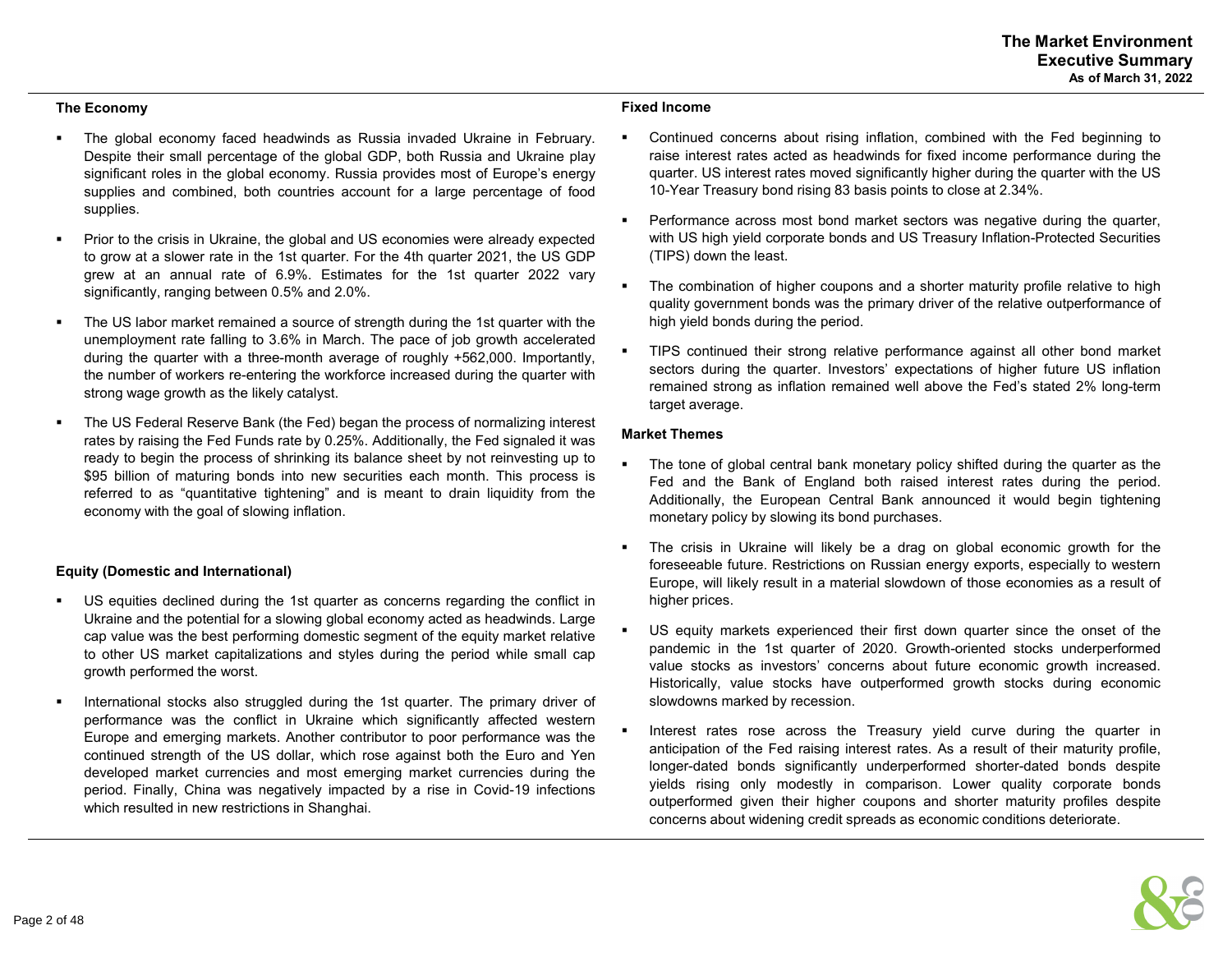- Broad US equity markets experienced weak, negative returns during the 1st quarter of 2022. A variety of factors contributed to performance including elevated inflation, rising interest rate expectations, geopolitical events in Ukraine, and concerns related to slower economic growth. For the period, the S&P 500 large cap benchmark returned -4.6%, compared to -5.7% for mid-cap and -7.5% for small cap indices.
- Developed markets international equities also suffered negative results for the 1st quarter. Europe was negatively impacted by the crisis in Ukraine, rising energy costs, and continued rising inflation. Emerging markets were also negatively impacted by Russia's invasion of Ukraine. Emerging markets were also impacted by the rise of Covid-19 cases in China and resulting restrictions. During the period, the MSCI EAFE Index returned -5.9% while the MSCI Emerging Markets Index declined by -7.0%
- For the quarter, performance of the bond market was broadly negative due to increasing inflation and expectations that global central banks would begin the process of raising interest rates. The Bloomberg (BB) US Aggregate Index returned -5.9%, for the period while Investment Grade Corporate bonds posted a return of -7.7%. The best performing sector on a relative basis was US TIPS which declined by -3.0%.
- **Despite the recent poor performance, developed equity markets posted strong** returns over the trailing 1-year period. The primary drivers of return during the period were economic growth and an accommodative monetary policy support from global central banks. The S&P 500 large cap stock index led equity market performance for the year with a return of 15.6%. The outlier was the Russell 2000 small cap index which declined by -5.8% for the year.
- Over the trailing 1-year period performance across international markets diverged with the developed market MSCI EAFE Index returning 1.2% while the MSCI Emerging Markets Index fell by -11.4%. While economic growth improved throughout the year, emerging markets were negatively impacted by geopolitical events related to Russia, Ukraine, and China.
- Bond market returns disappointed over the trailing 1-year period due to rising inflation and the expectation of multiple interest rates increases. TIPS were the lone bright spot in the bond market with the TIPS Index returning 4.3% for the year.

*Source: Investment Metrics*



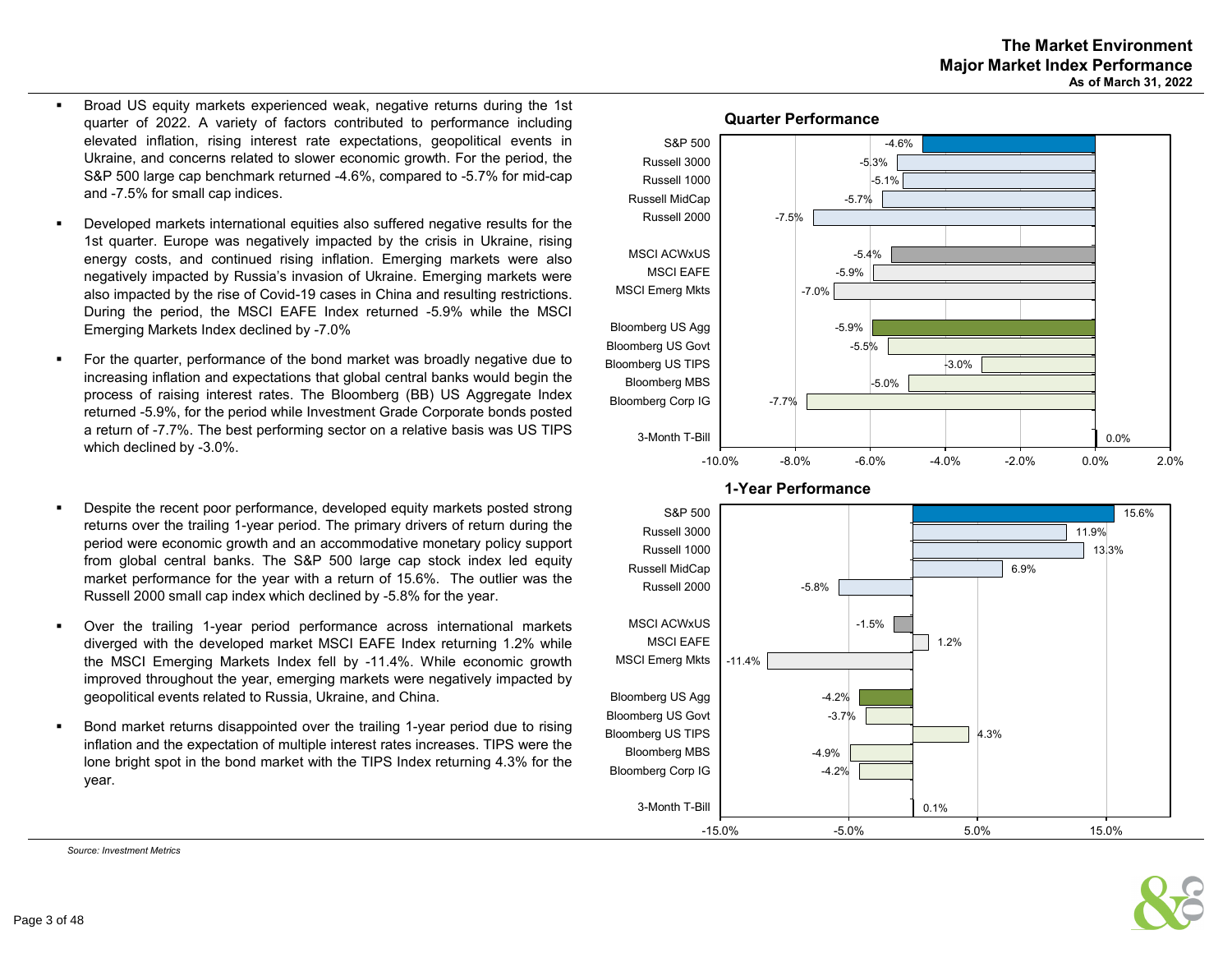- Momentum shifted during the 1st quarter as each broad US equity benchmark posted negative results across both the style and market capitalization spectrums. Large cap stocks continued their leadership, followed by mid and small cap issues. The Russell 1000 Index declined by -5.1% for the quarter while the Russell Mid Cap Index and the Russell 2000 Index fell by -5.7% and - 7.5%, respectively.
- Performance across styles and market capitalizations was disparate during the quarter. Large, Mid, Small cap value stocks all sizably outpaced their growth counterparts. For the period, the Russell 1000 Value Index was the best relative performing style index, posting a return of -0.7%. Mid cap and small cap growth stocks were the laggards during the period with both the Mid Cap Growth Index and Russell 2000 Growth Index returning a weak -12.6%.

- Performance across most market capitalizations and styles was positive over the trailing 1-year period. Much like the 1st quarter, large cap stocks outperformed mid and small cap stocks for the year. The Russell 1000 Index return of 13.3% for the year, significantly outperformed both its mid and small cap growth index counterparts. The outlier during the period was the Russell 2000 Index which returned -5.8%.
- While the dispersion across large cap styles was relatively narrow for the year, there was wide performance dispersion across mid and small style-based indexes. Within mid and small cap benchmark results, value dominated growth by double digits. The Russell Mid Cap Value Index returned 11.5% while the Russell 2000 Value Index returned 3.3% for the period. In comparison, the Russell Mid Cap Growth Index returned -0.9%, while the Russell 2000 Growth Index declined by -14.3%.









*Source: Investment Metrics*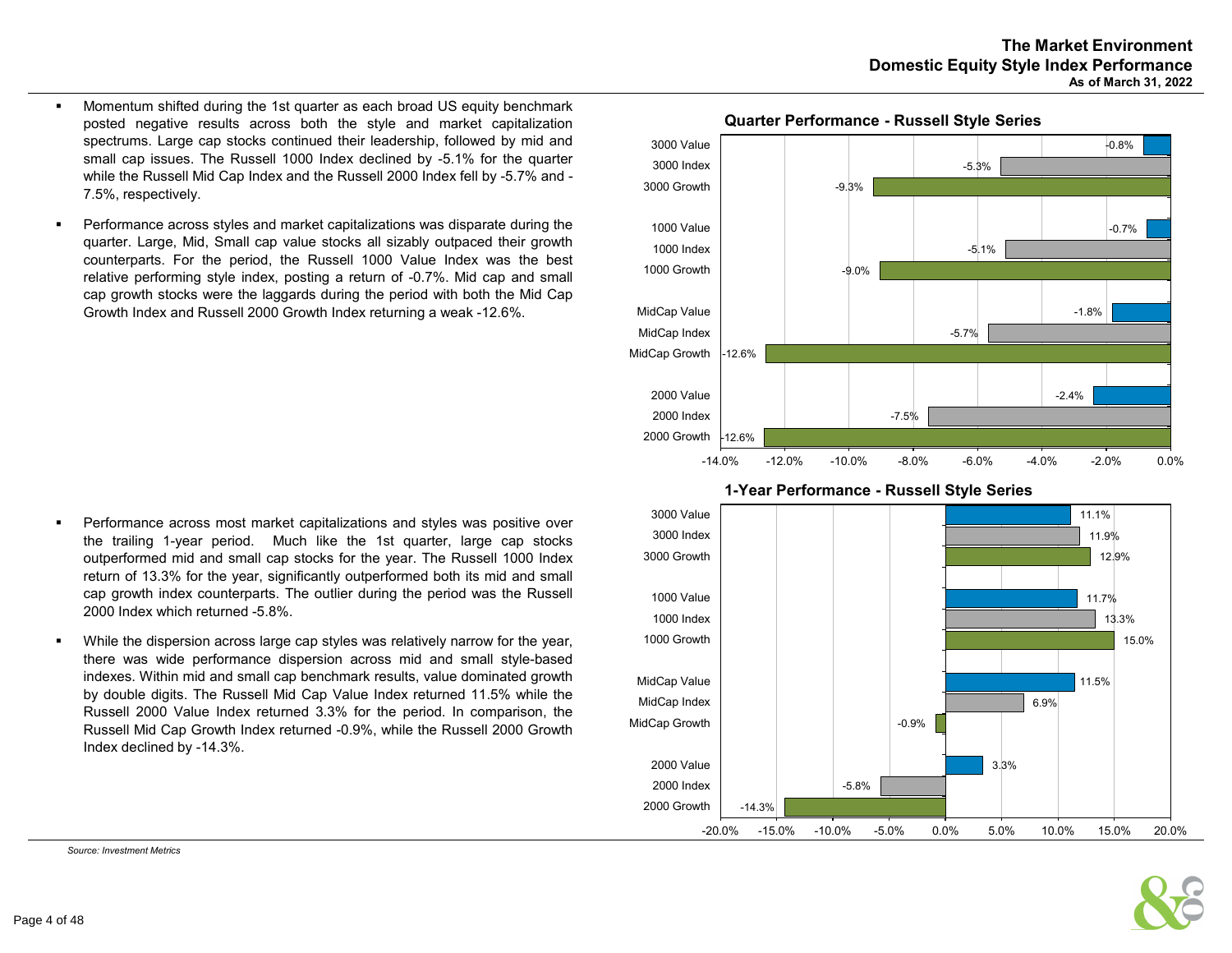- **Economic sector performance was negative across eight of the eleven** large cap economic sectors for the 1st quarter. However, the three positive sectors represent less than 10% of the index. Four additional sectors outpaced the return of the broad index on a relative basis during the period.
- Energy (38.7%), utilities (4.3%), and materials (0.2%) were the best performing sectors for the quarter. Energy continued its relative outperformance during the quarter as the price of oil remained elevated. Economically sensitive sectors such as communication services (-12.2%), consumer discretionary (-9.9%), and information technology (-9.0%) significantly underperformed the broader index for the quarter.
- For the full year, eight sectors exceeded the return of the broad large cap benchmark: energy (65.2%), real estate (21.8%), utilities (19.3%), information technology (17.2%), health care (16.7%), consumer staples (14.9%), financials (14.8%), and materials (14.7%). The weakest economic sector performance in the Russell 1000 for the year was communication services, which was the lone sector to deliver negative returns (-2.9%).

- Small cap sector performance was also mixed with two economic sectors posting positive performance and an additional five outpacing the return of the broader Russell 2000 Index (-7.5%) on a relative basis. Energy (42.0%) was the best performing sector for the period. Utilities (3.2%) was the only other sector posting a positive return for the quarter.
- For the trailing 1-year period, nine of the eleven sectors outpaced the broad benchmark's return. Not surprisingly, sector performance was led by energy (67.1%), real estate (12.1%), utilities (10.9%), materials (2.5%), industrials (1.6%), and financials (0.6%). Consumer staples (-2.4%), communication services (-4.5%), and information technology (-4.9%) outpaced the core benchmark on a relative basis but were negative in absolute terms. The weakest sector over the full year was health care which fell -28.6%.



As a result of the GICS classification changes on 9/28/2018 and certain associated reporting limitations, sector performance represents backward looking *performance for the prior year of each sector's current constituency, post creation of the Communication Services sector.* 



*Source: Morningstar Direct*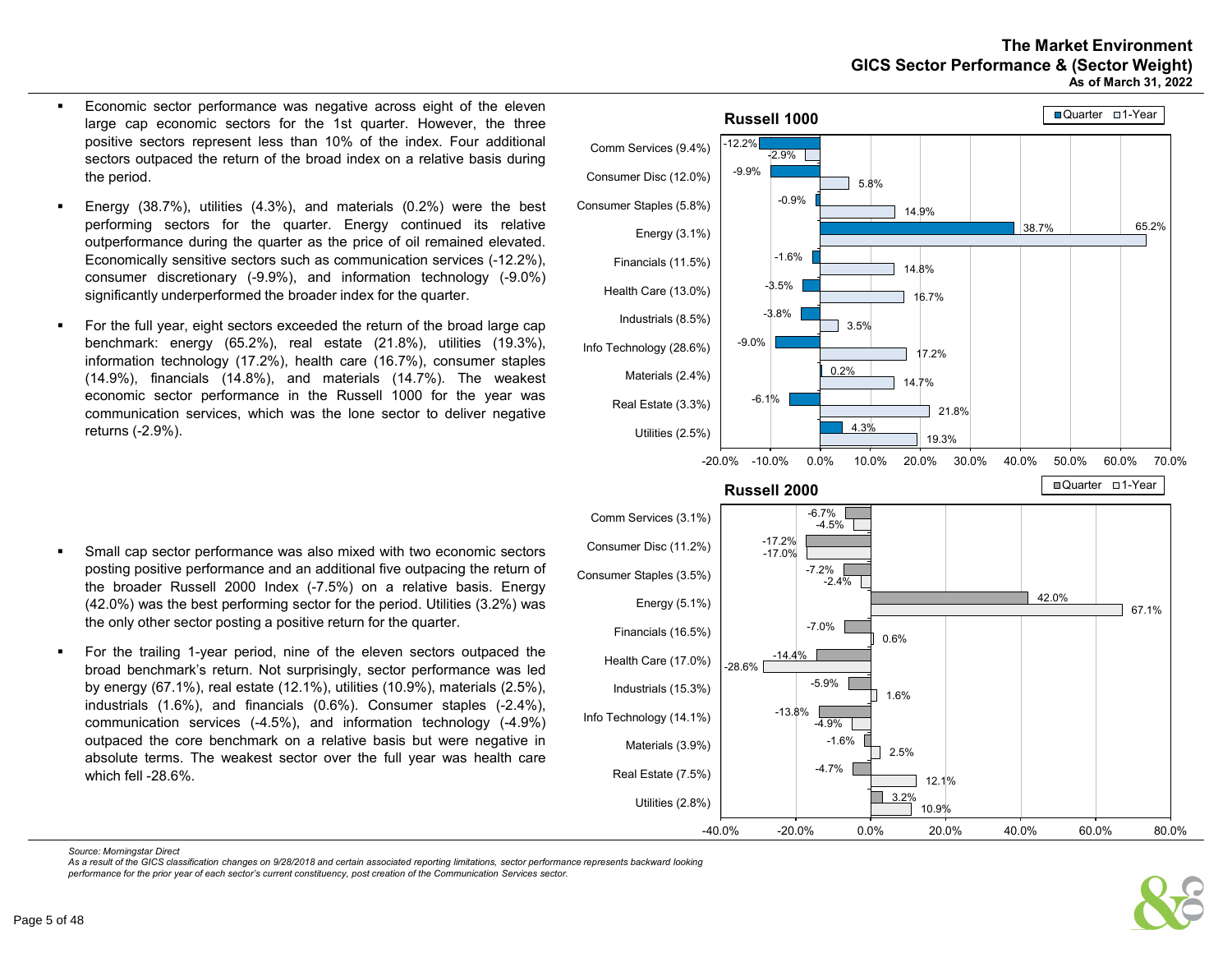**The Market Environment Top 10 Index Weights & Quarterly Performance for the Russell 1000 & 2000 As of March 31, 2022**

|                                |        | <b>Top 10 Weighted Stocks</b> |                         |                               |                                     |        | <b>Top 10 Weighted Stocks</b> |                         |                               |
|--------------------------------|--------|-------------------------------|-------------------------|-------------------------------|-------------------------------------|--------|-------------------------------|-------------------------|-------------------------------|
| Russell 1000                   | Weight | 1-Qtr<br><b>Return</b>        | 1-Year<br><b>Return</b> | <b>Sector</b>                 | Russell 2000                        | Weight | 1-Qtr<br><b>Return</b>        | 1-Year<br><b>Return</b> | <b>Sector</b>                 |
| Apple Inc                      | 6.38%  | $-1.5%$                       | 43.8%                   | Information Technology        | Ovintiv Inc                         | 0.52%  | 61.4%                         | 130.9%                  | Energy                        |
| Microsoft Corp                 | 5.50%  | $-8.1%$                       | 31.8%                   | Information Technology        | AMC Entertainment HIdgs Inc Class A | 0.47%  | $-9.4%$                       | 141.3%                  | <b>Communication Services</b> |
| Amazon.com Inc                 | 3.35%  | $-2.2%$                       | 5.4%                    | <b>Consumer Discretionary</b> | Avis Budget Group Inc               | 0.40%  | 27.0%                         | 263.0%                  | Industrials                   |
| Tesla Inc                      | 2.12%  | 2.0%                          | 61.3%                   | <b>Consumer Discretionary</b> | BJ's Wholesale Club Holdings Inc    | 0.34%  | 1.0%                          | 50.7%                   | <b>Consumer Staples</b>       |
| Alphabet Inc Class A           | 1.98%  | $-4.0%$                       | 34.9%                   | <b>Communication Services</b> | Chesapeake Energy Corp Ord Shrs     | 0.33%  | 37.6%                         | 108.8%                  | Energy                        |
| Alphabet Inc Class C           | 1.83%  | $-3.5%$                       | 35.0%                   | <b>Communication Services</b> | <b>Tenet Healthcare Corp</b>        | 0.33%  | 5.2%                          | 65.3%                   | <b>Health Care</b>            |
| NVIDIA Corp                    | 1.54%  | $-7.2%$                       | 104.6%                  | Information Technology        | Tetra Tech Inc                      | 0.33%  | $-2.7%$                       | 22.2%                   | Industrials                   |
| Berkshire Hathaway Inc Class B | 1.53%  | 18.0%                         | 38.1%                   | Financials                    | Antero Resources Corp               | 0.32%  | 74.5%                         | 199.3%                  | Energy                        |
| Meta Platforms Inc Class A     | 1.21%  | $-33.9%$                      | $-24.5%$                | <b>Communication Services</b> | Lattice Semiconductor Corp          | 0.30%  | $-20.9%$                      | 35.4%                   | Information Technology        |
| UnitedHealth Group Inc         | 1.13%  | 1.9%                          | 38.9%                   | <b>Health Care</b>            | EastGroup Properties Inc            | 0.30%  | $-10.3%$                      | 44.8%                   | Real Estate                   |

|                         |                               |                                     |        | Top 10 Weighted Stocks   |                         |                               |
|-------------------------|-------------------------------|-------------------------------------|--------|--------------------------|-------------------------|-------------------------------|
| 1-Year<br><b>Return</b> | <b>Sector</b>                 | Russell 2000                        | Weight | $1-Qtr$<br><b>Return</b> | 1-Year<br><b>Return</b> | <b>Sector</b>                 |
| 43.8%                   | Information Technology        | Ovintiv Inc.                        | 0.52%  | 61.4%                    | 130.9%                  | Energy                        |
| 31.8%                   | Information Technology        | AMC Entertainment HIdgs Inc Class A | 0.47%  | $-9.4%$                  | 141.3%                  | <b>Communication Services</b> |
| 5.4%                    | <b>Consumer Discretionary</b> | Avis Budget Group Inc               | 0.40%  | 27.0%                    | 263.0%                  | Industrials                   |
| 61.3%                   | <b>Consumer Discretionary</b> | BJ's Wholesale Club Holdings Inc    | 0.34%  | 1.0%                     | 50.7%                   | <b>Consumer Staples</b>       |
| 34.9%                   | <b>Communication Services</b> | Chesapeake Energy Corp Ord Shrs     | 0.33%  | 37.6%                    | 108.8%                  | Energy                        |
| 35.0%                   | <b>Communication Services</b> | <b>Tenet Healthcare Corp</b>        | 0.33%  | 5.2%                     | 65.3%                   | <b>Health Care</b>            |
| 104.6%                  | Information Technology        | Tetra Tech Inc                      | 0.33%  | $-2.7%$                  | 22.2%                   | Industrials                   |
| 38.1%                   | <b>Financials</b>             | Antero Resources Corp               | 0.32%  | 74.5%                    | 199.3%                  | Energy                        |
| -24.5%                  | <b>Communication Services</b> | attice Semiconductor Corp           | 0.30%  | $-20.9%$                 | 35.4%                   | Information Technology        |
| 38.9%                   | <b>Health Care</b>            | EastGroup Properties Inc            | 0.30%  | $-10.3%$                 | 44.8%                   | <b>Real Estate</b>            |

| Top 10 Performing Stocks (by Quarter) |          |                        |                         |                  |  | Top 10 Performing Stocks (by Quarter) |        |                        |                         |                    |  |
|---------------------------------------|----------|------------------------|-------------------------|------------------|--|---------------------------------------|--------|------------------------|-------------------------|--------------------|--|
| Russell 1000                          | Weight   | 1-Qtr<br><b>Return</b> | 1-Year<br><b>Return</b> | <b>Sector</b>    |  | Russell 2000                          | Weight | 1-Qtr<br><b>Return</b> | 1-Year<br><b>Return</b> | <b>Sector</b>      |  |
| Occidental Petroleum Corp             | 0.11%    | 96.2%                  | 113.9%                  | Energy           |  | NexTier Oilfield Solutions Inc        | 0.06%  | 160.3%                 | 148.4%                  | Energy             |  |
| New Fortress Energy Inc Class A       | $0.00\%$ | 77.1%                  | $-6.0%$                 | Energy           |  | Peabody Energy Corp                   | 0.08%  | 143.6%                 | 701.6%                  | Energy             |  |
| The Mosaic Co                         | 0.06%    | 69.6%                  | 112.2%                  | Materials        |  | RPC Inc                               | 0.03%  | 135.0%                 | 97.6%                   | Energy             |  |
| <b>Halliburton Co</b>                 | 0.08%    | 66.2%                  | 78.2%                   | Energy           |  | SOC Telemed Inc Ord Shrs - Class A    | 0.01%  | 133.6%                 | $-52.5%$                | <b>Health Care</b> |  |
| United States Steel Corp              | 0.02%    | 58.9%                  | 44.9%                   | Materials        |  | Kosmos Energy Ltd                     | 0.12%  | 107.8%                 | 134.2%                  | Energy             |  |
| <b>EQT Corp</b>                       | 0.02%    | 58.6%                  | 86.2%                   | Energy           |  | Tidewater Inc                         | 0.03%  | 103.0%                 | 73.5%                   | Energy             |  |
| APA Corp                              | 0.04%    | 54.3%                  | 133.0%                  | Energy           |  | Team Inc                              | 0.00%  | 102.8%                 | $-80.8%$                | Industrials        |  |
| Marathon Oil Corp                     | 0.05%    | 53.4%                  | 138.6%                  | Energy           |  | Golar LNG Ltd                         | 0.09%  | 100.0%                 | 142.2%                  | Energy             |  |
| Baker Hughes Co Class A               | 0.06%    | 52.4%                  | 73.5%                   | Energy           |  | US Silica Holdings Inc                | 0.05%  | 98.5%                  | 51.8%                   | Energy             |  |
| Alcoa Corp                            | 0.04%    | 51.3%                  | 178.0%                  | <b>Materials</b> |  | Intrepid Potash Inc                   | 0.03%  | 92.2%                  | 152.3%                  | <b>Materials</b>   |  |

| uarter)                 |                  |                                    | Top 10 Performing Stocks (by Quarter) |                          |                         |                    |
|-------------------------|------------------|------------------------------------|---------------------------------------|--------------------------|-------------------------|--------------------|
| 1-Year<br><b>Return</b> | <b>Sector</b>    | Russell 2000                       | Weight                                | $1-Qtr$<br><b>Return</b> | 1-Year<br><b>Return</b> | Sector             |
| 113.9%                  | Energy           | NexTier Oilfield Solutions Inc     | 0.06%                                 | 160.3%                   | 148.4%                  | Energy             |
| $-6.0%$                 | Energy           | Peabody Energy Corp                | 0.08%                                 | 143.6%                   | 701.6%                  | Energy             |
| 112.2%                  | <b>Materials</b> | RPC Inc                            | 0.03%                                 | 135.0%                   | 97.6%                   | Energy             |
| 78.2%                   | Energy           | SOC Telemed Inc Ord Shrs - Class A | 0.01%                                 | 133.6%                   | $-52.5%$                | <b>Health Care</b> |
| 44.9%                   | <b>Materials</b> | Kosmos Energy Ltd                  | 0.12%                                 | 107.8%                   | 134.2%                  | Energy             |
| 86.2%                   | Energy           | <b>Tidewater Inc</b>               | 0.03%                                 | 103.0%                   | 73.5%                   | Energy             |
| 133.0%                  | Energy           | Team Inc                           | $0.00\%$                              | 102.8%                   | -80.8%                  | Industrials        |
| 138.6%                  | Energy           | <b>Golar LNG Ltd</b>               | 0.09%                                 | 100.0%                   | 142.2%                  | Energy             |
| 73.5%                   | Energy           | US Silica Holdings Inc             | 0.05%                                 | 98.5%                    | 51.8%                   | Energy             |
| 178.0%                  | <b>Materials</b> | Intrepid Potash Inc                | 0.03%                                 | 92.2%                    | 152.3%                  | <b>Materials</b>   |
|                         |                  |                                    |                                       |                          |                         |                    |

|                                        |          | Bottom 10 Performing Stocks (by Quarter) |                         |                               |                                     | Bottom 10 Performing Stocks (by Quarter) |                   |                         |                               |
|----------------------------------------|----------|------------------------------------------|-------------------------|-------------------------------|-------------------------------------|------------------------------------------|-------------------|-------------------------|-------------------------------|
| Russell 1000                           | Weight   | 1-Qtr<br><b>Return</b>                   | 1-Year<br><b>Return</b> | <b>Sector</b>                 | Russell 2000                        | Weight                                   | $1-Qtr$<br>Return | 1-Year<br><b>Return</b> | <b>Sector</b>                 |
| Vroom Inc Ordinary Shares              | 0.00%    | $-75.3%$                                 | $-93.2\%$               | <b>Consumer Discretionary</b> | Kodiak Sciences Inc                 | 0.01%                                    | -90.9%            | $-93.2%$                | <b>Health Care</b>            |
| GoHealth Inc Ordinary Shares - Class A | 0.00%    | $-68.9%$                                 | $-89.9%$                | Financials                    | Aligos Therapeutics Inc Ord Shares  | 0.00%                                    | $-81.9%$          | $-90.5%$                | <b>Health Care</b>            |
| TuSimple HIdgs Inc Ord Shrs - Class A  | 0.00%    | $-66.0\%$                                | N/A                     | Industrials                   | MEI Pharma Inc                      | $0.00\%$                                 | $-77.4%$          | $-82.4%$                | <b>Health Care</b>            |
| Fluence Energy Inc                     | $0.00\%$ | $-63.1%$                                 | N/A                     | Industrials                   | Applied Therapeutics Inc            | $0.00\%$                                 | $-76.4%$          | $-88.7%$                | <b>Health Care</b>            |
| <b>Nektar Therapeutics</b>             | 0.00%    | $-60.1%$                                 | $-73.1%$                | <b>Health Care</b>            | Annexon Inc Ordinary Shares         | $0.00\%$                                 | $-76.2%$          | $-90.2%$                | <b>Health Care</b>            |
| Skillz Inc Ordinary Shares - Class A   | $0.00\%$ | $-59.7%$                                 | $-84.2%$                | <b>Communication Services</b> | <b>BioAtla Inc Ordinary Shares</b>  | $0.00\%$                                 | $-74.5%$          | $-90.2%$                | <b>Health Care</b>            |
| Natera Inc                             | 0.01%    | $-56.4%$                                 | -59.9%                  | <b>Health Care</b>            | Accelerate Diagnostics Inc          | 0.00%                                    | $-72.4%$          | $-82.7%$                | <b>Health Care</b>            |
| <b>EPAM Systems Inc</b>                | 0.04%    | $-55.6%$                                 | $-25.2%$                | Information Technology        | Laird Superfood Inc Ordinary Shares | 0.00%                                    | $-72.3%$          | $-90.4%$                | <b>Consumer Staples</b>       |
| Trex Co Inc                            | 0.02%    | $-51.6%$                                 | $-28.6%$                | Industrials                   | Society Pass Inc                    | $0.00\%$                                 | $-71.5%$          | N/A                     | <b>Communication Services</b> |
| Rivian Automotive Inc Class A          | 0.02%    | $-51.5%$                                 | N/A                     | <b>Consumer Discretionary</b> | 89bio Inc Ordinary Shares           | 0.00%                                    | $-71.2%$          | $-84.1%$                | <b>Health Care</b>            |

*Source: Morningstar Direct*

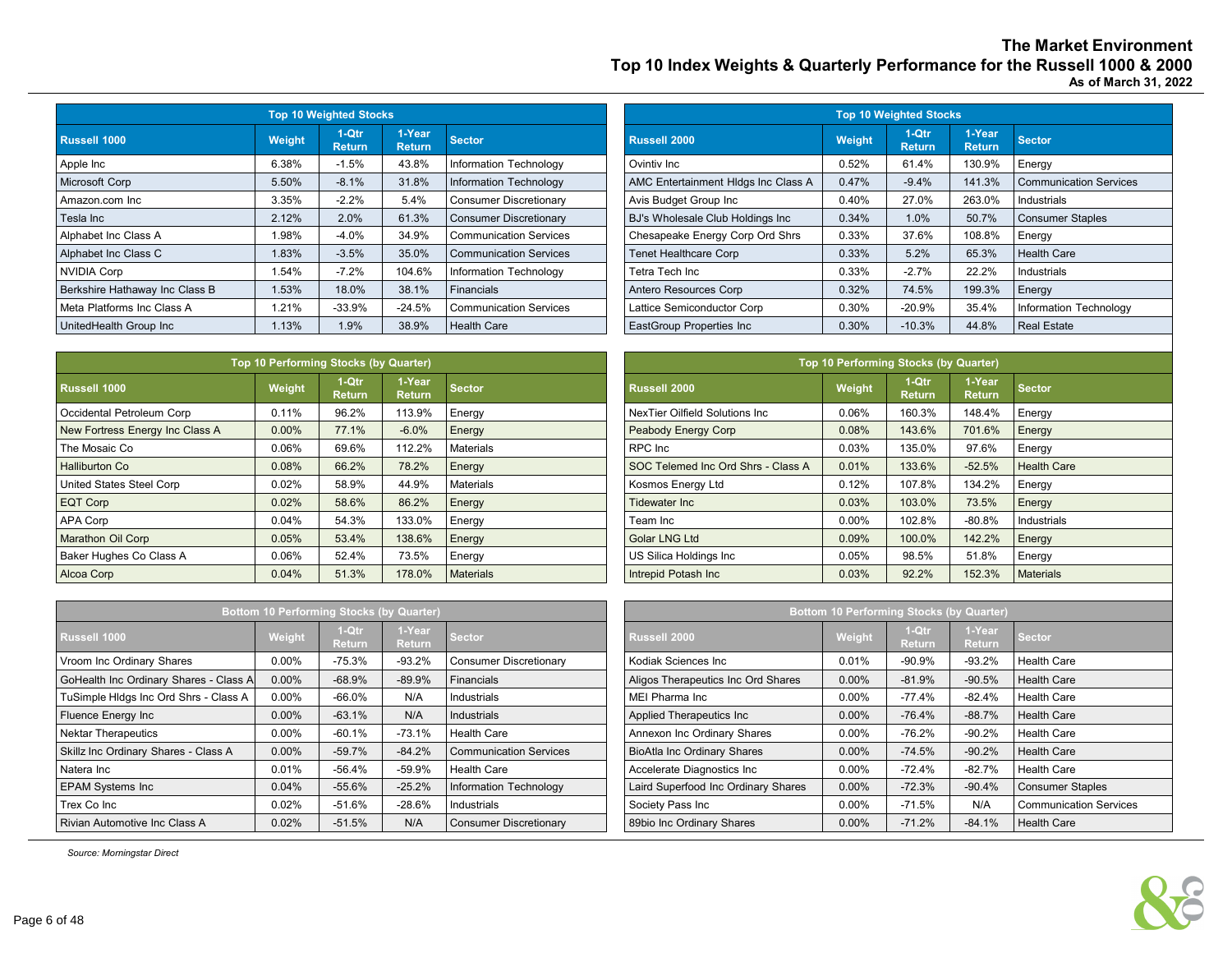- 13.7% -7.3% -9.5% -6.1% -0.5% -5.4% -3.7% -3.0% -3.9% 27.3% -8.7% -13.7% -7.0% -3.1% -7.4% -5.9% -4.8% -5.4% -20.0% -10.0% 0.0% 10.0% 20.0% 30.0% EM Latin Amer (6) EM Asia (9) EM EMEA (11) Emerging Mkt (26) Pacific (5) Europe & ME (16) EAFE (21) WORLD x US (22) AC World x US (48) **Quarter Performance** USD DUSD Currency 10.6%  $-13.4\%$ 1.4% -9.9% 3.4% 7.9% 6.2% 7.5% 2.0% 23.5% -15.2% -5.7% -11.4% -3.0% 3.5% 1.2% 3.0% -1.5% -20.0% -10.0% 0.0% 10.0% 20.0% 30.0% EM Latin Amer (6) EM Asia (9) EM EMEA (11) Emerging Mkt (26) Pacific (5) Europe & ME (16) EAFE (21) WORLD x US (22) AC World x US (48) **1-Year Performance I I**USD **IDOCAL Currency**
- posted negative returns in both US dollar (USD) and local currency (LC) terms for the 1st quarter. The outlier during the period was the Latin America region. This strong performance was led by Brazil which benefited from rising commodity prices. The developed market MSCI EAFE Index returned -5.9% in USD and -3.7% in LC terms for the period, while the MSCI Emerging Markets Index declined by -7.0% in USD and -6.1% in LC terms.

Most developed market international equity indexes tracked in the chart

 The trailing 1-year results for international developed markets were broadly positive across most regions and currencies. The MSCI EAFE Index returned 1.2% in USD for the year and 6.2% in LC terms. In contrast, returns across emerging markets were broadly lower with the exception being Latin America. While the MSCI Emerging Markets Index declined by -11.4% in USD and -9.9% in LC terms, the Latin America regional index's return was a solid 23.5% in USD and 10.6% in LC term. In contrast, performance in the Asia regional benchmarks detracted from emerging market index performance with the EM Asia Index returning -15.2% in USD and -13.4% in LC term, largely due to concerns related to slowing growth in China and the recent rise in infections related to the pandemic.

Page 7 of 48

*Source: MSCI Global Index Monitor (Returns are Net)*

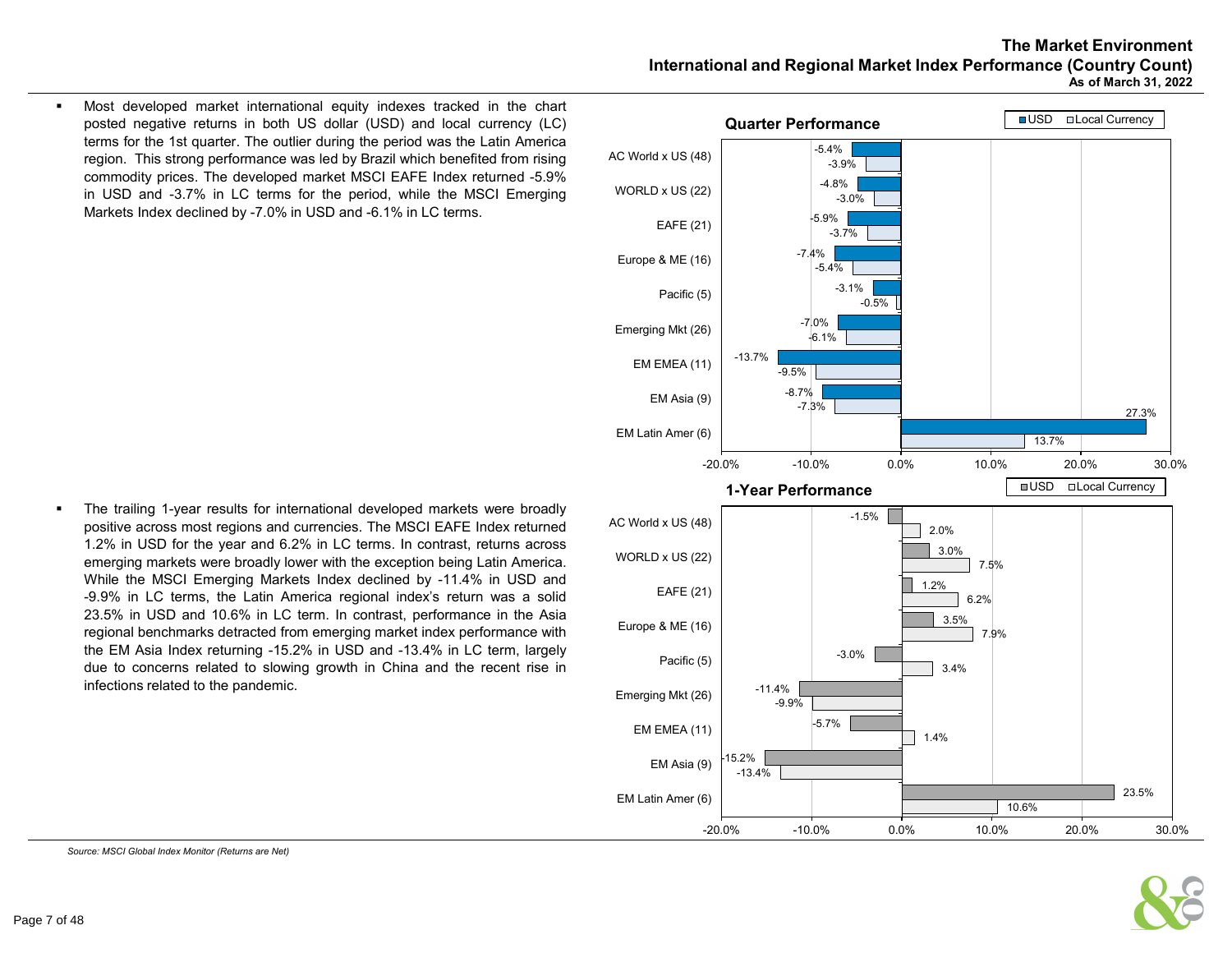**The Market Environment**

# **US Dollar International Index Attribution & Country Detail**

**As of March 31, 2022**

| <b>MSCI-EAFE</b>              | <b>Sector Weight</b> | <b>Quarter Return</b> | 1-Year Return |
|-------------------------------|----------------------|-----------------------|---------------|
| <b>Communication Services</b> | 4.9%                 | $-1.7%$               | $-10.8%$      |
| <b>Consumer Discretionary</b> | 11.5%                | $-13.6%$              | $-9.6%$       |
| <b>Consumer Staples</b>       | 10.2%                | $-7.7%$               | 1.7%          |
| Energy                        | 4.1%                 | 17.0%                 | 30.0%         |
| Financials                    | 17.7%                | $-1.1%$               | 5.1%          |
| <b>Health Care</b>            | 13.1%                | $-3.7%$               | 8.9%          |
| Industrials                   | 15.4%                | $-10.7%$              | $-3.8%$       |
| Information Technology        | 8.6%                 | $-16.1%$              | $-1.0%$       |
| Materials                     | 8.2%                 | 3.3%                  | 8.4%          |
| <b>Real Estate</b>            | 2.9%                 | $-2.7%$               | $-1.2%$       |
| Utilities                     | 3.4%                 | $-4.1%$               | $-1.7%$       |
| <b>Total</b>                  | 100.0%               | $-5.9%$               | 1.2%          |

| <b>MSCI-ACWIXUS</b>           | <b>Sector Weight</b> | <b>Quarter Return</b> | 1-Year Return |
|-------------------------------|----------------------|-----------------------|---------------|
| <b>Communication Services</b> | 6.2%                 | $-6.1%$               | $-16.6%$      |
| <b>Consumer Discretionary</b> | 11.1%                | $-14.3%$              | $-21.2%$      |
| <b>Consumer Staples</b>       | 8.4%                 | $-7.2%$               | 0.2%          |
| Energy                        | 5.4%                 | 6.9%                  | 22.9%         |
| Financials                    | 20.6%                | 1.6%                  | 9.1%          |
| <b>Health Care</b>            | 9.4%                 | $-5.1%$               | 2.3%          |
| Industrials                   | 12.2%                | $-8.6%$               | $-1.9%$       |
| Information Technology        | 12.2%                | $-15.1%$              | $-5.4%$       |
| <b>Materials</b>              | 8.9%                 | 5.2%                  | 9.5%          |
| <b>Real Estate</b>            | 2.5%                 | $-2.8%$               | $-8.1%$       |
| <b>Utilities</b>              | 3.2%                 | $-2.4%$               | 2.0%          |
| <b>Total</b>                  | 100.0%               | $-5.4%$               | $-1.5%$       |

| <b>MSCI - Emerging Mkt</b>    | <b>Sector Weight</b> | <b>Quarter Return</b> | 1-Year Return |
|-------------------------------|----------------------|-----------------------|---------------|
| <b>Communication Services</b> | 10.1%                | $-11.3%$              | $-23.6%$      |
| <b>Consumer Discretionary</b> | 12.3%                | $-16.4%$              | $-38.8%$      |
| <b>Consumer Staples</b>       | 5.8%                 | $-7.9%$               | $-9.9%$       |
| Energy                        | 4.8%                 | $-20.7%$              | $-6.7%$       |
| Financials                    | 22.1%                | 5.7%                  | 10.7%         |
| <b>Health Care</b>            | 3.9%                 | $-14.0%$              | $-27.8%$      |
| Industrials                   | 5.4%                 | $-2.7%$               | 2.7%          |
| Information Technology        | 21.6%                | $-11.2%$              | $-6.8%$       |
| Materials                     | 9.4%                 | 3.2%                  | 3.4%          |
| <b>Real Estate</b>            | 2.1%                 | $-1.8%$               | $-27.6%$      |
| <b>Utilities</b>              | 2.6%                 | $-0.2%$               | 10.2%         |
| <b>Total</b>                  | 100.0%               | $-7.0%$               | $-11.4%$      |

|                                  | <b>MSCI-EAFE</b> | <b>MSCI-ACWIxUS</b> | Quarter  | 1- Year  |
|----------------------------------|------------------|---------------------|----------|----------|
| Country                          | Weight           | Weight              | Return   | Return   |
| Japan                            | 22.3%            | 14.1%               | $-6.6%$  | $-6.5%$  |
| <b>United Kingdom</b>            | 15.3%            | 9.6%                | 1.8%     | 13.6%    |
| France                           | 11.4%            | 7.2%                | $-8.7%$  | 4.5%     |
| Switzerland                      | 10.4%            | 6.6%                | $-6.4%$  | 13.9%    |
| Germany                          | 8.2%             | 5.2%                | $-12.9%$ | $-12.0%$ |
| Australia                        | 8.2%             | 5.1%                | 7.3%     | 13.5%    |
| Netherlands                      | 4.4%             | 2.8%                | $-17.4%$ | $-5.2%$  |
| Sweden                           | 3.6%             | 2.2%                | $-15.5%$ | $-7.4%$  |
| Hong Kong                        | 2.9%             | 1.8%                | $-1.8%$  | $-12.0%$ |
| Denmark                          | 2.7%             | 1.7%                | $-6.4%$  | 14.9%    |
| Italy                            | 2.4%             | 1.5%                | $-10.1%$ | $-2.7%$  |
| Spain                            | 2.3%             | 1.5%                | $-4.1%$  | $-3.7%$  |
| Singapore                        | 1.5%             | 0.9%                | $-1.7%$  | $-4.6%$  |
| Finland                          | 1.0%             | 0.6%                | $-11.9%$ | $-2.6%$  |
| Belgium                          | 0.9%             | 0.6%                | $-4.9%$  | $-0.3%$  |
| Norway                           | 0.8%             | 0.5%                | 10.2%    | 21.1%    |
| Israel                           | 0.7%             | 0.5%                | $-6.9%$  | 7.6%     |
| Ireland                          | 0.6%             | 0.4%                | $-20.1%$ | $-17.7%$ |
| Portugal                         | 0.2%             | 0.1%                | 2.3%     | 7.1%     |
| Austria                          | 0.2%             | 0.1%                | $-20.0%$ | 3.6%     |
| New Zealand                      | 0.2%             | 0.1%                | $-8.7%$  | $-15.2%$ |
| <b>Total EAFE Countries</b>      | 100.0%           | 63.1%               | $-5.9%$  | 1.2%     |
| Canada                           |                  | 8.3%                | 4.6%     | 20.2%    |
| <b>Total Developed Countries</b> |                  | 71.4%               | $-4.8%$  | 3.0%     |
| China                            |                  | 8.6%                | $-14.2%$ | $-32.5%$ |
| Taiwan                           |                  | 4.6%                | $-6.6%$  | 6.3%     |
| India                            |                  | 3.7%                | $-1.9%$  | 17.9%    |
| Korea                            |                  | 3.6%                | $-9.6%$  | $-18.5%$ |
| Brazil                           |                  | 1.7%                | 35.9%    | 24.7%    |
| Saudi Arabia                     |                  | 1.2%                | 17.3%    | 38.7%    |
| South Africa                     |                  | 1.2%                | 20.3%    | 11.1%    |
| Mexico                           |                  | 0.7%                | 8.6%     | 27.7%    |
| Thailand                         |                  | 0.5%                | 4.2%     | $-1.6%$  |
| Indonesia                        |                  | 0.5%                | 9.6%     | 21.0%    |
| Malaysia                         |                  | 0.4%                | 2.0%     | 1.5%     |
| <b>United Arab Emirates</b>      |                  | 0.4%                | 21.2%    | 58.1%    |
| Qatar                            |                  | 0.3%                | 19.5%    | 34.4%    |
| Kuwait                           |                  | 0.2%                | 19.4%    | 45.7%    |
| Philippines                      |                  | 0.2%                | 2.2%     | 9.9%     |
| Poland                           |                  | 0.2%                | $-9.8%$  | 5.8%     |
| Chile                            |                  | 0.2%                | 29.5%    | $-8.3%$  |
| Peru                             |                  | 0.1%                | 34.9%    | 20.9%    |
|                                  |                  |                     |          |          |
| Turkey                           |                  | 0.1%                | 12.9%    | 1.6%     |
| Colombia                         |                  | 0.1%                | 33.8%    | 39.3%    |
| Greece                           |                  | 0.1%                | 1.1%     | 7.6%     |
| Hungary                          |                  | 0.1%                | $-19.4%$ | $-10.0%$ |
| Czech Republic                   |                  | 0.0%                | 3.1%     | 51.5%    |
| Egypt                            |                  | 0.0%                | $-23.4%$ | $-14.3%$ |
| <b>Total Emerging Countries</b>  |                  | 28.6%               | $-7.0%$  | $-11.4%$ |
| <b>Total ACWIxUS Countries</b>   |                  | 100.0%              | $-5.4%$  | $-1.5%$  |

*Source: Morningstar Direct, MSCI Global Index Monitor (Returns are Net in USD)*

As a result of the GICS classification changes on 9/28/2018 and certain associated reporting limitations, sector performance represents<br>backward looking performance for the prior year of each sector's current constituency,

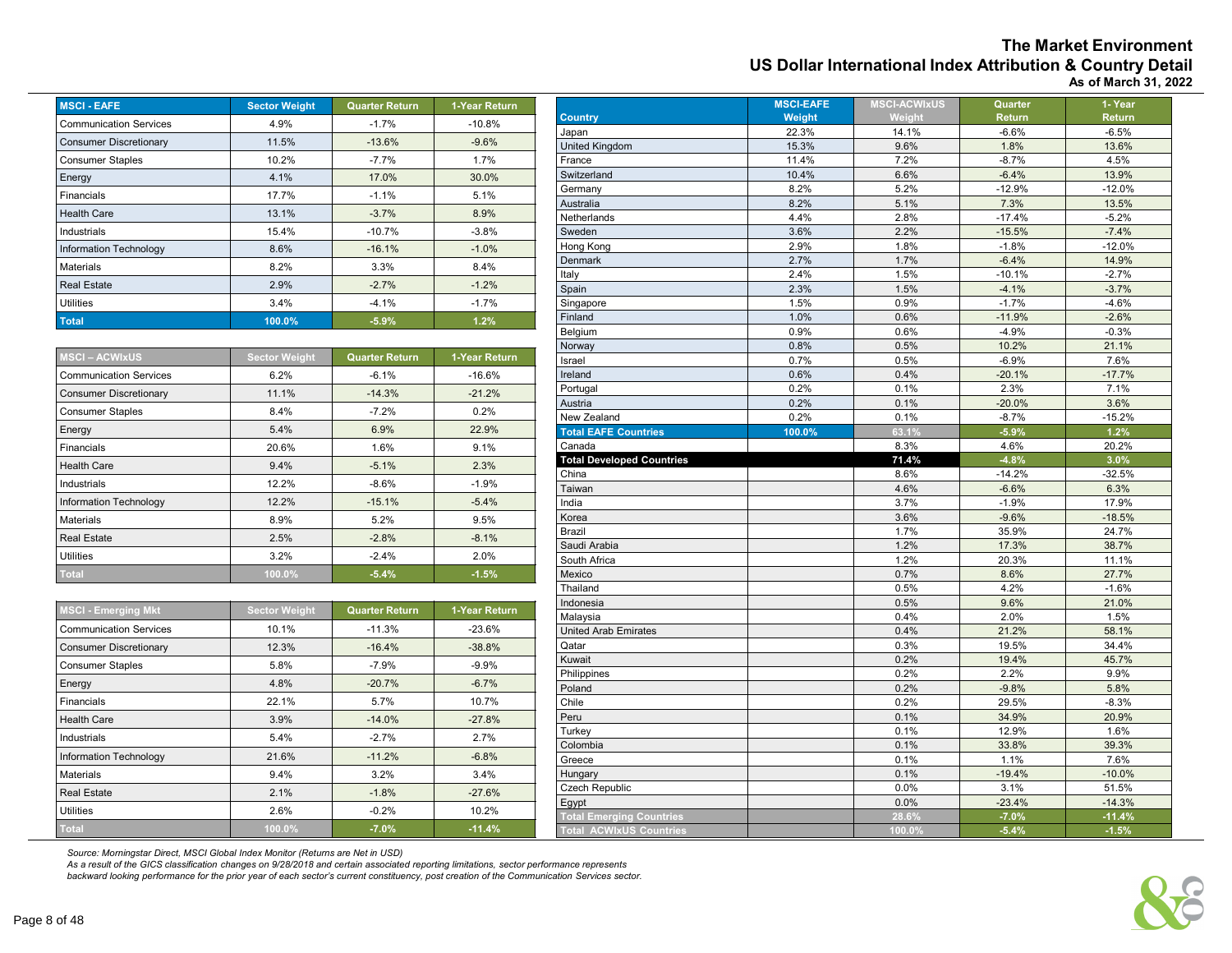#### **The Market Environment Domestic Bond Sector & Broad/Global Bond Market Performance (Duration) As of March 31, 2022**

- Fixed income market results were broadly negative during the 1st quarter. Investors' concerns about rising inflation, combined with expectations of higher US interest rates, detracted from performance. US Treasury yields were higher across the maturity curve but remained below their long-term averages.
- The return for the BB US Aggregate Bond Index, the bellwether investment grade benchmark, was down -5.9% for the period.
- Performance across the investment grade index's segments was also negative during the period with the US Corporate Investment Grade bonds returning -7.7% and the US Mortgage index component posting a return of -5.0%.
- US TIPS posted the quarter's strongest relative bond performance with a return of -3.0%. High yield bonds outperformed their investment grade counterparts, but still declined by -4.8%.
- Outside of domestic markets, the BB Global Aggregate ex US Index posted a return of -6.1% for the quarter. Like international stocks, global bond index performance was negatively impacted by the strengthening USD, which acted as a drag on domestic index returns.
- Over the trailing 1-year period, domestic investment grade benchmark performance was negative, led lower by mortgage-backed bonds (-4.9%) and investment grade corporate bonds (-4.2%). The only sector of the market that generated positive performance for the year was US TIPS (4.3%). The bellwether Bloomberg US Aggregate Bond Index (-4.2%) declined for the year.
- Lower quality high yield corporate bonds outperformed their investment grade counterparts on a relative basis with the Bloomberg US High Yield Index returning -0.7% for the period.
- **Performance for non-US bonds was broadly negative for the year with the** developed market Bloomberg Global Aggregate ex US Index falling by -7.9%. The combination of rising interest rates overseas, a longer maturity profile, and USD strength hindered index performance for the year.





#### **1-Year Performance**



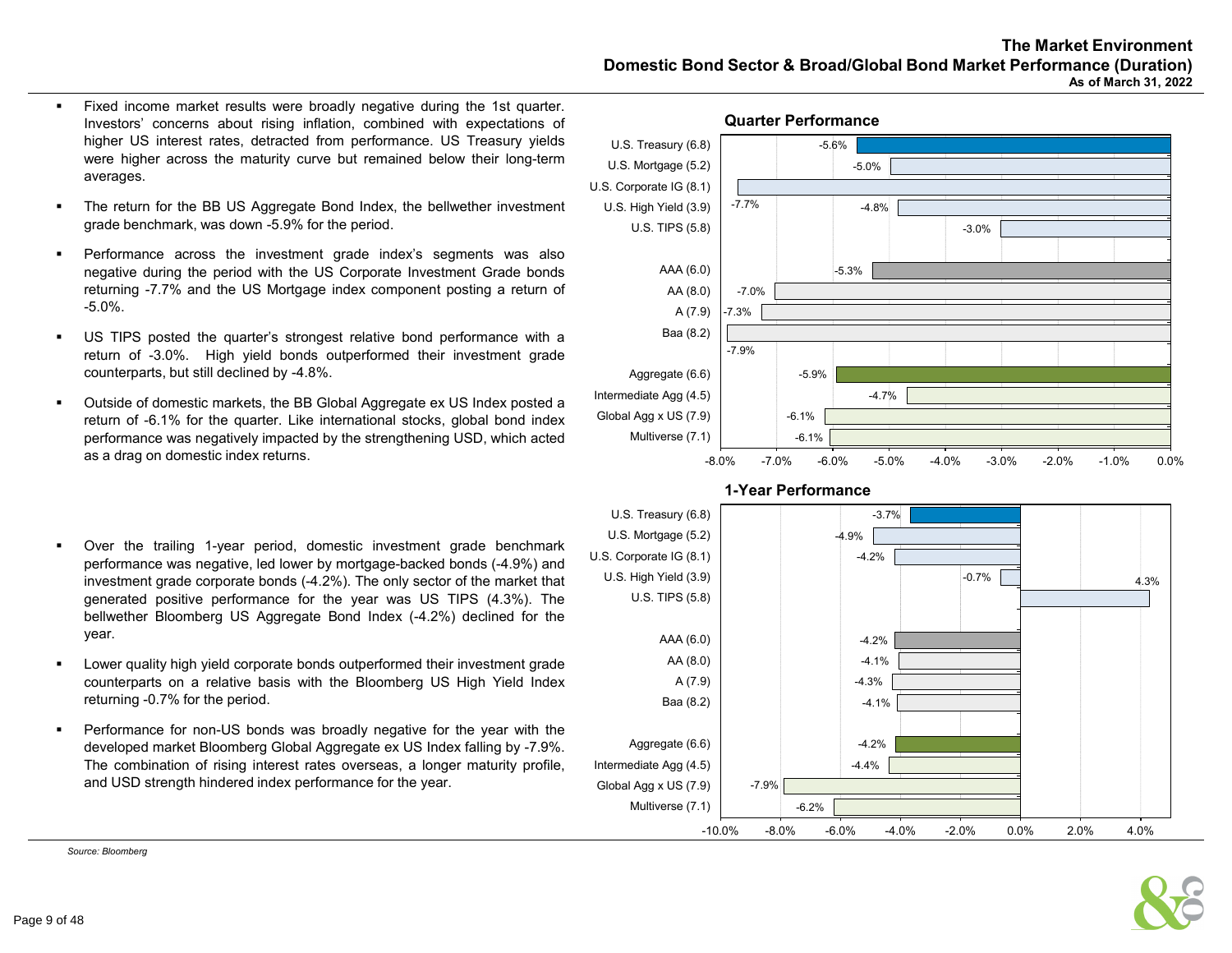- The gray band across the graph illustrates the range of the current Fed Funds Rate. In the 1st quarter this year, the Fed raised its target rate range from 0.25% to 0.50%. During its recent March meeting, the Federal Open Market Committee (FOMC) stated it intends to begin removing liquidity from the market by also allowing bonds held on its balance sheet to mature without reinvesting those proceeds. Importantly, the FOMC also stated that it will react to data and could potentially raise rates at a faster pace if inflation does not subside.
- The yield on the US 10-year Treasury (green line) ended the period higher as concerns over the pace of inflation, combined with the Fed's announced rate increase, drove yields higher. After reaching a high of 2.47% during the latter part of March 2022, interest rates traded lower for the remainder of the quarter. The yield on the US 10-year Treasury was 2.34% on March 31st.
- The blue line illustrates changes in the BAA OAS (Option Adjusted Spread). This measure quantifies the additional yield premium that investors require to purchase and hold non-US Treasury investment grade issues. For the full year, the spread widened slightly from 1.18% to 1.49%. High Yield OAS was largely unchanged during the year as spreads rose from 3.33% to 3.43%. High Yield spreads briefly exceeded 4.00% following the onset of the crisis in Ukraine, but quickly retreated.
- The lower graph provides a snapshot of the US Treasury yield curve at the end of each of the last four quarters. Short-term rates rose dramatically during the 1st quarter of 2022 in anticipation that the FOMC would begin raising rates to combat rising inflation. Longer-term rates were modestly higher, albeit less dramatically than either short- or intermediate-term interest rates. While not shown in the chart, 10-Year rates briefly traded below the 2-year rates. Historically, a persistent inversion of these two key rates has been an indication of a future recession withing 6- to 24-months. As of the end of the quarter, the spread between 2-Year and 10-Year rates was positive. However, 10-Year rates were trading lower than the intermediate 3- and 5 year rates.







*Source: US Department of Treasury, FRED (Federal Reserve of St. Louis)*

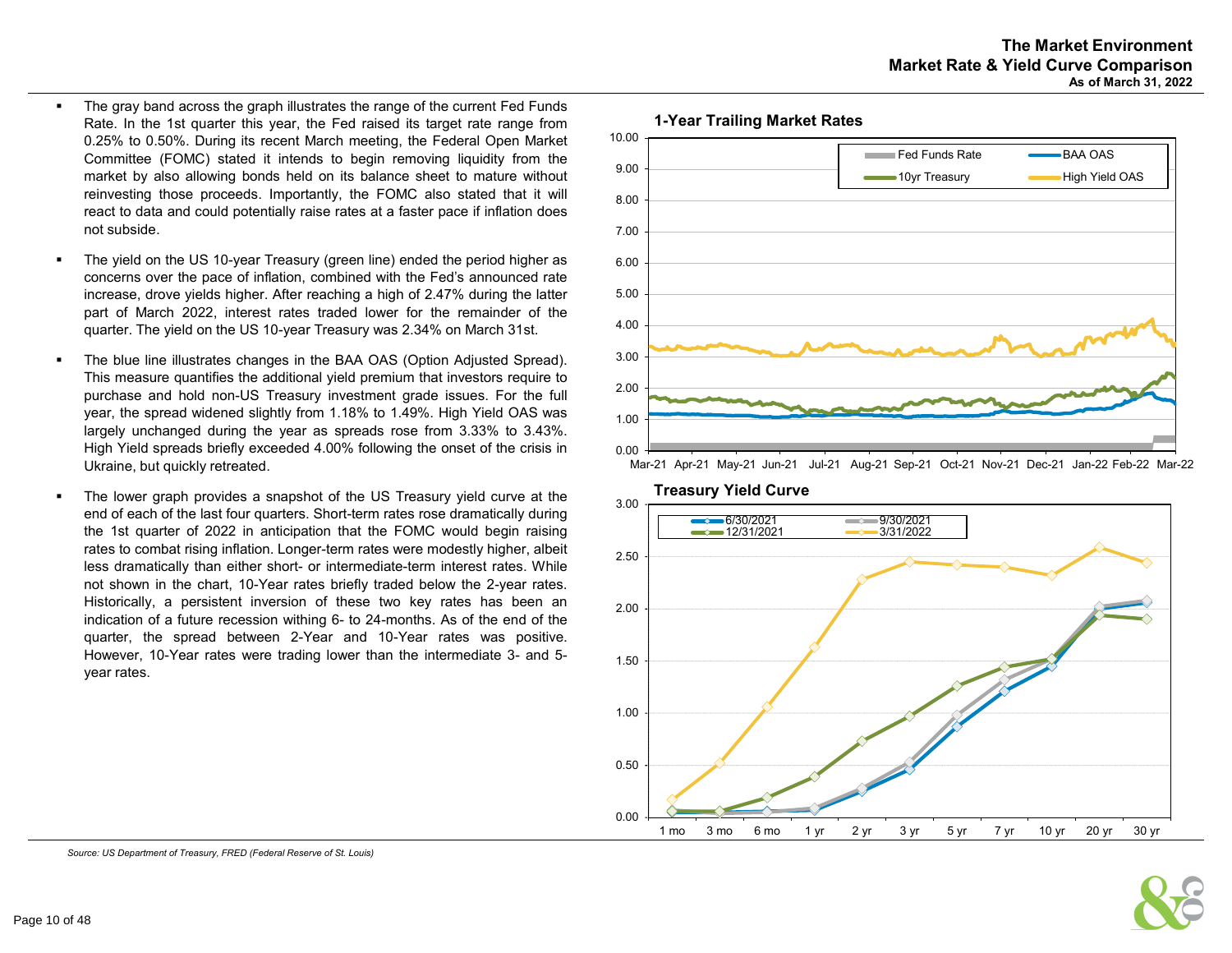# Page Intentionally Left Blank

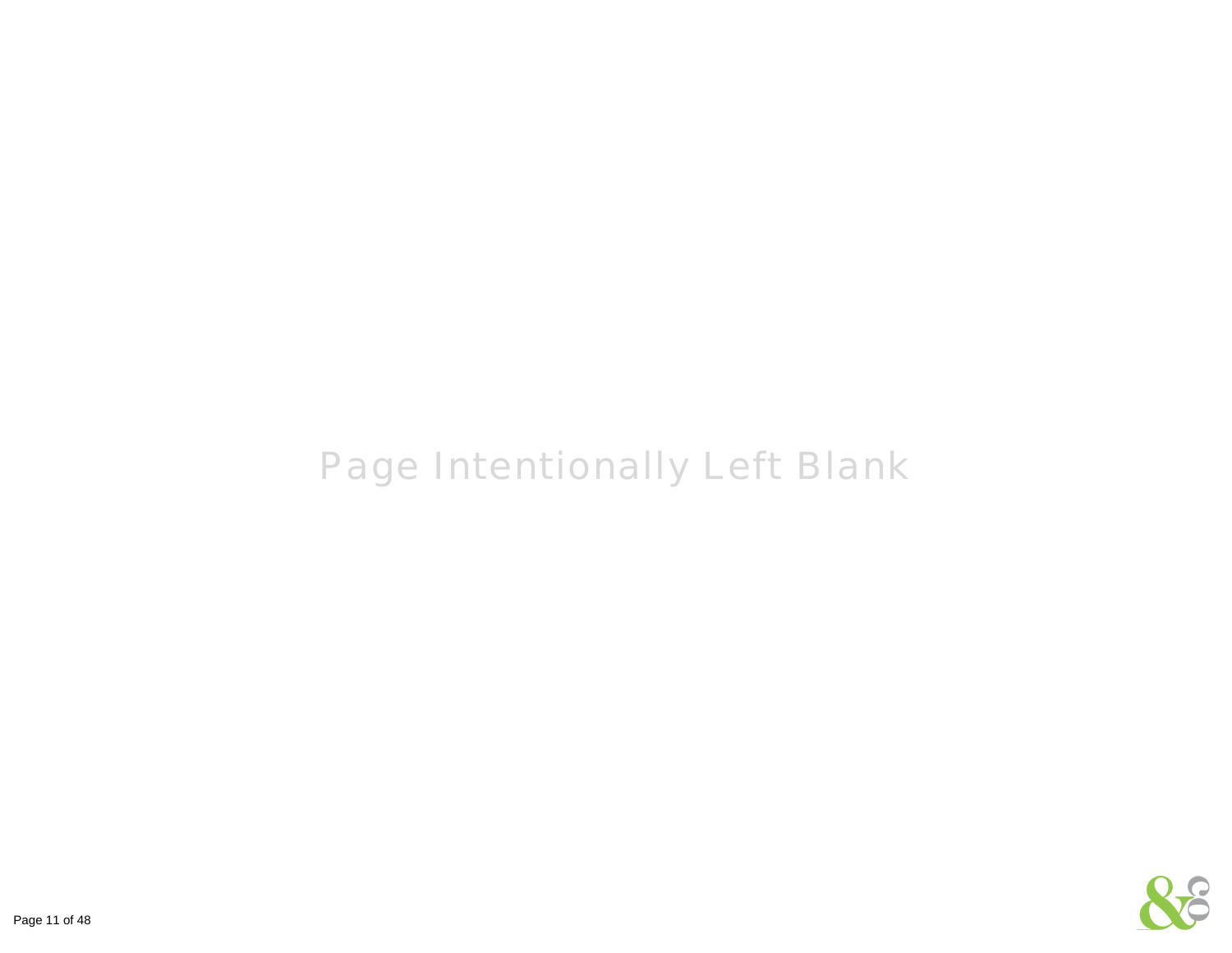## **Asset Allocation and Performance At-A-Glance Total Fund As of March 31, 2022**

#### **Gain/Loss Summary QTD FYTD 1 YR** Total Retirement System Beginning Market Value 1,079,736,817 1,079,736,817 967,798,135 Net Contributions 4.839,073 -4,839,073 -21,427,855 Return on Investment 49,285,528 -49,285,528 80,571,031 Ending Market Value 1,025,017,237 1,025,017,237 1,025,017,237 **Asset Allocation by Segment March 31, 2022 : \$1,025,017,237**

#### **Comparative Performance**





| Allocation |
|------------|
|------------|

| Allocation                   |                     |                   |
|------------------------------|---------------------|-------------------|
|                              | <b>Market Value</b> | <b>Allocation</b> |
| ■ Total Domestic Equity      | 471.262.573         | 46.0              |
| ■ Total International Equity | 138,059,958         | 13.5              |
| ■ Total Other Equity         | 66,229,889          | 6.5               |
| ■ Total Core Fixed Income    | 50.204.629          | 4.9               |
| Total Non Core Fixed Income  | 49.904.927          | 4.9               |
| Total Other Fixed Income     | 14.386.762          | 1.4               |
| ■ Total Real Estate          | 130.583.050         | 12.7              |
| ■ Total Timber Funds         | 5.624.433           | 0.5               |
| ■ Total Multi Asset Funds    | 79.979.513          | 7.8               |
| Cash Account                 | 17,080,130          | 1.7               |
| Cash Account PE              |                     | 0.0               |
| APRS Building                | 1.701.375           | 0.2               |
|                              |                     |                   |

Market values subject to availability from Northern Trust and individual managers.

All performance data is Net of Fees. Please refer to the end of the report for Investment Pricing Summary and Additional Notes.

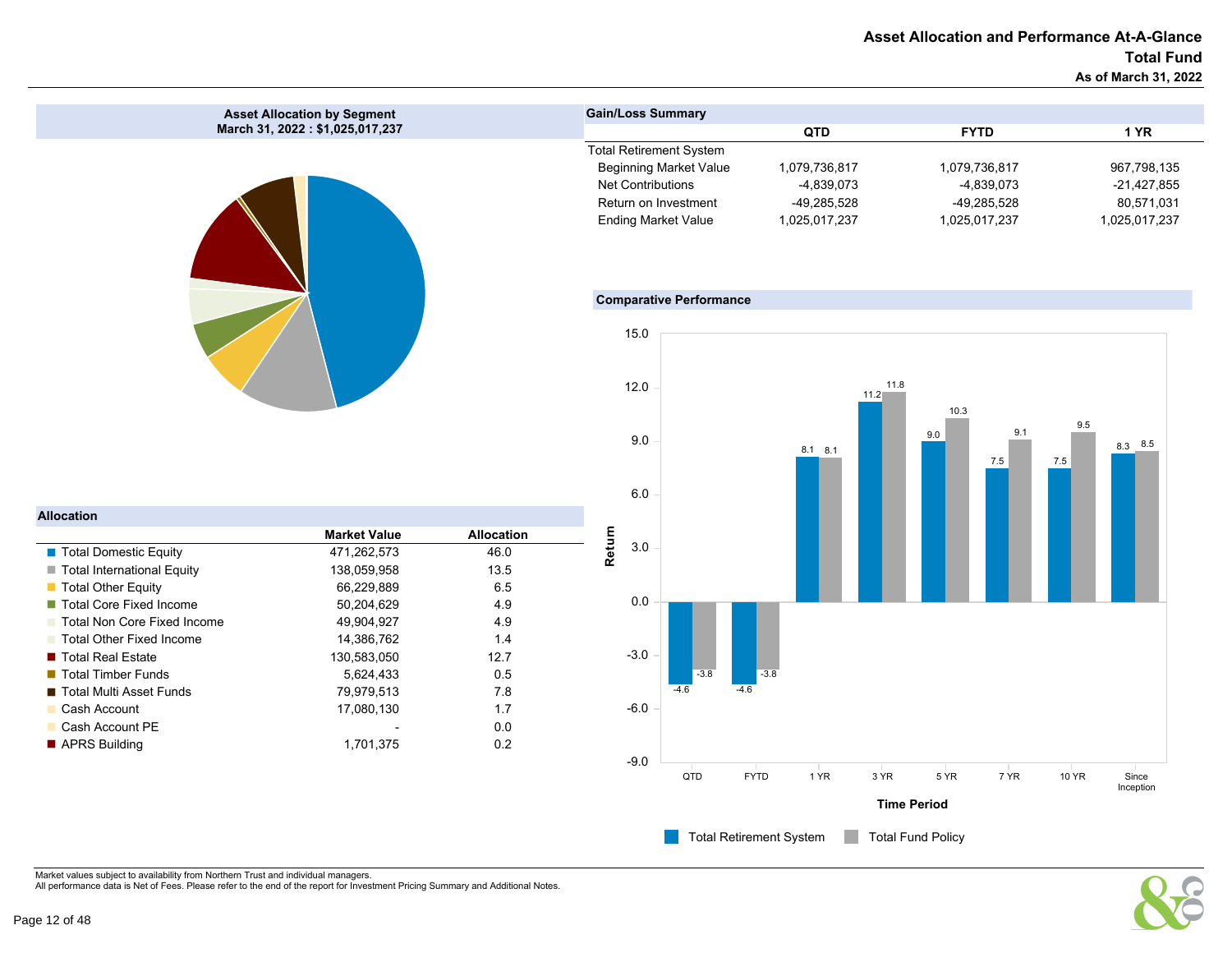| ■ NT Collective Russell 3000 Index<br><b>Baird Mid Cap Growth</b><br>Nuance Mid Cap Value<br>Kennedy Small Cap Value<br>Driehaus International Small Cap Growth<br>■ WCM Focused Intl Growth LP<br>Thompson Siegel & Walmsley<br>■ Wellington Emerging Markets Fund<br><b>Huff Energy Fund</b><br>Sail Venture Fund I<br>Sail Venture Fund II<br>Sail Pre-Exit Acceleration Fund<br>Excelsior Investors, Ltd.<br>Franklin Park Private Equity | <b>Market Value</b><br>277,790,002<br>61,739,348<br>67,049,599<br>64,683,624<br>22,553,143<br>41,392,295<br>53,149,700<br>20,964,820<br>6,749,813<br>-1<br>$\overline{1}$ | <b>Allocation</b><br>27.1<br>6.0<br>6.5<br>6.3<br>2.2<br>4.0<br>5.2<br>2.0<br>0.7<br>0.0<br>0.0 |
|-----------------------------------------------------------------------------------------------------------------------------------------------------------------------------------------------------------------------------------------------------------------------------------------------------------------------------------------------------------------------------------------------------------------------------------------------|---------------------------------------------------------------------------------------------------------------------------------------------------------------------------|-------------------------------------------------------------------------------------------------|
|                                                                                                                                                                                                                                                                                                                                                                                                                                               |                                                                                                                                                                           |                                                                                                 |
|                                                                                                                                                                                                                                                                                                                                                                                                                                               |                                                                                                                                                                           |                                                                                                 |
|                                                                                                                                                                                                                                                                                                                                                                                                                                               |                                                                                                                                                                           |                                                                                                 |
|                                                                                                                                                                                                                                                                                                                                                                                                                                               |                                                                                                                                                                           |                                                                                                 |
|                                                                                                                                                                                                                                                                                                                                                                                                                                               |                                                                                                                                                                           |                                                                                                 |
|                                                                                                                                                                                                                                                                                                                                                                                                                                               |                                                                                                                                                                           |                                                                                                 |
|                                                                                                                                                                                                                                                                                                                                                                                                                                               |                                                                                                                                                                           |                                                                                                 |
|                                                                                                                                                                                                                                                                                                                                                                                                                                               |                                                                                                                                                                           |                                                                                                 |
|                                                                                                                                                                                                                                                                                                                                                                                                                                               |                                                                                                                                                                           |                                                                                                 |
|                                                                                                                                                                                                                                                                                                                                                                                                                                               |                                                                                                                                                                           |                                                                                                 |
|                                                                                                                                                                                                                                                                                                                                                                                                                                               |                                                                                                                                                                           |                                                                                                 |
|                                                                                                                                                                                                                                                                                                                                                                                                                                               |                                                                                                                                                                           |                                                                                                 |
|                                                                                                                                                                                                                                                                                                                                                                                                                                               |                                                                                                                                                                           | 0.0                                                                                             |
|                                                                                                                                                                                                                                                                                                                                                                                                                                               | 68,000                                                                                                                                                                    | 0.0                                                                                             |
|                                                                                                                                                                                                                                                                                                                                                                                                                                               | 59,412,073                                                                                                                                                                | 5.8                                                                                             |
| Orleans Capital                                                                                                                                                                                                                                                                                                                                                                                                                               | 50,204,629                                                                                                                                                                | 4.9                                                                                             |
| Pimco Diversified Income Fund                                                                                                                                                                                                                                                                                                                                                                                                                 | 49,904,927                                                                                                                                                                | 4.9                                                                                             |
| LBC Credit Partners III                                                                                                                                                                                                                                                                                                                                                                                                                       | 2,427,674                                                                                                                                                                 | 0.2                                                                                             |
| LBC Credit Partners IV                                                                                                                                                                                                                                                                                                                                                                                                                        | 5,057,003                                                                                                                                                                 | 0.5                                                                                             |
| Providence Debt Fund III                                                                                                                                                                                                                                                                                                                                                                                                                      | 3,424,040                                                                                                                                                                 | 0.3                                                                                             |
| Capital Point Partners (Princeton Capital)                                                                                                                                                                                                                                                                                                                                                                                                    | 3,478,045                                                                                                                                                                 | 0.3                                                                                             |
| Rockspring Capital Land Funds (I - VI)                                                                                                                                                                                                                                                                                                                                                                                                        | 1,761,807                                                                                                                                                                 | 0.2                                                                                             |
| Edison Investments                                                                                                                                                                                                                                                                                                                                                                                                                            | 2,275,351                                                                                                                                                                 | 0.2                                                                                             |
| India Property Fund                                                                                                                                                                                                                                                                                                                                                                                                                           | 215,109                                                                                                                                                                   | 0.0                                                                                             |
| Gainesville Property                                                                                                                                                                                                                                                                                                                                                                                                                          | 1,644,315                                                                                                                                                                 | 0.2                                                                                             |
| Morgan Stanley                                                                                                                                                                                                                                                                                                                                                                                                                                | 83,287,275                                                                                                                                                                | 8.1                                                                                             |
| AEW Partners Fund VIII                                                                                                                                                                                                                                                                                                                                                                                                                        | 3,656,253                                                                                                                                                                 | 0.4                                                                                             |
| GreenOak US III                                                                                                                                                                                                                                                                                                                                                                                                                               | 10,105,027                                                                                                                                                                | 1.0                                                                                             |
| <b>Brookfield Premier RE Partners</b>                                                                                                                                                                                                                                                                                                                                                                                                         | 27,637,913                                                                                                                                                                | 2.7                                                                                             |
| Capitol Timberland Investments                                                                                                                                                                                                                                                                                                                                                                                                                | 4,081,997                                                                                                                                                                 | 0.4                                                                                             |
| Domain Environmental Investments II                                                                                                                                                                                                                                                                                                                                                                                                           | 1,542,436                                                                                                                                                                 | 0.2                                                                                             |
| <b>BlackRock Multi Asset Fund</b>                                                                                                                                                                                                                                                                                                                                                                                                             | 79,979,513                                                                                                                                                                | 7.8                                                                                             |
| Cash Account                                                                                                                                                                                                                                                                                                                                                                                                                                  | 17,080,130                                                                                                                                                                | 1.7                                                                                             |
| Cash Account PE                                                                                                                                                                                                                                                                                                                                                                                                                               |                                                                                                                                                                           | 0.0                                                                                             |
| <b>APRS Building</b>                                                                                                                                                                                                                                                                                                                                                                                                                          | 1,701,375                                                                                                                                                                 | 0.2                                                                                             |
|                                                                                                                                                                                                                                                                                                                                                                                                                                               |                                                                                                                                                                           |                                                                                                 |



Market values subject to availability from Northern Trust and individual managers. Please refer to the end of the report for Investment Pricing Summary and Additional Notes.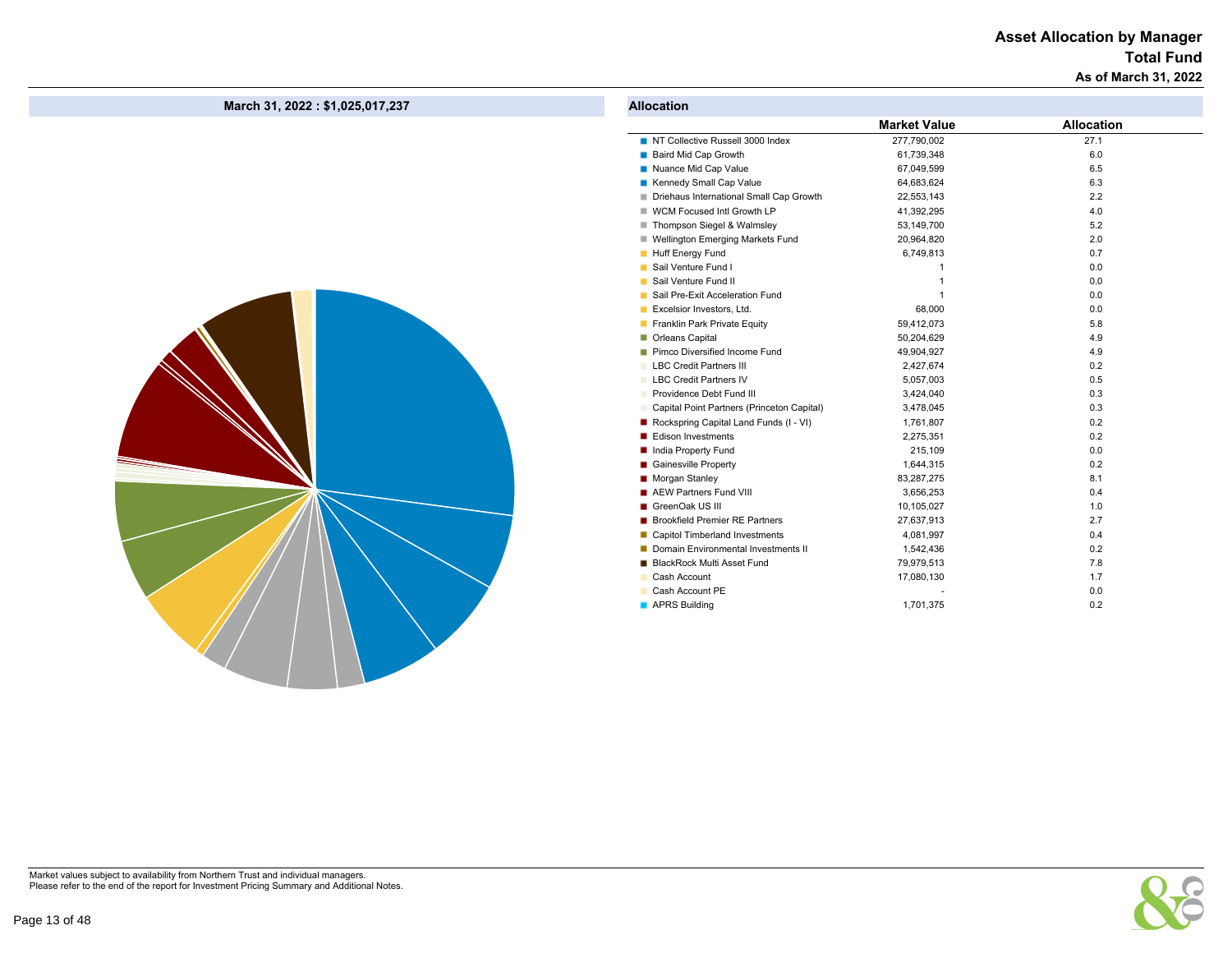## Asset Allocation Compliance Total Fund As of March 31, 2022



#### Asset Allocation Compliance

|                                    | Asset<br><b>Allocation</b> | Current<br>Allocation (%) | <b>Minimum</b><br>Allocation (%) | <b>Maximum</b><br>Allocation (%) | Target<br>Allocation (%) |
|------------------------------------|----------------------------|---------------------------|----------------------------------|----------------------------------|--------------------------|
| <b>Total Retirement System</b>     | 1,025,017,237              | 100.0                     | N/A                              | N/A                              | 100.0                    |
| <b>Total Domestic Equity</b>       | 471,262,573                | 46.0                      | 30.0                             | 50.0                             | 42.5                     |
| <b>Total International Equity</b>  | 138,059,958                | 13.5                      | 5.0                              | 25.0                             | 15.0                     |
| <b>Total Other Equity</b>          | 66,229,889                 | 6.5                       | 0.0                              | 15.0                             | 12.5                     |
| <b>Total Core Fixed Income</b>     | 50,204,629                 | 4.9                       | 5.0                              | 20.0                             | 5.0                      |
| <b>Total Non Core Fixed Income</b> | 49,904,927                 | 4.9                       | 0.0                              | 15.0                             | 5.0                      |
| Total Other Fixed Income           | 14,386,762                 | 1.4                       | 0.0                              | 5.0                              | 0.0                      |
| <b>Total Real Estate</b>           | 130,583,050                | 12.7                      | 0.0                              | 30.0                             | 15.0                     |
| <b>Total Timber Funds</b>          | 5,624,433                  | 0.5                       | 0.0                              | 5.0                              | 0.0                      |
| <b>Total Multi Asset Funds</b>     | 79,979,513                 | 7.8                       | 0.0                              | 10.0                             | 5.0                      |
| Cash Account                       | 17,080,130                 | 1.7                       | 0.0                              | 5.0                              | 0.0                      |
| <b>APRS Building</b>               | 1,701,375                  | 0.2                       | 0.0                              | 0.0                              | 0.0                      |

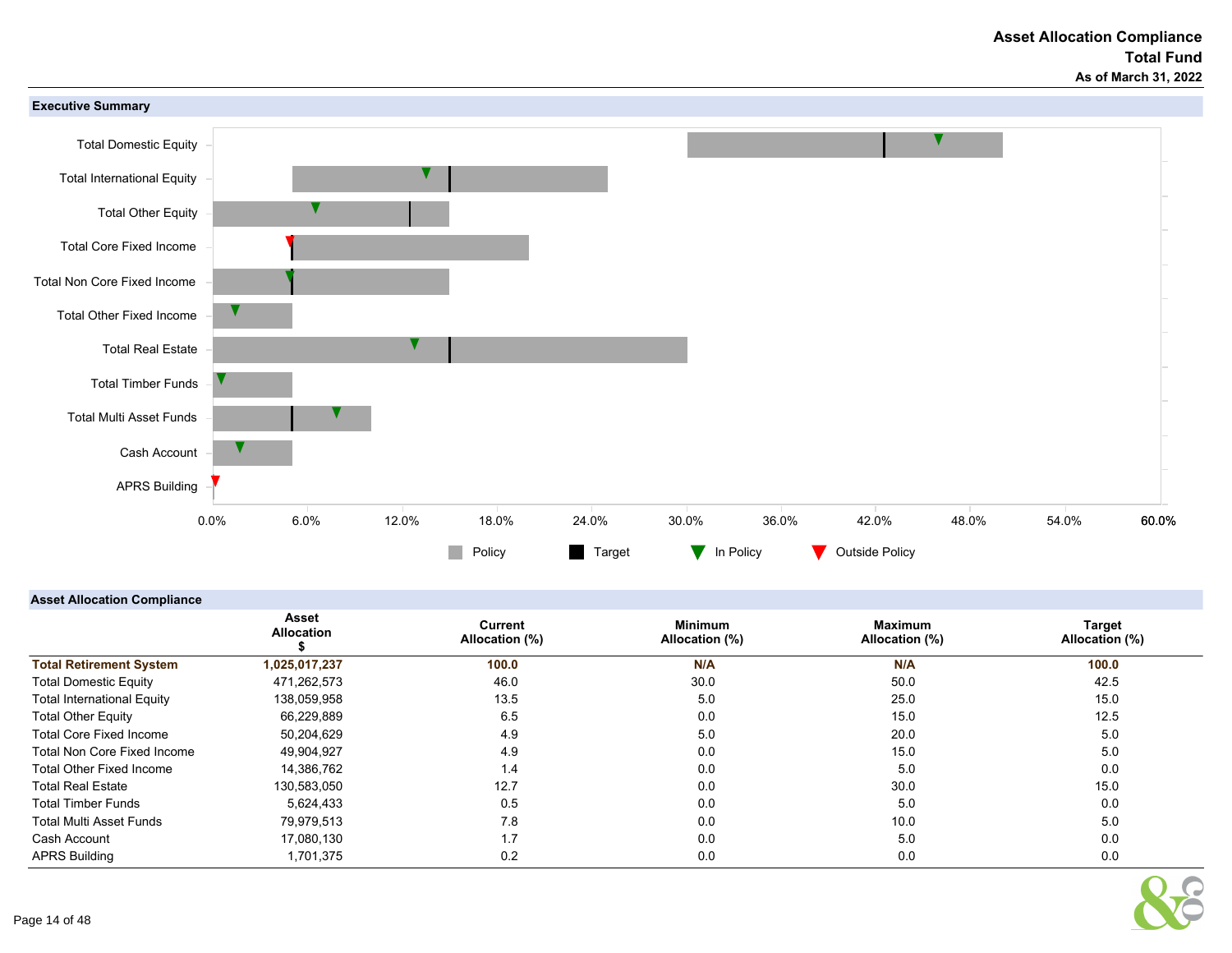| <b>Financial Reconciliation Quarter to Date</b> |                                   |                                |                                    |                          |                           |                          |                          |                     |                                       |                                   |
|-------------------------------------------------|-----------------------------------|--------------------------------|------------------------------------|--------------------------|---------------------------|--------------------------|--------------------------|---------------------|---------------------------------------|-----------------------------------|
|                                                 | <b>Market Value</b><br>01/01/2022 | <b>Net</b><br><b>Transfers</b> | <b>Contributions Distributions</b> |                          | Management<br><b>Fees</b> | Other<br><b>Expenses</b> | Income                   | Apprec./<br>Deprec. | <b>Return On</b><br><b>Investment</b> | <b>Market Value</b><br>03/31/2022 |
|                                                 |                                   |                                |                                    |                          |                           |                          |                          |                     |                                       |                                   |
| <b>Total Retirement System</b>                  | 1,079,736,817                     |                                | 16,460,731                         | $-21,299,804$            | $-554,473$                | $-40,507$                | 3,617,276                | $-52,902,804$       | $-49,285,528$                         | 1,025,017,237                     |
| <b>Total Equity</b>                             | 719,550,764                       | 3,822,976                      | $\sim$                             | $\sim$                   | $-528,622$                | $\sim$                   | 719,445                  | $-48,012,143$       | -47,292,698                           | 675,552,420                       |
| <b>Total Domestic Equity</b>                    | 500,819,086                       | 345,292                        |                                    | $\blacksquare$           | $-345,292$                | $\sim$                   | 609,462                  | $-30,165,976$       | $-29,556,513$                         | 471,262,573                       |
| NT Collective Russell 3000 Index                | 293,239,825                       | 14,662                         |                                    | $\overline{\phantom{a}}$ | $-14,662$                 |                          |                          | $-15,449,823$       | $-15,449,823$                         | 277,790,002                       |
| Baird Mid Cap Growth                            | 73,001,233                        | 121,993                        |                                    | $\overline{\phantom{a}}$ | $-121,993$                |                          | 63,902                   | $-11,325,787$       | $-11,261,885$                         | 61,739,348                        |
| Nuance Mid Cap Value                            | 66,439,229                        | 56,942                         |                                    | $\overline{\phantom{a}}$ | $-56,942$                 | $\overline{\phantom{a}}$ | 320,568                  | 289,802             | 610,370                               | 67,049,599                        |
| Kennedy Small Cap Value                         | 68,138,799                        | 151,695                        |                                    | $\overline{\phantom{a}}$ | $-151,695$                | $\overline{\phantom{a}}$ | 224,993                  | $-3,680,168$        | $-3,455,175$                          | 64,683,624                        |
| <b>Total International Equity</b>               | 155,796,142                       | 44,677                         |                                    | $\blacksquare$           | $-44,677$                 |                          | 105,739                  | -17,841,923         | $-17,736,185$                         | 138,059,958                       |
| Driehaus International Small Cap Growth         | 26,312,000                        |                                |                                    |                          |                           |                          | $\overline{\phantom{a}}$ | $-3,758,857$        | $-3,758,857$                          | 22,553,143                        |
| Thompson Siegel & Walmsley                      | 56,167,444                        |                                |                                    |                          |                           |                          | $\overline{\phantom{a}}$ | $-3,017,745$        | $-3,017,745$                          | 53,149,700                        |
| <b>WCM Focused Intl Growth LP</b>               | 49,673,250                        |                                |                                    |                          |                           |                          | $\blacksquare$           | $-8,280,955$        | $-8,280,955$                          | 41,392,295                        |
| Wellington Emerging Markets Fund                | 23,643,448                        | 44,677                         |                                    | $\overline{\phantom{a}}$ | $-44,677$                 |                          | 105,739                  | $-2,784,367$        | $-2,678,628$                          | 20,964,820                        |
| <b>Total Other Equity</b>                       | 62,935,535                        | 3,433,007                      |                                    |                          | $-138,653$                |                          | 4,244                    | $-4,244$            | $\blacksquare$                        | 66,229,889                        |
| <b>Huff Energy Fund</b>                         | 6,749,813                         |                                |                                    |                          |                           |                          |                          |                     |                                       | 6,749,813                         |
| Sail Venture Fund I                             |                                   |                                |                                    |                          |                           |                          |                          |                     |                                       |                                   |
| Sail Venture Fund II                            |                                   |                                |                                    |                          |                           |                          |                          |                     |                                       |                                   |
| Sail Pre-Exit Acceleration Fund                 |                                   |                                |                                    |                          |                           |                          |                          |                     |                                       |                                   |
| Excelsior Investors, Ltd.                       | 192,563                           | $-124,563$                     |                                    |                          |                           |                          |                          |                     |                                       | 68,000                            |
| Franklin Park Private Equity                    | 55,993,156                        | 3,557,570                      |                                    | $\overline{\phantom{a}}$ | $-138,653$                |                          | 4,244                    | $-4,244$            | $\blacksquare$                        | 59,412,073                        |
| <b>Total Fixed Income</b>                       | 122,271,847                       | $-1,050,848$                   | $\sim$                             | $\sim$                   | $-18,502$                 | ٠.                       | 1,041,916                | $-7,748,096$        | $-6,706,180$                          | 114,496,317                       |
| <b>Orleans Capital</b>                          | 53,328,462                        | 19,998                         |                                    | $\blacksquare$           | $-19,998$                 | $\blacksquare$           | 393,215                  | $-3,517,048$        | $-3,123,833$                          | 50,204,629                        |
| Pimco Diversified Income Fund                   | 53,696,036                        |                                |                                    | $\overline{\phantom{a}}$ |                           | $\blacksquare$           | 507.683                  | $-4,298,792$        | $-3,791,110$                          | 49,904,927                        |
| <b>Total Other Fixed Income</b>                 | 15,247,349                        | $-1,070,846$                   |                                    | $\sim$                   | 1,496                     | ٠                        | 141,019                  | 67,744              | 208,763                               | 14,386,762                        |
| Capital Point Partners (Princeton Capital)      | 3,269,282                         |                                |                                    |                          |                           |                          |                          | 208,763             | 208,763                               | 3,478,045                         |
| <b>LBC Credit Partners III</b>                  | 2,427,674                         | $-1,496$                       |                                    | $\overline{\phantom{a}}$ | 1,496                     |                          |                          |                     |                                       | 2,427,674                         |
| <b>LBC Credit Partners IV</b>                   | 5,977,334                         | $-920,331$                     |                                    |                          |                           |                          | 89,227                   | $-89,227$           |                                       | 5,057,003                         |
| Providence Debt Fund III                        | 3,573,059                         | $-149,019$                     |                                    |                          |                           |                          | 51,792                   | $-51,792$           |                                       | 3,424,040                         |



Please refer to the end of the report for additional notes.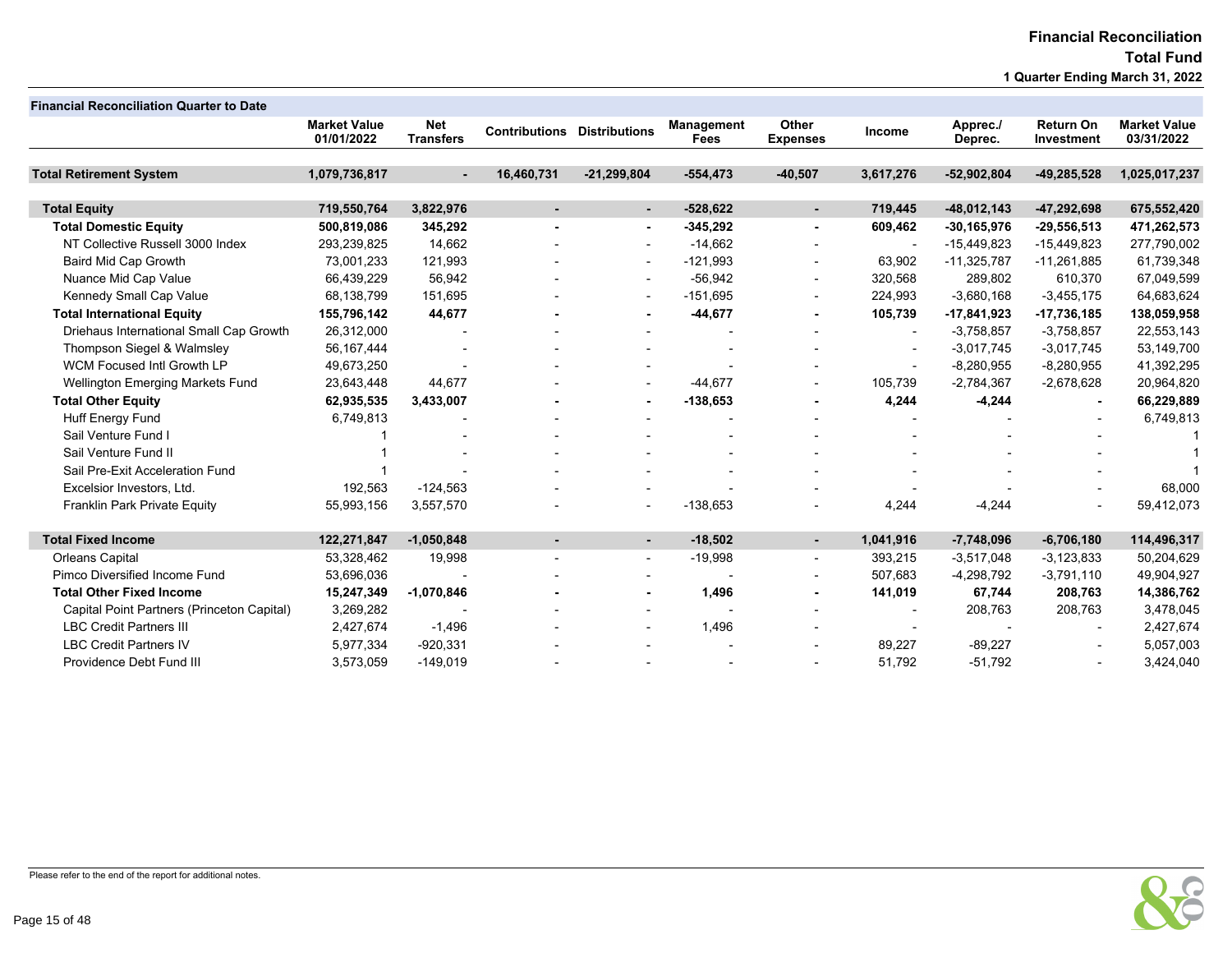# Financial Reconciliation

Total Fund

1 Quarter Ending March 31, 2022

| <b>Market Value</b><br>01/01/2022 | <b>Net</b><br><b>Transfers</b> | <b>Contributions</b>     | <b>Distributions</b>     | Management<br>Fees       | Other<br><b>Expenses</b> | Income                   | Apprec./<br>Deprec.      | <b>Return On</b><br>Investment | <b>Market Value</b><br>03/31/2022 |
|-----------------------------------|--------------------------------|--------------------------|--------------------------|--------------------------|--------------------------|--------------------------|--------------------------|--------------------------------|-----------------------------------|
|                                   |                                |                          |                          |                          |                          |                          |                          |                                |                                   |
| 130,796,803                       | $-2,710,818$                   |                          | н.                       | $-7,349$                 | $\sim$                   | 1,061,366                | 7,067,481                | 8,128,847                      | 136,207,483                       |
|                                   |                                |                          |                          |                          |                          |                          |                          |                                |                                   |
| 125,398,749                       | $-2,418,167$                   | $\blacksquare$           | $\sim$                   | $\overline{\phantom{a}}$ | $\blacksquare$           | 1,061,366                | 6,541,102                | 7,602,468                      | 130,583,050                       |
| 1,769,032                         |                                |                          | $\blacksquare$           |                          | $\blacksquare$           | ۰                        | $-7,225$                 | $-7,225$                       | 1,761,807                         |
| 1,147,405                         |                                | $\overline{\phantom{0}}$ | $\overline{\phantom{a}}$ |                          |                          | $\overline{\phantom{0}}$ | $-3,752$                 | $-3,752$                       | 1,143,653                         |
| 621,627                           |                                | $\overline{\phantom{0}}$ | $\overline{\phantom{a}}$ |                          |                          |                          | $-3,473$                 | $-3,473$                       | 618,154                           |
| 2,265,439                         | $-7,114$                       | -                        | $\overline{\phantom{a}}$ | $\overline{\phantom{0}}$ | $\overline{\phantom{0}}$ | 7,114                    | 9,912                    | 17,026                         | 2,275,351                         |
| 219,287                           |                                | $\overline{\phantom{0}}$ | $\overline{\phantom{0}}$ | $\overline{\phantom{0}}$ |                          | $\overline{\phantom{0}}$ | $-4,178$                 | $-4,178$                       | 215,109                           |
| 1,644,315                         |                                | $\overline{\phantom{0}}$ | $\overline{\phantom{0}}$ |                          |                          | $\overline{\phantom{0}}$ | $\overline{\phantom{a}}$ | $\overline{\phantom{a}}$       | 1,644,315                         |
| 77,832,113                        |                                |                          |                          |                          |                          | 767,072                  | 4,688,090                | 5,455,162                      | 83,287,275                        |
|                                   |                                |                          | $\overline{\phantom{a}}$ | $\overline{\phantom{0}}$ | $\overline{\phantom{0}}$ | $\overline{\phantom{a}}$ | $\blacksquare$           | $\overline{\phantom{0}}$       | 3,656,253                         |
| 10,105,027                        | $\overline{\phantom{a}}$       | $\overline{\phantom{0}}$ | $\overline{\phantom{a}}$ | $\overline{\phantom{0}}$ |                          |                          |                          | $\overline{\phantom{0}}$       | 10,105,027                        |
| 25,496,230                        |                                |                          |                          |                          |                          | 287,180                  | 1,854,503                | 2,141,683                      | 27,637,913                        |
|                                   |                                |                          |                          |                          |                          |                          |                          |                                |                                   |
| 5,398,054                         | $-292,651$                     | $\blacksquare$           | $\sim$                   | $-7,349$                 | ٠                        | $\sim$                   | 526,379                  | 526,379                        | 5,624,433                         |
| 3,555,618                         | 7,349                          | ۰                        | $\blacksquare$           | $-7,349$                 | $\overline{\phantom{0}}$ | $\overline{\phantom{a}}$ | 526,379                  | 526,379                        | 4,081,997                         |
| 1,842,436                         | $-300,000$                     |                          |                          |                          |                          |                          |                          |                                | 1,542,436                         |
|                                   | 6,067,306                      | $-2,411,053$             |                          |                          |                          |                          |                          |                                |                                   |

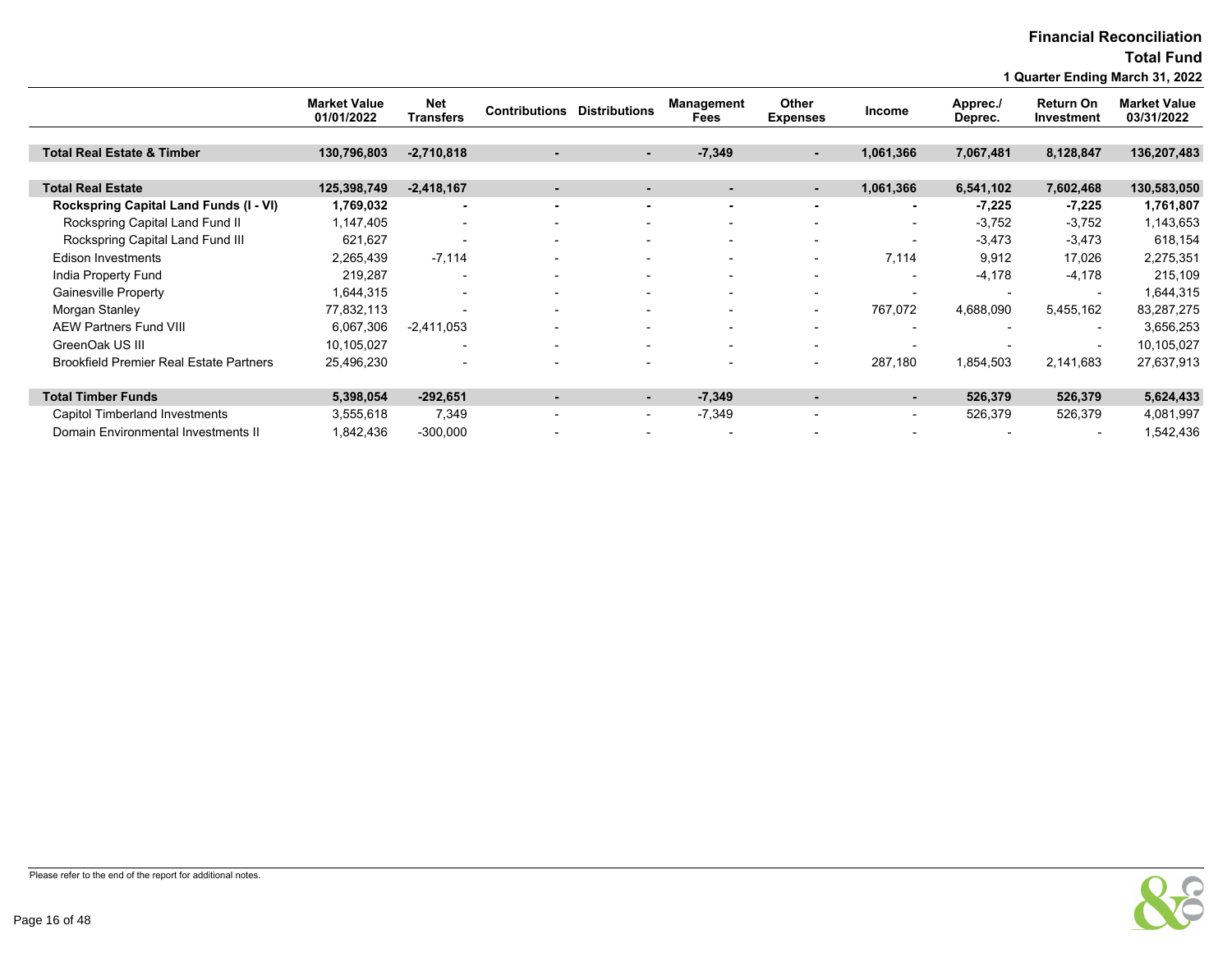1 Quarter Ending March 31, 2022

|                                   |                                   |                         |                          |                          |                          |                          |               |                     | . .                            |                                   |
|-----------------------------------|-----------------------------------|-------------------------|--------------------------|--------------------------|--------------------------|--------------------------|---------------|---------------------|--------------------------------|-----------------------------------|
|                                   | <b>Market Value</b><br>01/01/2022 | <b>Net</b><br>Transfers | Contributions            | <b>Distributions</b>     | Management<br>Fees       | Other<br>Expenses        | <b>Income</b> | Apprec./<br>Deprec. | <b>Return On</b><br>Investment | <b>Market Value</b><br>03/31/2022 |
| <b>Total Multi Asset Funds</b>    | 83,396,375                        |                         |                          | $\overline{\phantom{0}}$ |                          |                          | 793.184       | $-4,210,046$        | $-3,416,862$                   | 79,979,513                        |
| <b>BlackRock Multi Asset Fund</b> | 83,396,375                        |                         | $\overline{\phantom{0}}$ | $\overline{\phantom{0}}$ | $\overline{\phantom{0}}$ | $\overline{\phantom{a}}$ | 793.184       | -4,210,046          | $-3.416.862$                   | 79,979,513                        |
| <b>Cash Account</b>               | 22,019,654                        | $-61,310$               | 16,460,731               | -21,299,804              |                          | $-40,507$                | 1,365         | ٠                   | 1,365                          | 17,080,130                        |
| <b>Cash Account PE</b>            |                                   |                         | -                        |                          |                          |                          |               |                     | $\overline{\phantom{a}}$       |                                   |
| <b>APRS Building</b>              | 1,701,375                         |                         |                          | $\overline{\phantom{a}}$ |                          | ۰                        | $\sim$        | ۰                   |                                | 1,701,375                         |

Please refer to the end of the report for additional notes.

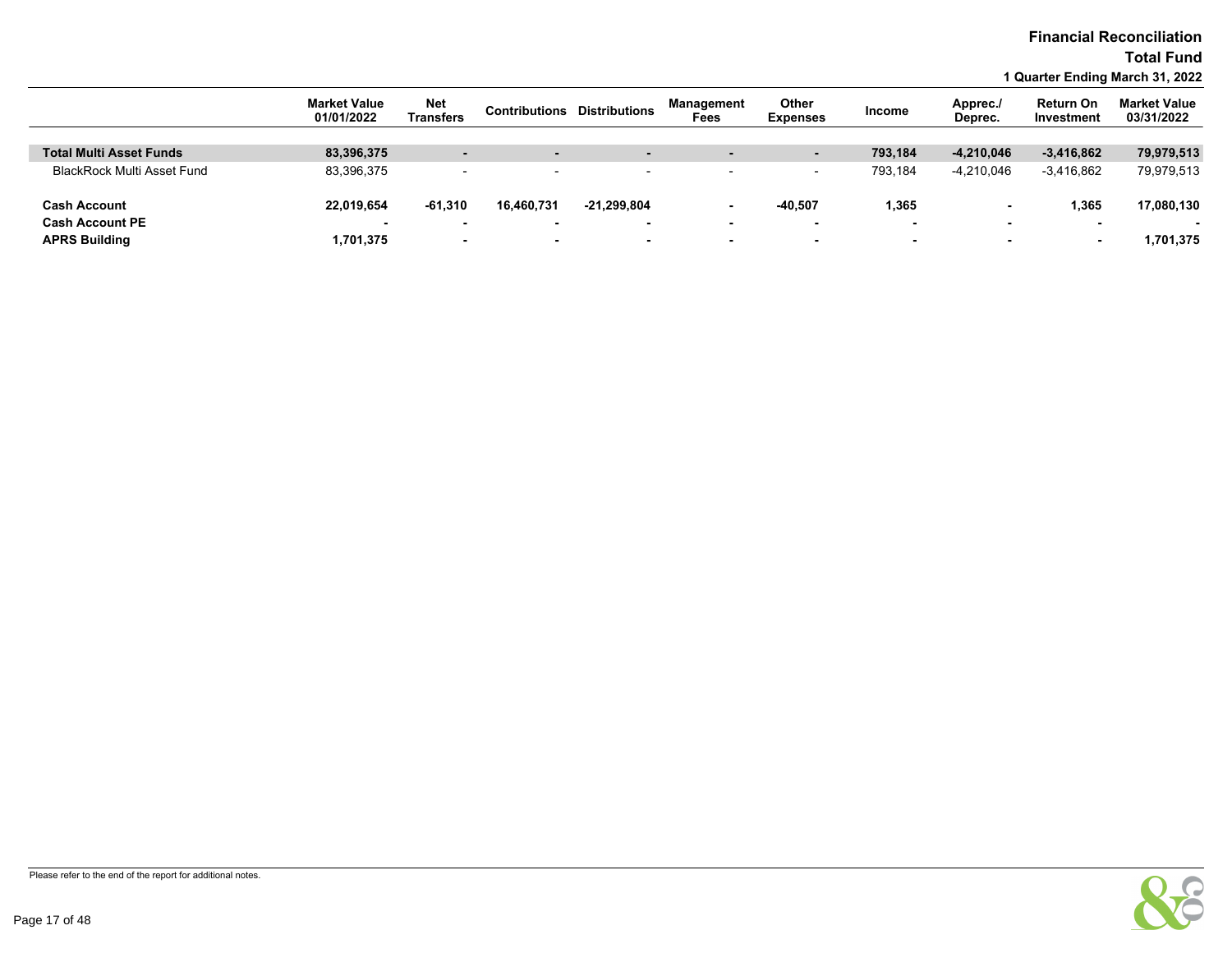| <b>Financial Reconciliation Year to Date</b> |                                   |                                |                      |                          |                    |                          |                          |                     |                                |                                   |
|----------------------------------------------|-----------------------------------|--------------------------------|----------------------|--------------------------|--------------------|--------------------------|--------------------------|---------------------|--------------------------------|-----------------------------------|
|                                              | <b>Market Value</b><br>01/01/2022 | <b>Net</b><br><b>Transfers</b> | <b>Contributions</b> | <b>Distributions</b>     | Management<br>Fees | Other<br><b>Expenses</b> | Income                   | Apprec./<br>Deprec. | <b>Return On</b><br>Investment | <b>Market Value</b><br>03/31/2022 |
|                                              |                                   |                                |                      |                          |                    |                          |                          |                     |                                |                                   |
| <b>Total Retirement System</b>               | 1,079,736,817                     |                                | 16,460,731           | $-21,299,804$            | $-554,473$         | $-40,507$                | 3,617,276                | $-52,902,804$       | $-49,285,528$                  | 1,025,017,237                     |
|                                              |                                   | 3,822,976                      |                      |                          | $-528,622$         |                          |                          |                     |                                |                                   |
| <b>Total Equity</b>                          | 719,550,764                       |                                | $\sim$               | $\sim$                   |                    | $\blacksquare$           | 719,445                  | $-48,012,143$       | $-47,292,698$                  | 675,552,420                       |
| <b>Total Domestic Equity</b>                 | 500,819,086                       | 345,292                        |                      | $\blacksquare$           | $-345,292$         | $\blacksquare$           | 609,462                  | $-30,165,976$       | $-29,556,513$                  | 471,262,573                       |
| NT Collective Russell 3000 Index             | 293,239,825                       | 14,662                         |                      | $\blacksquare$           | $-14,662$          |                          |                          | -15.449.823         | $-15,449,823$                  | 277,790,002                       |
| Baird Mid Cap Growth                         | 73,001,233                        | 121,993                        |                      | $\overline{\phantom{a}}$ | $-121,993$         |                          | 63,902                   | $-11,325,787$       | $-11,261,885$                  | 61,739,348                        |
| Nuance Mid Cap Value                         | 66,439,229                        | 56,942                         |                      | $\overline{\phantom{a}}$ | $-56,942$          | $\overline{\phantom{a}}$ | 320,568                  | 289,802             | 610,370                        | 67,049,599                        |
| Kennedy Small Cap Value                      | 68,138,799                        | 151,695                        |                      | $\overline{\phantom{a}}$ | $-151,695$         | $\overline{\phantom{0}}$ | 224,993                  | $-3,680,168$        | $-3,455,175$                   | 64,683,624                        |
| <b>Total International Equity</b>            | 155,796,142                       | 44,677                         |                      |                          | $-44,677$          |                          | 105,739                  | $-17,841,923$       | -17,736,185                    | 138,059,958                       |
| Driehaus International Small Cap Growth      | 26,312,000                        |                                |                      |                          |                    | $\overline{\phantom{0}}$ | $\overline{\phantom{a}}$ | $-3.758.857$        | $-3,758,857$                   | 22,553,143                        |
| Thompson Siegel & Walmsley                   | 56, 167, 444                      |                                |                      |                          |                    |                          | $\overline{\phantom{a}}$ | $-3,017,745$        | $-3,017,745$                   | 53,149,700                        |
| <b>WCM Focused Intl Growth LP</b>            | 49,673,250                        |                                |                      |                          |                    |                          |                          | $-8,280,955$        | $-8,280,955$                   | 41,392,295                        |
| <b>Wellington Emerging Markets Fund</b>      | 23,643,448                        | 44,677                         |                      | $\overline{\phantom{a}}$ | $-44,677$          | $\overline{\phantom{a}}$ | 105,739                  | $-2,784,367$        | $-2,678,628$                   | 20,964,820                        |
| <b>Total Other Equity</b>                    | 62,935,535                        | 3,433,007                      |                      |                          | $-138,653$         |                          | 4,244                    | -4,244              | $\blacksquare$                 | 66,229,889                        |
| Huff Energy Fund                             | 6,749,813                         |                                |                      |                          |                    |                          |                          |                     |                                | 6,749,813                         |
| Sail Venture Fund I                          |                                   |                                |                      |                          |                    |                          |                          |                     |                                |                                   |
| Sail Venture Fund II                         |                                   |                                |                      |                          |                    |                          |                          |                     |                                |                                   |
| Sail Pre-Exit Acceleration Fund              |                                   |                                |                      |                          |                    |                          |                          |                     |                                |                                   |
| Excelsior Investors, Ltd.                    | 192,563                           | $-124,563$                     |                      |                          |                    |                          |                          |                     |                                | 68,000                            |
| Franklin Park Private Equity                 | 55,993,156                        | 3,557,570                      |                      | $\blacksquare$           | $-138,653$         |                          | 4,244                    | $-4,244$            | $\overline{\phantom{a}}$       | 59,412,073                        |
| <b>Total Fixed Income</b>                    | 122,271,847                       | $-1,050,848$                   | $\sim$               | $\sim$                   | $-18,502$          | $\blacksquare$           | 1,041,916                | $-7,748,096$        | $-6,706,180$                   | 114,496,317                       |
| <b>Orleans Capital</b>                       | 53,328,462                        | 19,998                         |                      | $\overline{\phantom{a}}$ | $-19,998$          | $\blacksquare$           | 393,215                  | $-3,517,048$        | $-3,123,833$                   | 50,204,629                        |
| Pimco Diversified Income Fund                | 53,696,036                        |                                |                      | $\blacksquare$           |                    | $\overline{\phantom{0}}$ | 507,683                  | -4,298,792          | $-3,791,110$                   | 49,904,927                        |
|                                              |                                   |                                |                      |                          |                    |                          |                          |                     |                                |                                   |
| <b>Total Other Fixed Income</b>              | 15,247,349                        | $-1,070,846$                   |                      | $\blacksquare$           | 1,496              | ٠                        | 141,019                  | 67,744              | 208,763                        | 14,386,762                        |
| Capital Point Partners (Princeton Capital)   | 3,269,282                         |                                |                      | ۰                        |                    |                          |                          | 208,763             | 208,763                        | 3,478,045                         |
| <b>LBC Credit Partners III</b>               | 2,427,674                         | $-1,496$                       |                      |                          | 1,496              |                          |                          |                     |                                | 2,427,674                         |
| <b>LBC Credit Partners IV</b>                | 5,977,334                         | $-920,331$                     |                      |                          |                    |                          | 89,227                   | $-89,227$           |                                | 5,057,003                         |

Providence Debt Fund III 3,573,059 -149,019 - - - - 51,792 -51,792 - 3,424,040



Please refer to the end of the report for additional notes.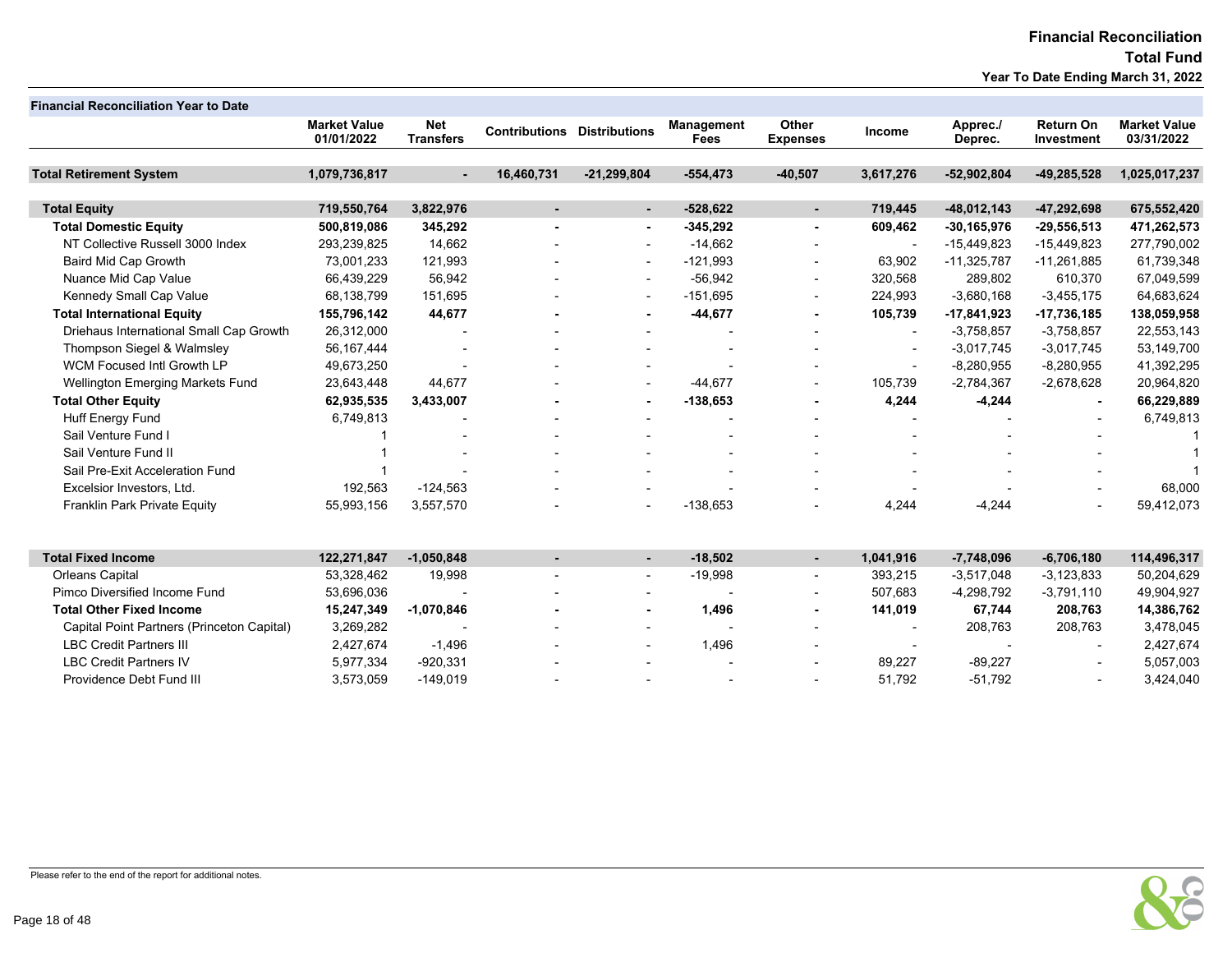# Financial Reconciliation

Total Fund

|                                                |                                   |                         |                          |                                    |                          |                          |                          |                          |                                | Year To Date Ending March 31, 2022 |
|------------------------------------------------|-----------------------------------|-------------------------|--------------------------|------------------------------------|--------------------------|--------------------------|--------------------------|--------------------------|--------------------------------|------------------------------------|
|                                                | <b>Market Value</b><br>01/01/2022 | <b>Net</b><br>Transfers |                          | <b>Contributions Distributions</b> | Management<br>Fees       | Other<br><b>Expenses</b> | Income                   | Apprec./<br>Deprec.      | <b>Return On</b><br>Investment | <b>Market Value</b><br>03/31/2022  |
|                                                |                                   |                         |                          |                                    |                          |                          |                          |                          |                                |                                    |
| <b>Total Real Estate &amp; Timber</b>          | 130,796,803                       | $-2,710,818$            |                          | $\sim$                             | $-7,349$                 | $\sim$                   | 1,061,366                | 7,067,481                | 8,128,847                      | 136,207,483                        |
| <b>Total Real Estate</b>                       | 125,398,749                       | $-2,418,167$            |                          | $\sim$                             |                          | $\sim$                   | 1,061,366                | 6,541,102                | 7,602,468                      | 130,583,050                        |
| Rockspring Capital Land Funds (I - VI)         | 1,769,032                         | ۰                       |                          | $\sim$                             | $\blacksquare$           | $\sim$                   | ٠                        | $-7,225$                 | $-7,225$                       | 1,761,807                          |
| Rockspring Capital Land Fund II                | 1,147,405                         |                         | $\overline{\phantom{0}}$ | $\overline{\phantom{a}}$           |                          | $\blacksquare$           | $\sim$                   | $-3,752$                 | $-3,752$                       | 1,143,653                          |
| Rockspring Capital Land Fund III               | 621,627                           |                         | $\overline{\phantom{0}}$ | $\overline{\phantom{0}}$           | $\overline{\phantom{0}}$ | $\overline{\phantom{0}}$ | $\overline{\phantom{0}}$ | $-3,473$                 | $-3,473$                       | 618,154                            |
| <b>Edison Investments</b>                      | 2,265,439                         | $-7,114$                | $\overline{\phantom{0}}$ | $\overline{\phantom{a}}$           | $\overline{\phantom{0}}$ | $\blacksquare$           | 7,114                    | 9,912                    | 17,026                         | 2,275,351                          |
| India Property Fund                            | 219,287                           |                         | $\overline{\phantom{0}}$ | $\overline{\phantom{a}}$           |                          | $\blacksquare$           | $\overline{\phantom{0}}$ | $-4,178$                 | $-4,178$                       | 215,109                            |
| Gainesville Property                           | 1,644,315                         |                         | $\overline{\phantom{0}}$ | $\overline{\phantom{0}}$           |                          | $\overline{\phantom{0}}$ |                          |                          | $\overline{\phantom{a}}$       | 1,644,315                          |
| Morgan Stanley                                 | 77,832,113                        |                         | $\overline{\phantom{0}}$ | $\blacksquare$                     |                          | $\overline{\phantom{a}}$ | 767,072                  | 4,688,090                | 5,455,162                      | 83,287,275                         |
| <b>AEW Partners Fund VIII</b>                  | 6,067,306                         | $-2,411,053$            |                          | $\overline{\phantom{0}}$           | $\overline{\phantom{0}}$ | $\overline{\phantom{a}}$ | $\overline{\phantom{0}}$ | $\overline{\phantom{0}}$ | $\overline{\phantom{a}}$       | 3,656,253                          |
| GreenOak US III                                | 10,105,027                        |                         |                          | $\overline{\phantom{0}}$           |                          | $\blacksquare$           |                          |                          | $\overline{\phantom{a}}$       | 10,105,027                         |
| <b>Brookfield Premier Real Estate Partners</b> | 25,496,230                        |                         |                          |                                    |                          | $\blacksquare$           | 287,180                  | 1,854,503                | 2,141,683                      | 27,637,913                         |
| <b>Total Timber Funds</b>                      | 5,398,054                         | $-292,651$              |                          | $\sim$                             | $-7,349$                 | ۰.                       | $\sim$                   | 526,379                  | 526,379                        | 5,624,433                          |
| <b>Capitol Timberland Investments</b>          | 3,555,618                         | 7,349                   | $\overline{\phantom{0}}$ | $\blacksquare$                     | $-7,349$                 | $\overline{\phantom{a}}$ | $\sim$                   | 526,379                  | 526,379                        | 4,081,997                          |
| Domain Environmental Investments II            | 1,842,436                         | $-300,000$              |                          |                                    |                          |                          |                          |                          |                                | 1,542,436                          |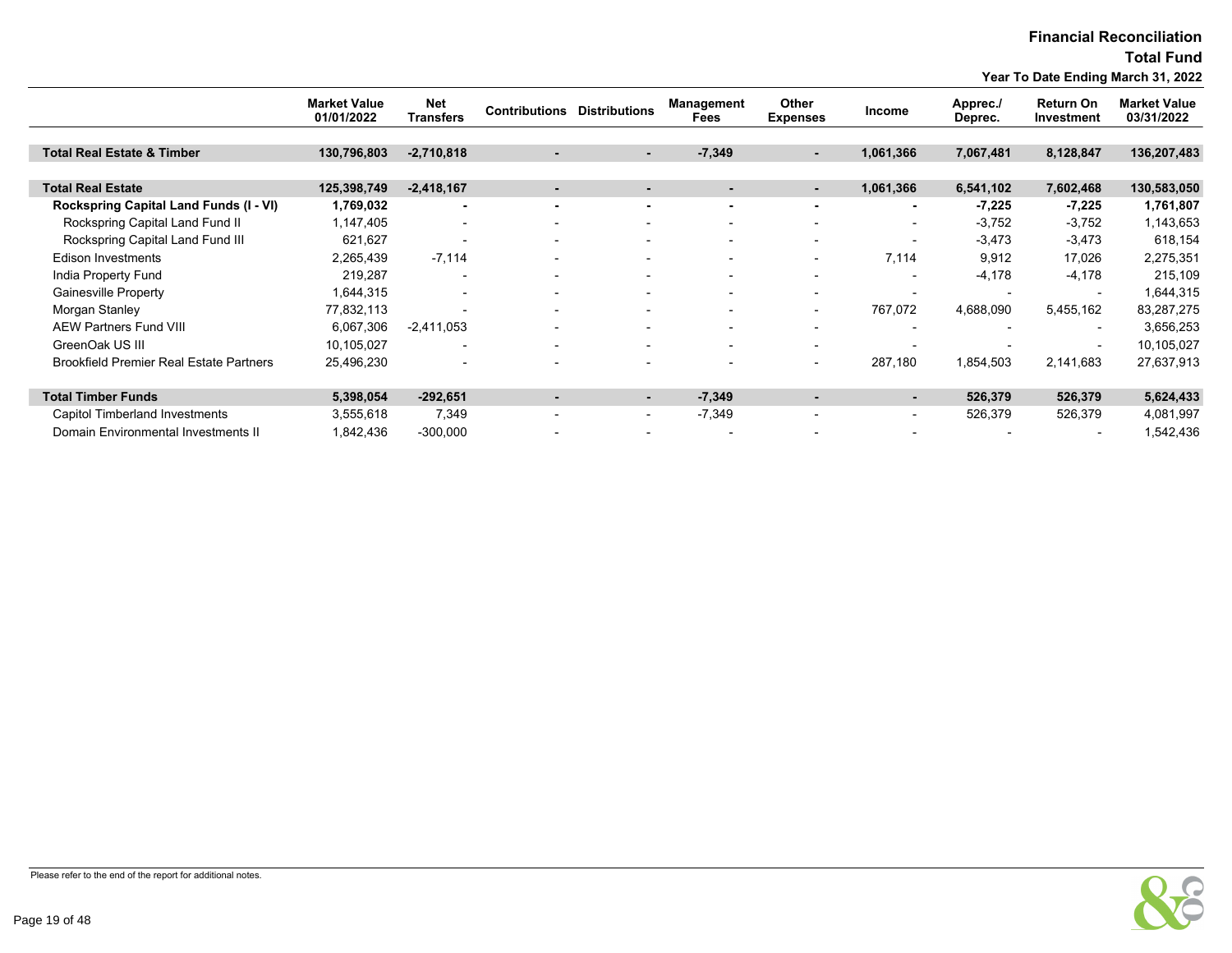Year To Date Ending March 31, 2022

|                                   | <b>Market Value</b><br>01/01/2022 | Net<br>Transfers         | <b>Contributions</b>     | <b>Distributions</b>     | Management<br>Fees       | Other<br><b>Expenses</b> | <b>Income</b> | Apprec./<br>Deprec. | <b>Return On</b><br>Investment | <b>Market Value</b><br>03/31/2022 |
|-----------------------------------|-----------------------------------|--------------------------|--------------------------|--------------------------|--------------------------|--------------------------|---------------|---------------------|--------------------------------|-----------------------------------|
|                                   |                                   |                          |                          |                          |                          |                          |               |                     |                                |                                   |
| <b>Total Multi Asset Funds</b>    | 83,396,375                        | $\overline{\phantom{a}}$ |                          | . .                      | $\blacksquare$           | $\overline{\phantom{a}}$ | 793.184       | $-4,210,046$        | $-3,416,862$                   | 79,979,513                        |
| <b>BlackRock Multi Asset Fund</b> | 83,396,375                        | $\overline{\phantom{a}}$ | $\overline{\phantom{a}}$ | $\overline{\phantom{0}}$ | $\overline{\phantom{0}}$ | $\overline{\phantom{0}}$ | 793,184       | $-4,210,046$        | $-3,416,862$                   | 79,979,513                        |
| <b>Cash Account</b>               | 22.019.654                        | $-61.310$                | 16,460,731               | $-21.299.804$            | $\overline{\phantom{a}}$ | $-40.507$                | 1,365         |                     | l.365                          | 17,080,130                        |
| <b>APRS Building</b>              | 1,701,375                         | . .                      |                          | . .                      |                          |                          |               |                     |                                | 1,701,375                         |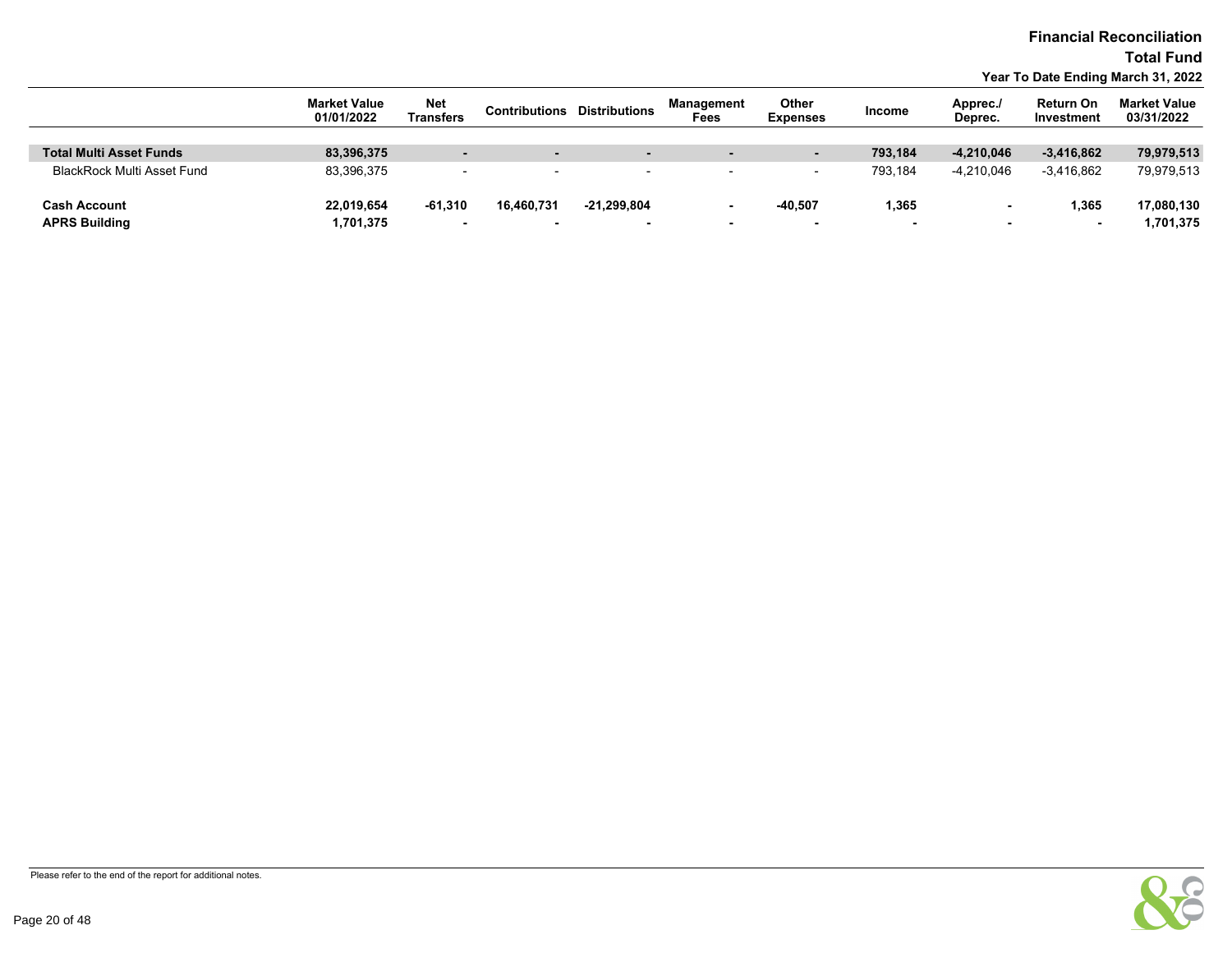## Comparative Performance Total Fund As of March 31, 2022

| <b>Comparative Performance Trailing Returns</b> |               |               |            |            |                 |            |              |            |                          |
|-------------------------------------------------|---------------|---------------|------------|------------|-----------------|------------|--------------|------------|--------------------------|
|                                                 |               |               |            |            | Performance (%) |            |              |            |                          |
|                                                 | <b>QTR</b>    | <b>YTD</b>    | 1 YR       | 3 YR       | <b>5 YR</b>     | 7 YR       | <b>10 YR</b> | Inception  | Inception<br><b>Date</b> |
| <b>Total Retirement System (Net)</b>            | $-4.60$       | $-4.60$       | 8.15       | 11.21      | 9.03            | 7.52       | 7.48         | 8.34       | 10/01/1992               |
|                                                 |               |               |            |            |                 |            |              |            |                          |
| <b>Total Retirement System (Gross)</b>          | $-4.55(60)$   | $-4.55(60)$   | 8.33(16)   | 11.47 (26) | 9.30(47)        | 7.77(55)   | 7.78(75)     | 8.65(21)   | 10/01/1992               |
| <b>Total Fund Policy</b>                        | $-3.81$       | $-3.81$       | 8.06       | 11.79      | 10.31           | 9.12       | 9.50         | 8.48       |                          |
| Variance                                        | $-0.74$       | $-0.74$       | 0.27       | $-0.32$    | $-1.01$         | $-1.35$    | $-1.72$      | 0.17       |                          |
| All Public Plans-Total Fund Median              | $-4.27$       | $-4.27$       | 5.27       | 10.52      | 9.22            | 7.90       | 8.50         | 8.06       |                          |
| <b>Total Equity</b>                             | $-6.65$       | $-6.65$       | 7.57       | 14.09      | 11.54           | 9.74       | 10.72        | 9.24       | 01/01/1994               |
| <b>Total Equity Policy</b>                      | $-5.12$       | $-5.12$       | 9.83       | 15.94      | 13.47           | 11.35      | 12.11        | 9.10       |                          |
| Variance                                        | $-1.53$       | $-1.53$       | $-2.26$    | $-1.85$    | $-1.93$         | $-1.61$    | $-1.39$      | 0.14       |                          |
| <b>Domestic Equity</b>                          | $-5.97$ (57)  | $-5.97$ (57)  | 9.84(49)   | 16.96 (38) | 13.62 (45)      | 11.79 (46) | N/A          | 12.51 (59) | 05/01/2013               |
| Russell 3000 Index                              | $-5.28$       | $-5.28$       | 11.92      | 18.24      | 15.40           | 13.38      | 14.28        | 14.19      |                          |
| Variance                                        | $-0.69$       | $-0.69$       | $-2.08$    | $-1.28$    | $-1.78$         | $-1.59$    | N/A          | $-1.68$    |                          |
| IM U.S. Equity (SA+CF+MF) Median                | $-5.26$       | $-5.26$       | 9.23       | 15.42      | 12.91           | 11.40      | 13.09        | 13.20      |                          |
| NT Collective Russell 3000 Index                | $-5.27(57)$   | $-5.27(57)$   | 11.91 (46) | 18.22 (47) | 15.40 (41)      | 13.39 (36) | N/A          | 13.10 (34) | 01/01/2014               |
| Russell 3000 Index                              | $-5.28$       | $-5.28$       | 11.92      | 18.24      | 15.40           | 13.38      | 14.28        | 13.09      |                          |
| Variance                                        | 0.01          | 0.01          | $-0.01$    | $-0.02$    | 0.00            | 0.01       | N/A          | 0.01       |                          |
| IM U.S. All Cap Core Equity (SA+CF) Median      | $-4.83$       | $-4.83$       | 11.58      | 17.71      | 15.12           | 13.02      | 14.32        | 12.74      |                          |
| Baird Mid Cap Growth                            | $-15.59$ (91) | $-15.59$ (91) | 1.99(37)   | 16.94 (47) | 16.82 (46)      | 12.74 (55) | N/A          | 12.30 (71) | 07/01/2014               |
| <b>Russell Midcap Growth Index</b>              | $-12.58$      | $-12.58$      | $-0.89$    | 14.81      | 15.10           | 11.89      | 13.52        | 12.14      |                          |
| Variance                                        | $-3.01$       | $-3.01$       | 2.88       | 2.13       | 1.72            | 0.85       | N/A          | 0.16       |                          |
| IM U.S. Mid Cap Growth Equity (SA+CF) Median    | $-12.42$      | $-12.42$      | $-0.58$    | 16.71      | 16.61           | 13.15      | 13.95        | 13.20      |                          |
| Nuance Mid Cap Value                            | 0.92(26)      | 0.92(26)      | 7.48 (84)  | 12.00 (89) | N/A             | N/A        | N/A          | 12.00 (89) | 04/01/2019               |
| <b>Russell Midcap Value Index</b>               | $-1.82$       | $-1.82$       | 11.45      | 13.69      | 9.99            | 9.30       | 12.01        | 13.69      |                          |
| Variance                                        | 2.74          | 2.74          | $-3.97$    | $-1.69$    | N/A             | N/A        | N/A          | $-1.69$    |                          |
| IM U.S. Mid Cap Value Equity (SA+CF) Median     | $-0.79$       | $-0.79$       | 11.49      | 14.99      | 10.69           | 10.19      | 12.62        | 14.99      |                          |
| Kennedy Small Cap Value                         | $-5.29(78)$   | $-5.29(78)$   | 9.60(24)   | 15.02 (38) | 8.70 (72)       | N/A        | N/A          | 12.43 (71) | 03/01/2016               |
| Russell 2000 Value Index                        | $-2.40$       | $-2.40$       | 3.32       | 12.73      | 8.57            | 8.77       | 10.54        | 13.09      |                          |
| Variance                                        | $-2.89$       | $-2.89$       | 6.28       | 2.29       | 0.13            | N/A        | N/A          | $-0.66$    |                          |
| IM U.S. Small Cap Value Equity (SA+CF) Median   | $-2.94$       | $-2.94$       | 5.50       | 14.05      | 9.89            | 9.53       | 11.75        | 13.51      |                          |

Returns for periods greater than one year are annualized. Returns are expressed as percentages. All performance data is Net of Fees. Please refer to the end of the report for additional notes.

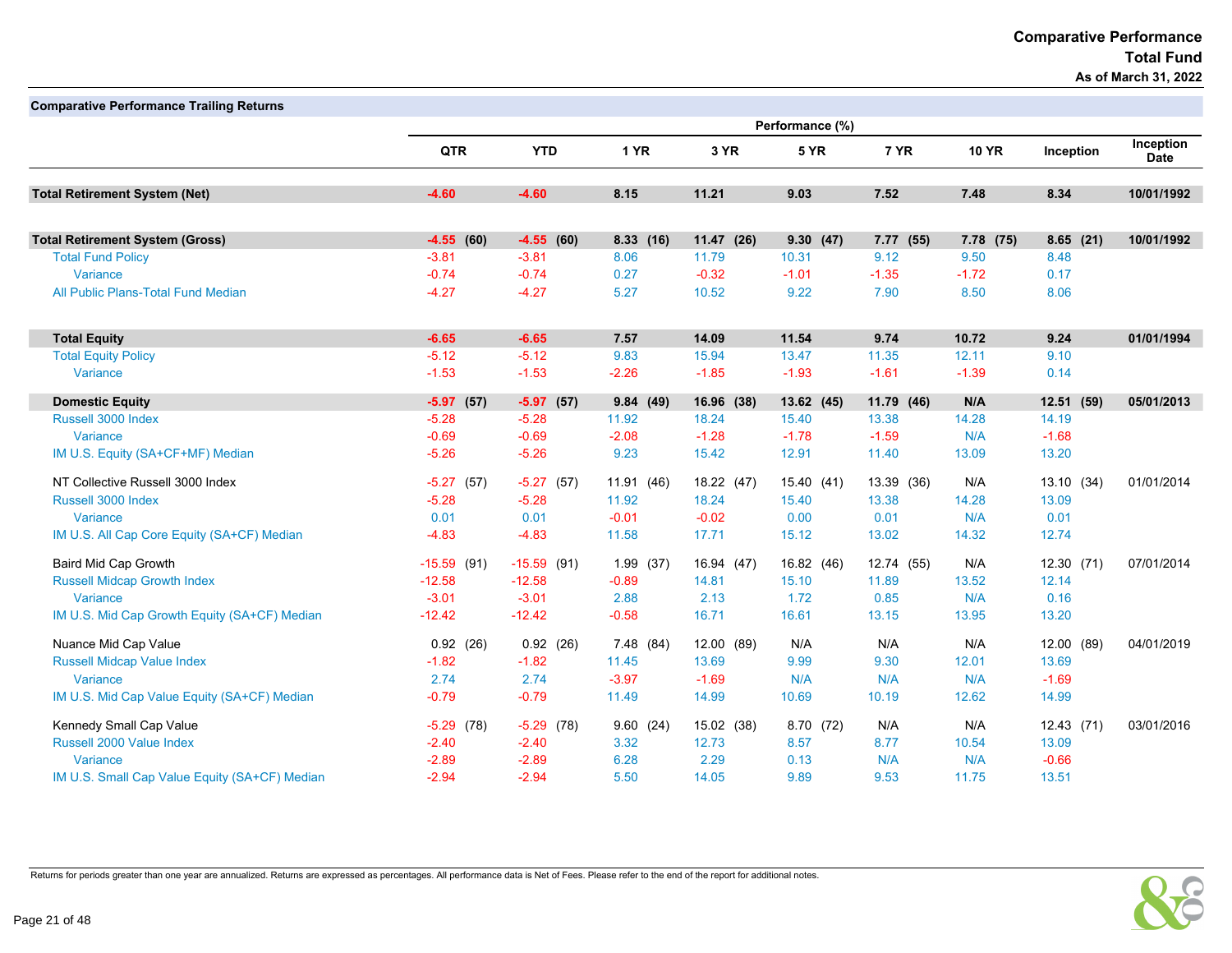As of March 31, 2022

|                                                       |               |               |              |           | Performance (%) |           |              |            |                          |
|-------------------------------------------------------|---------------|---------------|--------------|-----------|-----------------|-----------|--------------|------------|--------------------------|
|                                                       | <b>QTR</b>    | <b>YTD</b>    | 1 YR         | 3 YR      | <b>5 YR</b>     | 7 YR      | <b>10 YR</b> | Inception  | Inception<br><b>Date</b> |
| <b>International Equity</b>                           | $-11.41(70)$  | $-11.41(70)$  | $-4.34(56)$  | 7.48(60)  | 5.92(74)        | 4.59 (80) | N/A          | 5.84(55)   | 05/01/2013               |
| <b>MSCI AC World ex USA</b>                           | $-5.33$       | $-5.33$       | $-1.04$      | 8.01      | 7.26            | 5.68      | 6.04         | 5.35       |                          |
| Variance                                              | $-6.08$       | $-6.08$       | $-3.30$      | $-0.53$   | $-1.34$         | $-1.09$   | N/A          | 0.49       |                          |
| IM International Equity (SA+CF+MF) Median             | $-8.25$       | $-8.25$       | $-3.01$      | 8.06      | 7.25            | 6.05      | 6.88         | 6.04       |                          |
| Driehaus International Small Cap Growth               | $-14.29(57)$  | $-14.29(57)$  | $-7.40(74)$  | 13.07(9)  | 12.06(8)        | 9.66(10)  | N/A          | 10.99 (12) | 09/01/2012               |
| <b>MSCI AC World ex USA Small Growth</b>              | $-10.32$      | $-10.32$      | $-3.00$      | 11.66     | 9.35            | 8.24      | 8.05         | 8.88       |                          |
| Variance                                              | $-3.97$       | $-3.97$       | $-4.40$      | 1.41      | 2.71            | 1.42      | N/A          | 2.11       |                          |
| IM International SMID Cap Growth Equity (MF) Median   | $-12.75$      | $-12.75$      | $-5.11$      | 8.84      | 7.64            | 6.56      | 7.45         | 8.12       |                          |
| Thompson Siegel & Walmsley                            | $-5.37(33)$   | $-5.37(33)$   | 1.06(41)     | 8.76 (57) | 6.06(83)        | 4.88(81)  | N/A          | 4.78 (86)  | 10/01/2014               |
| <b>MSCI EAFE (Net) Index</b>                          | $-5.91$       | $-5.91$       | 1.16         | 7.78      | 6.72            | 5.11      | 6.27         | 4.92       |                          |
| Variance                                              | 0.54          | 0.54          | $-0.10$      | 0.98      | $-0.66$         | $-0.23$   | N/A          | $-0.14$    |                          |
| IM International Large Cap Core Equity (SA+CF) Median | $-6.26$       | $-6.26$       | 0.14         | 9.02      | 7.95            | 6.23      | 7.41         | 6.04       |                          |
| WCM Focused Intl Growth LP                            | $-16.67$ (97) | $-16.67$ (97) | $-2.07$ (29) | N/A       | N/A             | N/A       | N/A          | 2.60(36)   | 12/01/2020               |
| <b>MSCI AC World ex USA Growth (Net)</b>              | $-10.78$      | $-10.78$      | $-6.16$      | 9.12      | 8.60            | 6.51      | 6.70         | $-0.98$    |                          |
| Variance                                              | $-5.89$       | $-5.89$       | 4.09         | N/A       | N/A             | N/A       | N/A          | 3.58       |                          |
| IM International Large Cap Growth Equity (MF) Median  | $-10.79$      | $-10.79$      | $-3.40$      | 9.11      | 7.74            | 5.84      | 6.27         | 1.12       |                          |
| Wellington Emerging Markets Fund                      | $-11.50(72)$  | $-11.50(72)$  | $-16.13(76)$ | N/A       | N/A             | N/A       | N/A          | 2.55(87)   | 02/01/2020               |
| <b>MSCI Emerging Markets (Net) Index</b>              | $-6.97$       | $-6.97$       | $-11.37$     | 4.94      | 5.98            | 4.69      | 3.36         | 5.59       |                          |
| Variance                                              | $-4.53$       | $-4.53$       | $-4.76$      | N/A       | N/A             | N/A       | N/A          | $-3.04$    |                          |
| IM Emerging Markets Equity (SA+CF) Median             | $-7.04$       | $-7.04$       | $-9.13$      | 6.81      | 6.86            | 5.94      | 5.08         | 6.97       |                          |
| <b>Total Other Equity</b>                             | $-0.22$       | $-0.22$       | 23.88        | 2.90      | 4.31            | N/A       | N/A          | 2.38       | 01/01/2017               |
| Huff Energy Fund                                      |               |               |              |           |                 |           |              |            |                          |
| Excelsior Investors, Ltd.                             |               |               |              |           |                 |           |              |            |                          |
| Franklin Park Private Equity                          |               |               |              |           |                 |           |              |            |                          |
| Sail Venture Fund I                                   |               |               |              |           |                 |           |              |            |                          |
| Sail Venture Fund II                                  |               |               |              |           |                 |           |              |            |                          |

Sail Pre-Exit Acceleration Fund

Returns for periods greater than one year are annualized. Returns are expressed as percentages. All performance data is Net of Fees. Please refer to the end of the report for additional notes.

 $\overline{\phantom{a}}$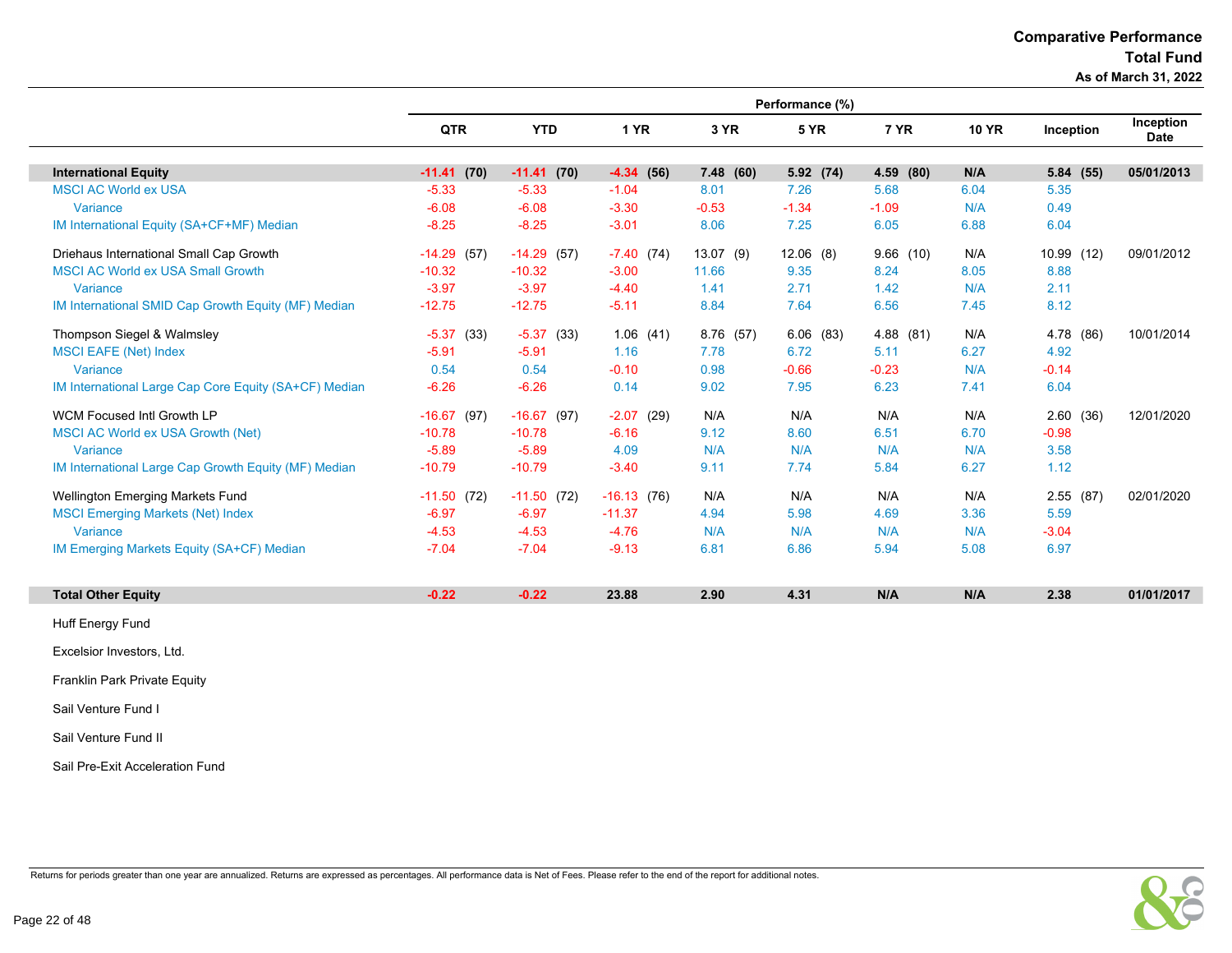As of March 31, 2022

| <b>QTR</b>  | <b>YTD</b>                                           | <b>1 YR</b>                                          | 3 YR                                                 | <b>5 YR</b>                                 | <b>7 YR</b>                                      | <b>10 YR</b>                                                | Inception                   | Inception<br>Date                        |
|-------------|------------------------------------------------------|------------------------------------------------------|------------------------------------------------------|---------------------------------------------|--------------------------------------------------|-------------------------------------------------------------|-----------------------------|------------------------------------------|
|             |                                                      |                                                      |                                                      |                                             |                                                  |                                                             |                             |                                          |
|             |                                                      |                                                      |                                                      |                                             |                                                  |                                                             |                             | 12/01/1993                               |
| $-6.64$     | $-6.64$                                              | $-5.21$                                              | 1.35                                                 |                                             | 1.86                                             | 1.77                                                        | 4.56                        |                                          |
| 1.12        | 1.12                                                 | 2.50                                                 | $-0.81$                                              | $-0.80$                                     | $-0.53$                                          | $-0.33$                                                     | 1.49                        |                                          |
|             |                                                      |                                                      |                                                      |                                             |                                                  | N/A                                                         |                             | 01/01/2014                               |
|             |                                                      |                                                      |                                                      |                                             |                                                  |                                                             |                             |                                          |
|             |                                                      |                                                      |                                                      |                                             |                                                  |                                                             |                             |                                          |
|             |                                                      |                                                      |                                                      |                                             |                                                  |                                                             |                             |                                          |
|             |                                                      |                                                      |                                                      |                                             |                                                  |                                                             |                             |                                          |
| $-7.06(83)$ | $-7.06(83)$                                          | $-4.43(42)$                                          | N/A                                                  | N/A                                         | N/A                                              | N/A                                                         | $-0.02$ (25)                | 07/01/2020                               |
| $-6.67$     | $-6.67$                                              | $-4.53$                                              | 2.27                                                 | 2.99                                        | 3.03                                             | 3.85                                                        | $-1.31$                     |                                          |
| $-0.39$     | $-0.39$                                              | 0.10                                                 | N/A                                                  | N/A                                         | N/A                                              | N/A                                                         | 1.29                        |                                          |
| $-5.42$     | $-5.42$                                              | $-4.77$                                              | 1.25                                                 | 1.82                                        | 1.68                                             | 1.56                                                        | $-1.60$                     |                                          |
| 1.38        | 1.38                                                 | 8.86                                                 | 5.06                                                 | 4.53                                        | N/A                                              | N/A                                                         | 3.53                        | 01/01/2017                               |
|             | $-5.52$<br>$-5.89(61)$<br>$-5.93$<br>0.04<br>$-5.81$ | $-5.52$<br>$-5.89(61)$<br>$-5.93$<br>0.04<br>$-5.81$ | $-2.71$<br>$-4.15(80)$<br>$-4.15$<br>0.00<br>$-3.88$ | 0.54<br>1.65(93)<br>1.69<br>$-0.04$<br>2.24 | 1.24<br>2.04<br>2.27(80)<br>2.14<br>0.13<br>2.66 | Performance (%)<br>1.33<br>2.07(77)<br>1.87<br>0.20<br>2.37 | 1.44<br>2.24<br>N/A<br>2.75 | 6.05<br>2.58(84)<br>2.50<br>0.08<br>3.01 |

Capital Point Partners (Princeton Capital)

LBC Credit Partners III

LBC Credit Partners IV

Providence Debt Fund III

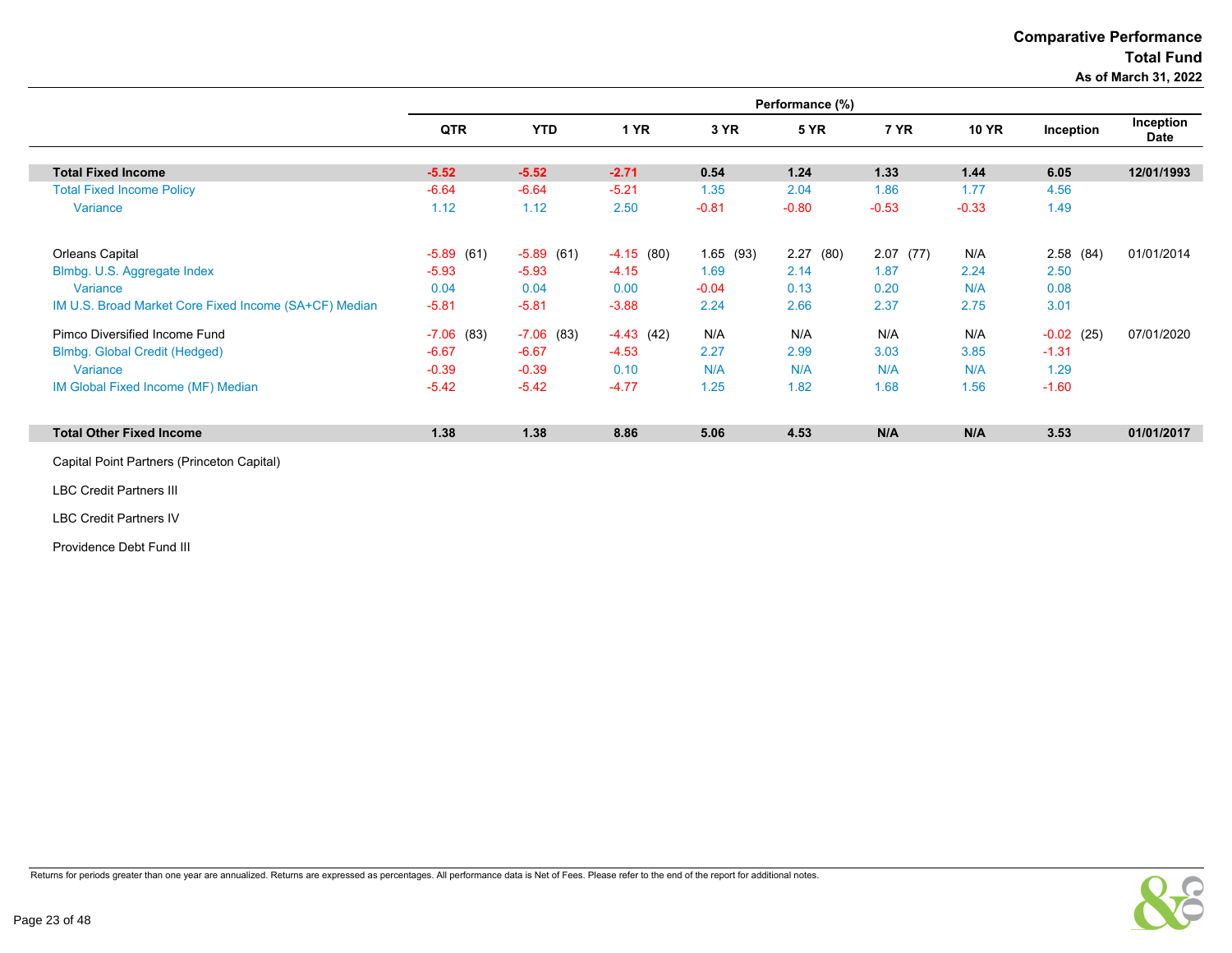As of March 31, 2022

|                                                | Performance (%) |            |             |         |         |         |              |           |                          |  |  |
|------------------------------------------------|-----------------|------------|-------------|---------|---------|---------|--------------|-----------|--------------------------|--|--|
|                                                | QTR             | <b>YTD</b> | <b>1 YR</b> | 3 YR    | 5 YR    | 7 YR    | <b>10 YR</b> | Inception | Inception<br><b>Date</b> |  |  |
|                                                |                 |            |             |         |         |         |              |           |                          |  |  |
| <b>Alternative Investments</b>                 |                 |            |             |         |         |         |              |           |                          |  |  |
| <b>Multi Asset Funds</b>                       | $-4.10$         | $-4.10$    | 0.63        | 5.24    | 4.15    | 2.18    | 2.73         | 5.55      | 12/01/2008               |  |  |
| <b>HFRI Fund of Funds Composite Index</b>      | $-2.72$         | $-2.72$    | 1.24        | 5.87    | 4.63    | 3.31    | 3.92         | 3.89      |                          |  |  |
| Variance                                       | $-1.38$         | $-1.38$    | $-0.61$     | $-0.63$ | $-0.48$ | $-1.13$ | $-1.19$      | 1.66      |                          |  |  |
|                                                |                 |            |             |         |         |         |              |           |                          |  |  |
| <b>BlackRock Multi Asset Fund</b>              | $-4.10$         | $-4.10$    | 0.63        | 5.34    | N/A     | N/A     | N/A          | 4.20      | 02/01/2018               |  |  |
| <b>BlackRock Multi Hybrid</b>                  | $-5.49$         | $-5.49$    | 2.91        | 8.55    | N/A     | N/A     | N/A          | 6.36      |                          |  |  |
| Variance                                       | 1.39            | 1.39       | $-2.28$     | $-3.21$ | N/A     | N/A     | N/A          | $-2.16$   |                          |  |  |
| <b>Other Assets</b>                            |                 |            |             |         |         |         |              |           |                          |  |  |
|                                                |                 |            |             |         |         |         |              |           |                          |  |  |
| Cash Account                                   | 0.01            | 0.01       | 0.02        | 0.67    | 0.99    | 0.76    | 0.55         | 4.17      | 06/01/1988               |  |  |
| Cash Account PE                                | N/A             | N/A        | N/A         | N/A     | N/A     | N/A     | N/A          | N/A       | 03/01/2014               |  |  |
| Retiree Death Benefit Account                  | N/A             | N/A        | N/A         | N/A     | N/A     | N/A     | N/A          | N/A       | 12/01/2004               |  |  |
| <b>Other Alternative Assets</b>                |                 |            |             |         |         |         |              |           |                          |  |  |
| <b>Total Real Estate</b>                       | 6.11            | 6.11       | 29.05       | 11.13   | 8.22    | 6.61    | 9.38         | 5.18      | 08/01/2005               |  |  |
| <b>NCREIF Property Index</b>                   | 5.33            | 5.33       | 21.87       | 9.60    | 8.54    | 8.82    | 9.61         | 8.41      |                          |  |  |
| Variance                                       | 0.78            | 0.78       | 7.18        | 1.53    | $-0.32$ | $-2.21$ | $-0.23$      | $-3.23$   |                          |  |  |
| Morgan Stanley                                 | 7.01            | 7.01       | 27.57       | 11.33   | 9.99    | N/A     | N/A          | 9.78      | 01/01/2016               |  |  |
| <b>NCREIF Fund Index-ODCE (EW)</b>             | 7.77            | 7.77       | 28.69       | 11.11   | 9.46    | 9.73    | 10.24        | 9.17      |                          |  |  |
| Variance                                       | $-0.76$         | $-0.76$    | $-1.12$     | 0.22    | 0.53    | N/A     | N/A          | 0.61      |                          |  |  |
| <b>Brookfield Premier Real Estate Partners</b> | 8.40            | 8.40       | 32.80       | N/A     | N/A     | N/A     | N/A          | 14.51     | 11/01/2019               |  |  |
| <b>NCREIF Fund Index-ODCE (EW)</b>             | 7.77            | 7.77       | 28.69       | 11.11   | 9.46    | 9.73    | 10.24        | 12.90     |                          |  |  |
| Variance                                       | 0.63            | 0.63       | 4.11        | N/A     | N/A     | N/A     | N/A          | 1.61      |                          |  |  |
| <b>Total Timber Funds</b>                      | 9.62            | 9.62       | 10.87       | 5.04    | 3.40    | 0.91    | 1.37         | 2.33      | 08/01/2005               |  |  |
| <b>NCREIF Timberland Index</b>                 | 3.21            | 3.21       | 11.83       | 4.75    | 4.08    | 3.85    | 5.60         | 6.34      |                          |  |  |
| Variance                                       | 6.41            | 6.41       | $-0.96$     | 0.29    | $-0.68$ | $-2.94$ | $-4.23$      | $-4.01$   |                          |  |  |



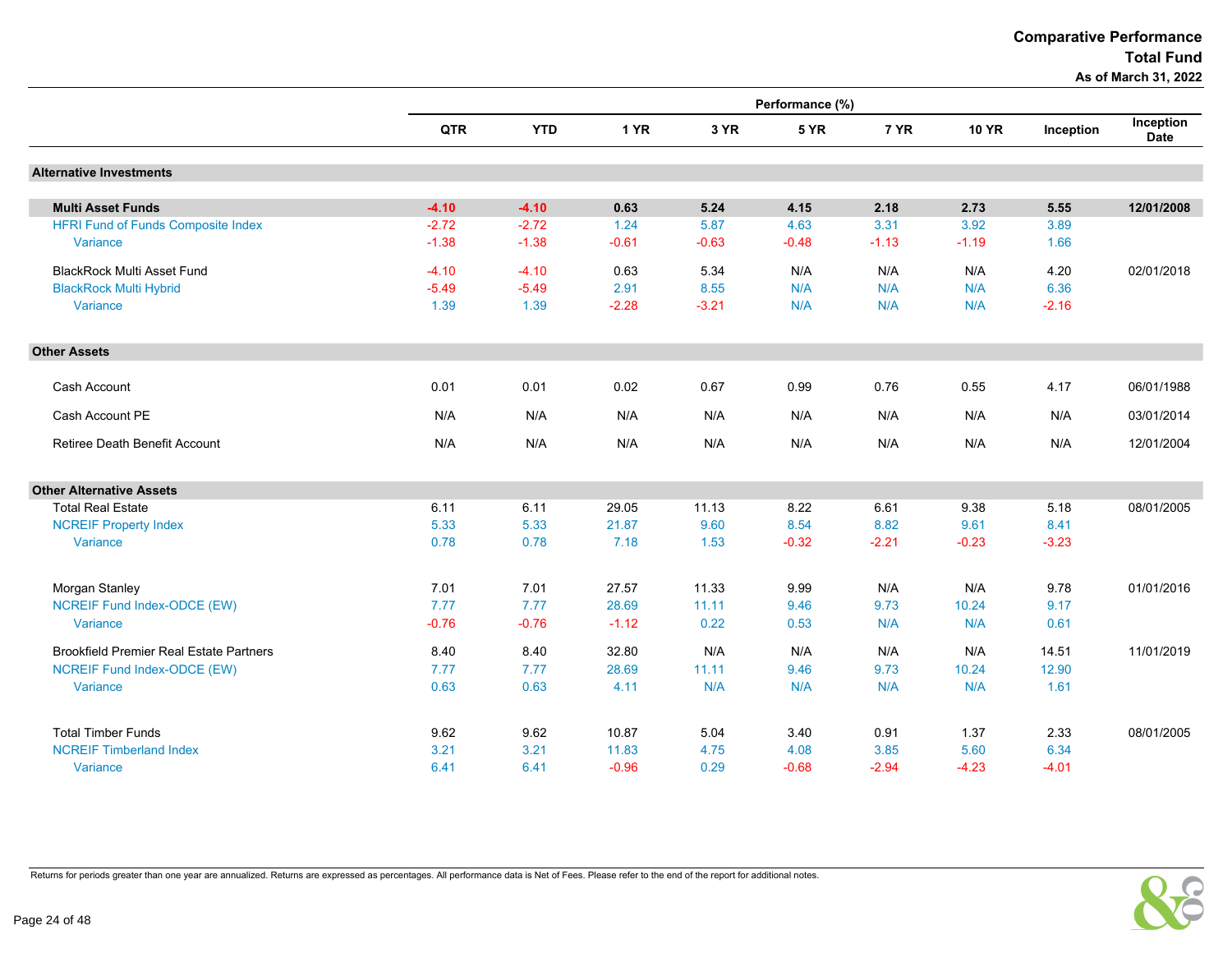## Comparative Performance Total Fund As of March 31, 2022

| <b>Comparative Performance Fiscal Year Returns</b> |               |             |            |               |                 |            |            |              |            |
|----------------------------------------------------|---------------|-------------|------------|---------------|-----------------|------------|------------|--------------|------------|
|                                                    |               |             |            |               | Performance (%) |            |            |              |            |
|                                                    | <b>YTD</b>    | 2021        | 2020       | 2019          | 2018            | 2017       | 2016       | 2015         | 2014       |
| <b>Total Retirement System (Net)</b>               | $-4.60$       | 17.68       | 11.65      | 20.92         | $-6.18$         | 11.89      | 7.67       | $-1.05$      | 5.61       |
| <b>Total Retirement System (Gross)</b>             | $-4.55(60)$   | 17.86 (11)  | 11.99 (58) | 21.23(12)     | $-5.95(88)$     | 12.17(91)  | 7.87(44)   | $-0.83(69)$  | 5.94(58)   |
| <b>Total Fund Policy</b>                           | $-3.81$       | 16.27       | 13.37      | 19.81         | $-3.13$         | 15.78      | 8.04       | 2.43         | 8.08       |
| Variance                                           | $-0.74$       | 1.59        | $-1.38$    | 1.42          | $-2.82$         | $-3.61$    | $-0.17$    | $-3.26$      | $-2.14$    |
| All Public Plans-Total Fund Median                 | $-4.27$       | 13.87       | 12.54      | 18.48         | $-4.01$         | 15.08      | 7.60       | $-0.15$      | 6.31       |
| <b>Total Equity</b>                                | $-6.65$       | 21.06       | 15.97      | 29.88         | $-9.83$         | 18.49      | 11.41      | $-2.87$      | 5.30       |
| <b>Total Equity Policy</b>                         | $-5.12$       | 22.48       | 17.62      | 29.04         | $-7.34$         | 22.07      | 9.61       | $-0.51$      | 6.91       |
| Variance                                           | $-1.53$       | $-1.42$     | $-1.65$    | 0.84          | $-2.49$         | $-3.58$    | 1.80       | $-2.36$      | $-1.61$    |
| <b>Domestic Equity</b>                             | $-5.97$ (57)  | 24.49 (55)  | 19.11 (42) | 31.15 (36)    | $-7.18$ (54)    | 17.39 (58) | 15.76 (36) | $-3.09$ (70) | 8.03(64)   |
| Russell 3000 Index                                 | $-5.28$       | 25.66       | 20.89      | 31.02         | $-5.24$         | 21.13      | 12.74      | 0.48         | 12.56      |
| Variance                                           | $-0.69$       | $-1.17$     | $-1.78$    | 0.13          | $-1.94$         | $-3.74$    | 3.02       | $-3.57$      | $-4.53$    |
| IM U.S. Equity (SA+CF+MF) Median                   | $-5.26$       | 25.46       | 15.16      | 28.66         | $-6.57$         | 19.12      | 12.51      | $-0.62$      | 10.13      |
| NT Collective Russell 3000 Index                   | $-5.27(57)$   | 25.68 (64)  | 20.83 (43) | 31.02 (35)    | $-5.23(53)$     | 21.15 (46) | 12.79 (48) | 0.49(50)     | 12.55 (36) |
| Russell 3000 Index                                 | $-5.28$       | 25.66       | 20.89      | 31.02         | $-5.24$         | 21.13      | 12.74      | 0.48         | 12.56      |
| Variance                                           | 0.01          | 0.02        | $-0.06$    | 0.00          | 0.01            | 0.02       | 0.05       | 0.01         | $-0.01$    |
| IM U.S. All Cap Core Equity (SA+CF) Median         | $-4.83$       | 26.93       | 18.81      | 29.45         | $-5.10$         | 20.89      | 12.22      | 0.44         | 11.02      |
| Baird Mid Cap Growth                               | $-15.59$ (91) | 21.76 (20)  | 35.15 (51) | 36.27<br>(46) | $-1.60(32)$     | 26.98 (32) | 5.35(54)   | $-3.03(81)$  | N/A        |
| <b>Russell Midcap Growth Index</b>                 | $-12.58$      | 12.73       | 35.59      | 35.47         | $-4.75$         | 25.27      | 7.33       | $-0.20$      | 11.90      |
| Variance                                           | $-3.01$       | 9.03        | $-0.44$    | 0.80          | 3.15            | 1.71       | $-1.98$    | $-2.83$      | N/A        |
| IM U.S. Mid Cap Growth Equity (SA+CF) Median       | $-12.42$      | 15.42       | 35.35      | 35.79         | $-4.29$         | 25.47      | 5.59       | 1.08         | 8.69       |
| Nuance Mid Cap Value                               | 0.92(26)      | 12.23 (100) | 5.24 (53)  | N/A           | N/A             | N/A        | N/A        | N/A          | N/A        |
| <b>Russell Midcap Value Index</b>                  | $-1.82$       | 28.34       | 4.96       | 27.06         | $-12.29$        | 13.34      | 20.00      | $-4.78$      | 14.75      |
| Variance                                           | 2.74          | $-16.11$    | 0.28       | N/A           | N/A             | N/A        | N/A        | N/A          | N/A        |
| IM U.S. Mid Cap Value Equity (SA+CF) Median        | $-0.79$       | 29.07       | 5.86       | 29.14         | $-12.71$        | 15.64      | 18.23      | $-3.19$      | 11.79      |
| Kennedy Small Cap Value                            | $-5.29$ (78)  | 38.92 (15)  | 4.93 (52)  | 25.37 (47)    | $-19.83(93)$    | 12.51(43)  | N/A        | N/A          | N/A        |
| Russell 2000 Value Index                           | $-2.40$       | 28.27       | 4.63       | 22.39         | $-12.86$        | 7.84       | 31.74      | $-7.47$      | 4.22       |
| Variance                                           | $-2.89$       | 10.65       | 0.30       | 2.98          | $-6.97$         | 4.67       | N/A        | N/A          | N/A        |
| IM U.S. Small Cap Value Equity (SA+CF) Median      | $-2.94$       | 29.19       | 5.20       | 24.87         | $-14.09$        | 11.60      | 26.83      | $-4.30$      | 5.66       |

Returns for periods greater than one year are annualized. Returns are expressed as percentages. All performance data is Net of Fees. Please refer to the end of the report for additional notes.

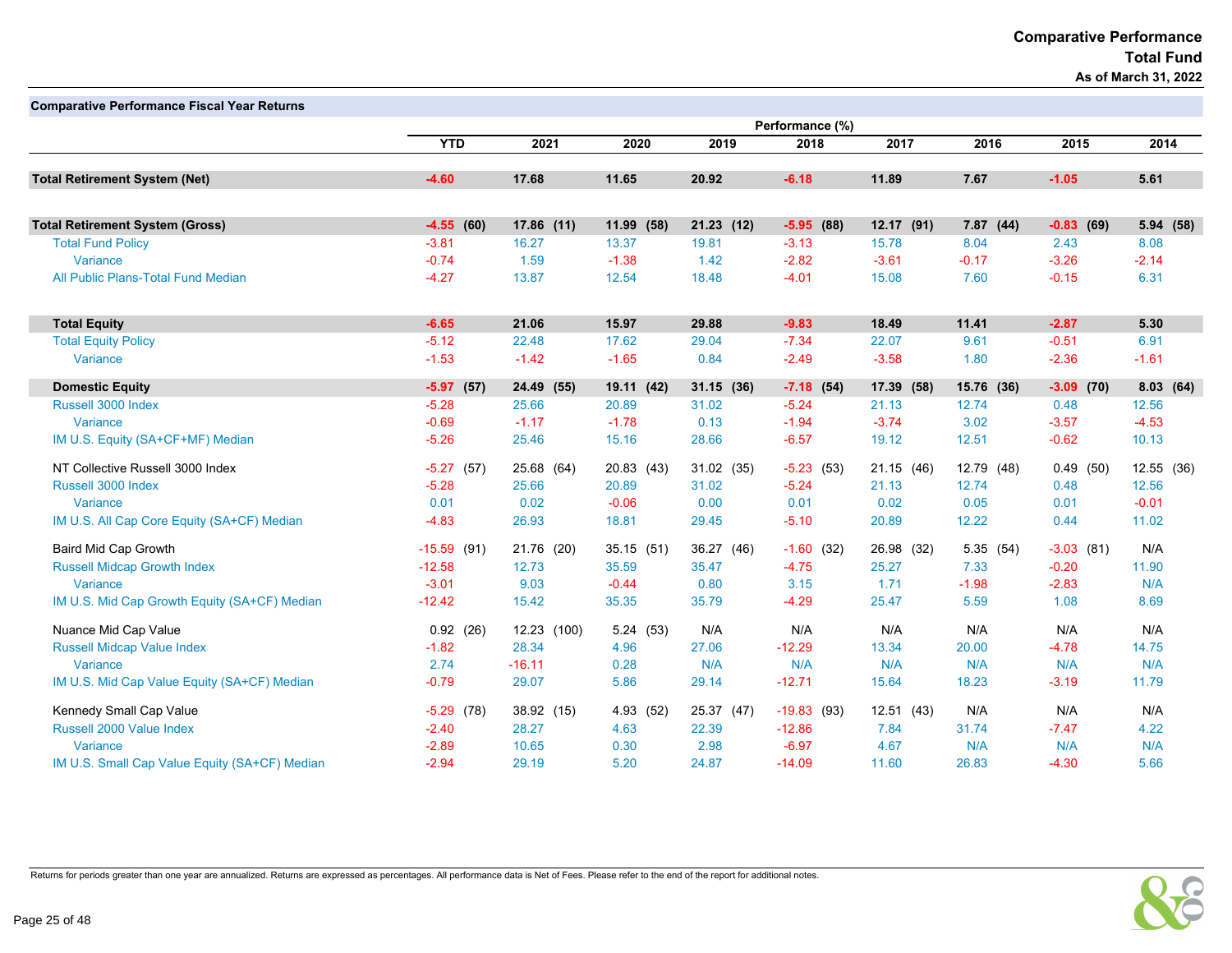As of March 31, 2022

|                                                       |                 |             |            |            | Performance (%) |            |             |             |              |
|-------------------------------------------------------|-----------------|-------------|------------|------------|-----------------|------------|-------------|-------------|--------------|
|                                                       | <b>YTD</b>      | 2021        | 2020       | 2019       | 2018            | 2017       | 2016        | 2015        | 2014         |
| <b>International Equity</b>                           | $-11.41(70)$    | 11.90(37)   | 12.54 (57) | 20.92 (67) | $-16.28(64)$    | 27.37 (67) | $0.67$ (71) | $-2.40(55)$ | $-0.27$ (29) |
| <b>MSCI AC World ex USA</b>                           | $-5.33$         | 8.29        | 11.13      | 22.13      | $-13.78$        | 27.77      | 5.01        | $-5.25$     | $-3.44$      |
| Variance                                              | $-6.08$         | 3.61        | 1.41       | $-1.21$    | $-2.50$         | $-0.40$    | $-4.34$     | 2.85        | 3.17         |
| IM International Equity (SA+CF+MF) Median             | $-8.25$         | 9.76        | 14.85      | 23.16      | $-15.01$        | 30.36      | 3.25        | $-1.22$     | $-3.06$      |
| Driehaus International Small Cap Growth               | $-14.29(57)$    | 12.49 (49)  | 29.79 (18) | 30.57 (13) | $-16.92(30)$    | 41.19(7)   | $-6.24(88)$ | 12.59 (12)  | $-4.32(41)$  |
| <b>MSCI AC World ex USA Small Growth</b>              | $-10.32$        | 11.83       | 23.99      | 24.96      | $-18.07$        | 33.99      | $-0.04$     | 6.74        | $-3.35$      |
| Variance                                              | $-3.97$         | 0.66        | 5.80       | 5.61       | 1.15            | 7.20       | $-6.20$     | 5.85        | $-0.97$      |
| IM International SMID Cap Growth Equity (MF) Median   | $-12.75$        | 12.34       | 14.82      | 24.57      | $-19.39$        | 34.36      | $-0.81$     | 6.87        | $-4.87$      |
| Thompson Siegel & Walmsley                            | $-5.37$<br>(33) | 13.82 (26)  | 6.62 (79)  | 21.18 (71) | $-15.93(71)$    | 22.70 (91) | 0.47(66)    | 1.38(36)    | N/A          |
| <b>MSCI EAFE (Net) Index</b>                          | $-5.91$         | 11.26       | 7.82       | 22.01      | $-13.79$        | 25.03      | 1.00        | $-0.81$     | $-4.90$      |
| Variance                                              | 0.54            | 2.56        | $-1.20$    | $-0.83$    | $-2.14$         | $-2.33$    | $-0.53$     | 2.19        | N/A          |
| IM International Large Cap Core Equity (SA+CF) Median | $-6.26$         | 12.14       | 11.81      | 23.55      | $-14.47$        | 26.41      | 1.54        | 0.33        | $-3.63$      |
| <b>WCM Focused Intl Growth LP</b>                     | $-16.67$ (97)   | 17.64(1)    | N/A        | N/A        | N/A             | N/A        | N/A         | N/A         | N/A          |
| <b>MSCI AC World ex USA Growth (Net)</b>              | $-10.78$        | 5.09        | 22.20      | 27.34      | $-14.43$        | 32.01      | 0.12        | $-1.25$     | $-2.65$      |
| Variance                                              | $-5.89$         | 12.55       | N/A        | N/A        | N/A             | N/A        | N/A         | N/A         | N/A          |
| IM International Large Cap Growth Equity (MF) Median  | $-10.79$        | 8.70        | 16.70      | 27.05      | $-14.98$        | 29.50      | $-0.87$     | $-0.02$     | $-4.98$      |
| Wellington Emerging Markets Fund                      | $-11.50(72)$    | $-2.23(64)$ | N/A        | N/A        | N/A             | N/A        | N/A         | N/A         | N/A          |
| <b>MSCI Emerging Markets (Net) Index</b>              | $-6.97$         | $-2.54$     | 18.31      | 18.44      | $-14.58$        | 37.28      | 11.19       | $-14.92$    | $-2.19$      |
| Variance                                              | $-4.53$         | 0.31        | N/A        | N/A        | N/A             | N/A        | N/A         | N/A         | N/A          |
| IM Emerging Markets Equity (SA+CF) Median             | $-7.04$         | 1.16        | 18.09      | 19.53      | $-15.23$        | 36.80      | 10.36       | $-12.61$    | 0.00         |
| <b>Total Other Equity</b>                             | $-0.22$         | 13.85       | $-5.66$    | 65.17      | $-22.42$        | $-17.60$   | N/A         | N/A         | N/A          |
|                                                       |                 |             |            |            |                 |            |             |             |              |
| Huff Energy Fund                                      |                 |             |            |            |                 |            |             |             |              |

Excelsior Investors, Ltd.

Franklin Park Private Equity

Sail Venture Fund I

Sail Venture Fund II

Sail Pre-Exit Acceleration Fund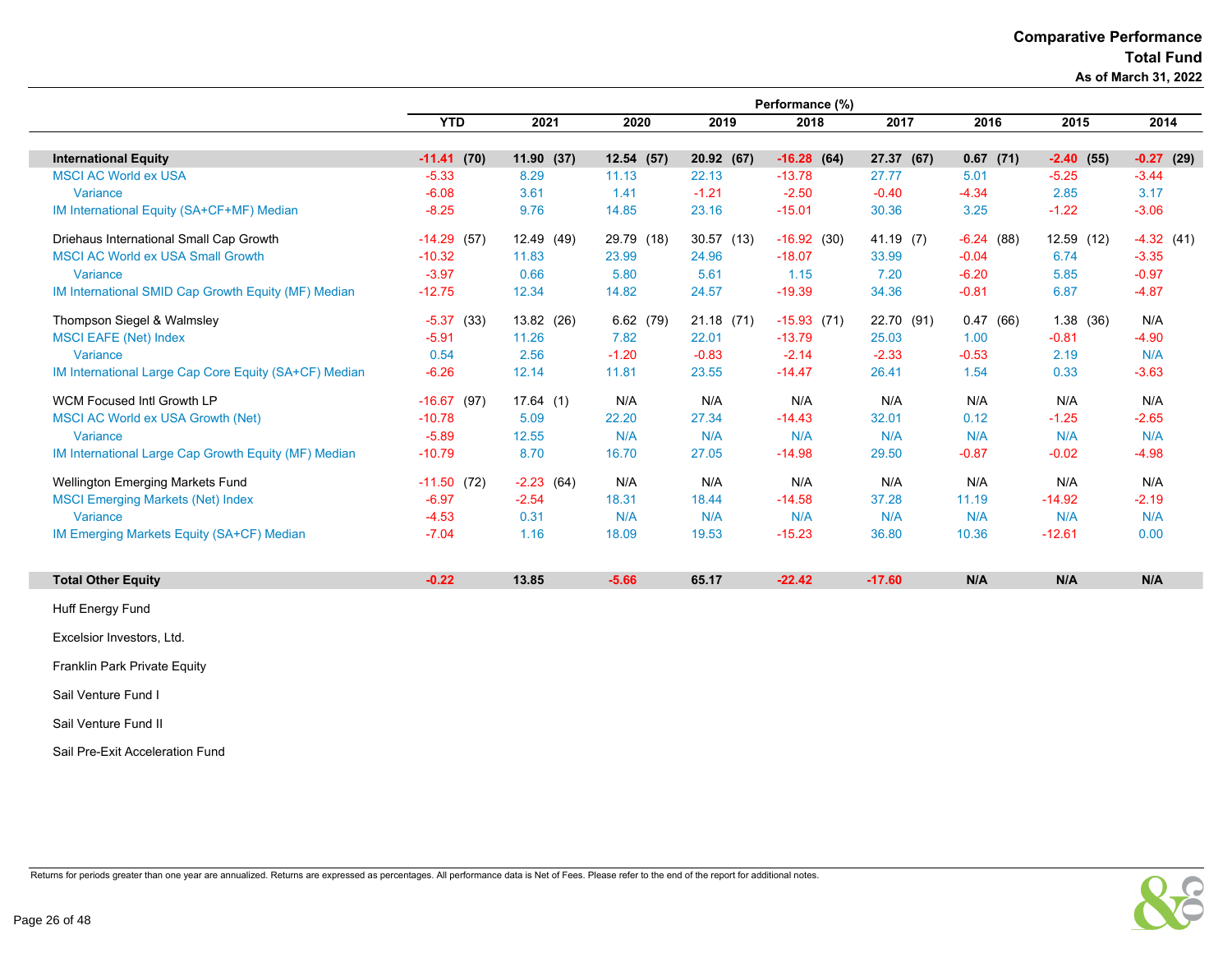## Comparative Performance Total Fund As of March 31, 2022

|                                                       |             |             |           |          | Performance (%) |          |          |          |           |
|-------------------------------------------------------|-------------|-------------|-----------|----------|-----------------|----------|----------|----------|-----------|
|                                                       | <b>YTD</b>  | 2021        | 2020      | 2019     | 2018            | 2017     | 2016     | 2015     | 2014      |
| <b>Total Fixed Income</b>                             | $-5.52$     | 1.69        | 4.10      | 4.08     | 0.06            | 2.86     | 4.36     | $-0.97$  | 1.69      |
| <b>Total Fixed Income Policy</b>                      | $-6.64$     | $-2.05$     | 8.28      | 7.93     | $-0.66$         | 5.60     | 2.77     | $-1.37$  | 3.20      |
| Variance                                              | 1.12        | 3.74        | $-4.18$   | $-3.85$  | 0.72            | $-2.74$  | 1.59     | 0.40     | $-1.51$   |
| <b>Orleans Capital</b>                                | $-5.89(61)$ | $-1.34(59)$ | 7.16 (93) | 8.80(70) | 0.07<br>(47)    | 3.87(60) | 3.79(29) | 0.57(74) | 5.08 (94) |
| Blmbg. U.S. Aggregate Index                           | $-5.93$     | $-1.55$     | 7.51      | 8.72     | 0.01            | 3.54     | 2.65     | 0.55     | 5.97      |
| Variance                                              | 0.04        | 0.21        | $-0.35$   | 0.08     | 0.06            | 0.33     | 1.14     | 0.02     | $-0.89$   |
| IM U.S. Broad Market Core Fixed Income (SA+CF) Median | $-5.81$     | $-1.21$     | 8.52      | 9.19     | 0.06            | 4.01     | 3.12     | 0.82     | 6.15      |
| Pimco Diversified Income Fund                         | $-7.06(83)$ | 0.26(7)     | N/A       | N/A      | N/A             | N/A      | N/A      | N/A      | N/A       |
| Blmbg. Global Credit (Hedged)                         | $-6.67$     | $-0.41$     | 7.53      | 12.08    | $-0.81$         | 5.89     | 7.33     | $-0.20$  | 6.64      |
| Variance                                              | $-0.39$     | 0.67        | N/A       | N/A      | N/A             | N/A      | N/A      | N/A      | N/A       |
| IM Global Fixed Income (MF) Median                    | $-5.42$     | $-2.69$     | 8.15      | 8.12     | $-1.75$         | 6.81     | 3.02     | $-3.82$  | 1.93      |
| <b>Total Other Fixed Income</b>                       | 1.38        | 12.76       | 0.48      | 3.66     | 1.27            | $-0.49$  | N/A      | N/A      | N/A       |

Capital Point Partners (Princeton Capital)

LBC Credit Partners III

 $\overline{\phantom{a}}$ 

LBC Credit Partners IV

Providence Debt Fund III



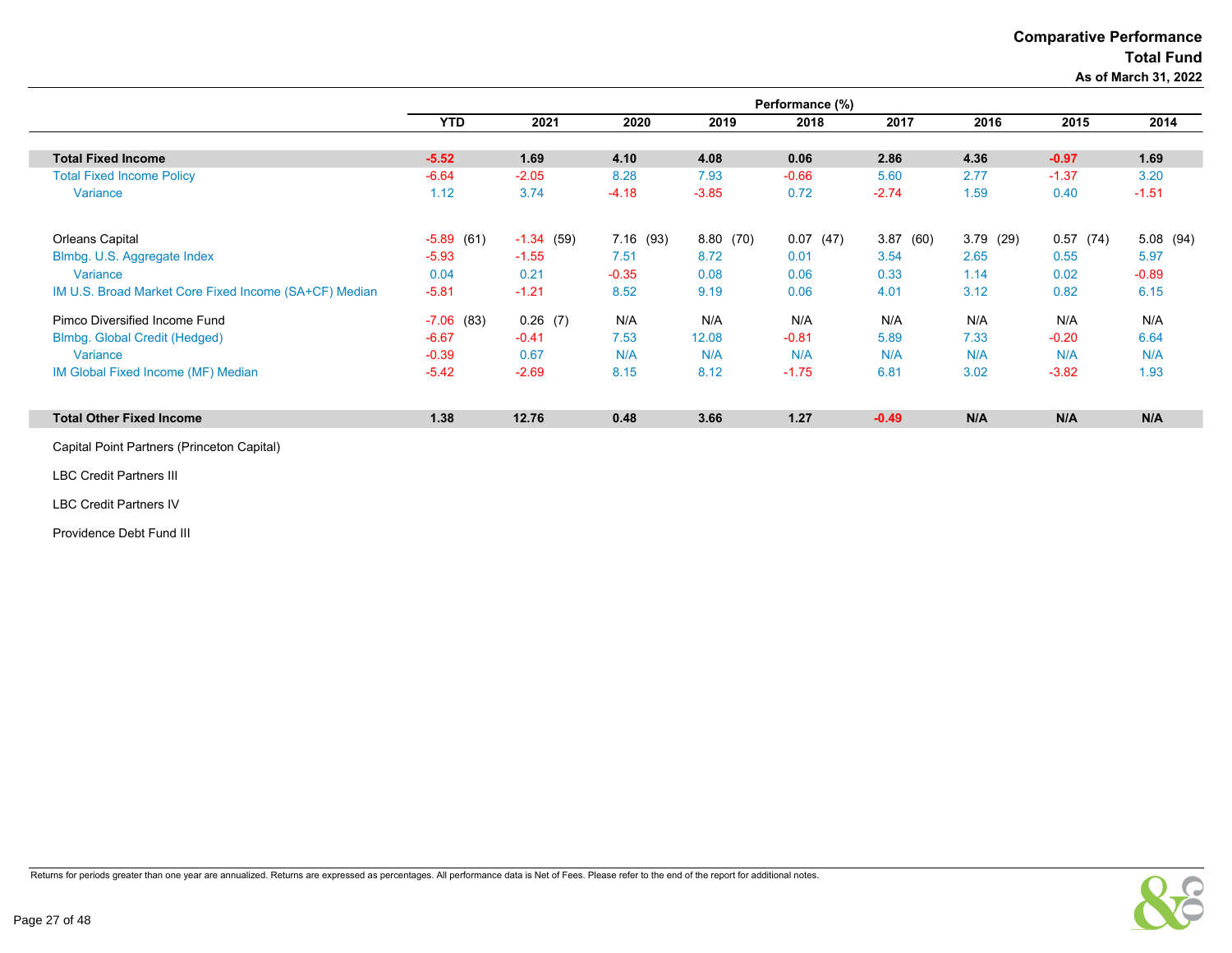As of March 31, 2022

|                                                |            |         |         |         | Performance (%) |         |         |         |         |
|------------------------------------------------|------------|---------|---------|---------|-----------------|---------|---------|---------|---------|
|                                                | <b>YTD</b> | 2021    | 2020    | 2019    | 2018            | 2017    | 2016    | 2015    | 2014    |
| <b>Alternative Investments</b>                 |            |         |         |         |                 |         |         |         |         |
|                                                |            |         |         |         |                 |         |         |         |         |
| <b>Multi Asset Funds</b>                       | $-4.10$    | 7.17    | 6.62    | 13.23   | $-2.74$         | 0.81    | 0.37    | $-1.70$ | $-6.00$ |
| <b>HFRI Fund of Funds Composite Index</b>      | $-2.72$    | 6.17    | 10.88   | 8.39    | $-4.02$         | 7.77    | 0.51    | $-0.27$ | 3.37    |
| Variance                                       | $-1.38$    | 1.00    | $-4.26$ | 4.84    | 1.28            | $-6.96$ | $-0.14$ | $-1.43$ | $-9.37$ |
| <b>BlackRock Multi Asset Fund</b>              | $-4.10$    | 7.17    | 6.55    | 14.21   | N/A             | N/A     | N/A     | N/A     | N/A     |
| <b>BlackRock Multi Hybrid</b>                  | $-5.49$    | 9.69    | 12.49   | 18.11   | $-4.19$         | N/A     | N/A     | N/A     | N/A     |
| Variance                                       | 1.39       | $-2.52$ | $-5.94$ | $-3.90$ | N/A             | N/A     | N/A     | N/A     | N/A     |
| <b>Other Assets</b>                            |            |         |         |         |                 |         |         |         |         |
|                                                |            |         |         |         |                 |         |         |         |         |
| Cash Account                                   | 0.01       | 0.01    | 0.43    | 2.11    | 1.72            | 0.76    | 0.27    | 0.01    | 0.06    |
| Cash Account PE                                | N/A        | N/A     | N/A     | N/A     | N/A             | N/A     | N/A     | N/A     | N/A     |
| Retiree Death Benefit Account                  | N/A        | 0.01    | 0.45    | 2.12    | 1.72            | 0.77    | 0.27    | 0.02    | 0.01    |
|                                                |            |         |         |         |                 |         |         |         |         |
| <b>Other Alternative Assets</b>                |            |         |         |         |                 |         |         |         |         |
| <b>Total Real Estate</b>                       | 6.11       | 24.27   | $-0.45$ | 5.75    | 5.14            | 2.90    | 0.76    | 5.40    | 31.16   |
| <b>NCREIF Property Index</b>                   | 5.33       | 17.70   | 1.60    | 6.42    | 6.72            | 6.96    | 7.97    | 13.33   | 11.82   |
| Variance                                       | 0.78       | 6.57    | $-2.05$ | $-0.67$ | $-1.58$         | $-4.06$ | $-7.21$ | $-7.93$ | 19.34   |
| Morgan Stanley                                 | 7.01       | 21.48   | 1.26    | 6.16    | 7.96            | 8.74    | 9.20    | N/A     | N/A     |
| <b>NCREIF Fund Index-ODCE (EW)</b>             | 7.77       | 21.88   | 0.75    | 5.18    | 7.30            | 6.92    | 8.36    | 14.18   | 11.42   |
| Variance                                       | $-0.76$    | $-0.40$ | 0.51    | 0.98    | 0.66            | 1.82    | 0.84    | N/A     | N/A     |
| <b>Brookfield Premier Real Estate Partners</b> | 8.40       | 25.66   | 0.57    | N/A     | N/A             | N/A     | N/A     | N/A     | N/A     |
| <b>NCREIF Fund Index-ODCE (EW)</b>             | 7.77       | 21.88   | 0.75    | 5.18    | 7.30            | 6.92    | 8.36    | 14.18   | 11.42   |
| Variance                                       | 0.63       | 3.78    | $-0.18$ | N/A     | N/A             | N/A     | N/A     | N/A     | N/A     |
| <b>Total Timber Funds</b>                      | 9.62       | 6.99    | 1.43    | $-1.12$ | 0.13            | $-3.94$ | $-6.92$ | 1.93    | 10.81   |
| <b>NCREIF Timberland Index</b>                 | 3.21       | 9.17    | 0.81    | 1.30    | 3.21            | 3.63    | 2.59    | 4.97    | 10.48   |
| Variance                                       | 6.41       | $-2.18$ | 0.62    | $-2.42$ | $-3.08$         | $-7.57$ | $-9.51$ | $-3.04$ | 0.33    |

Returns for periods greater than one year are annualized. Returns are expressed as percentages. All performance data is Net of Fees. Please refer to the end of the report for additional notes.

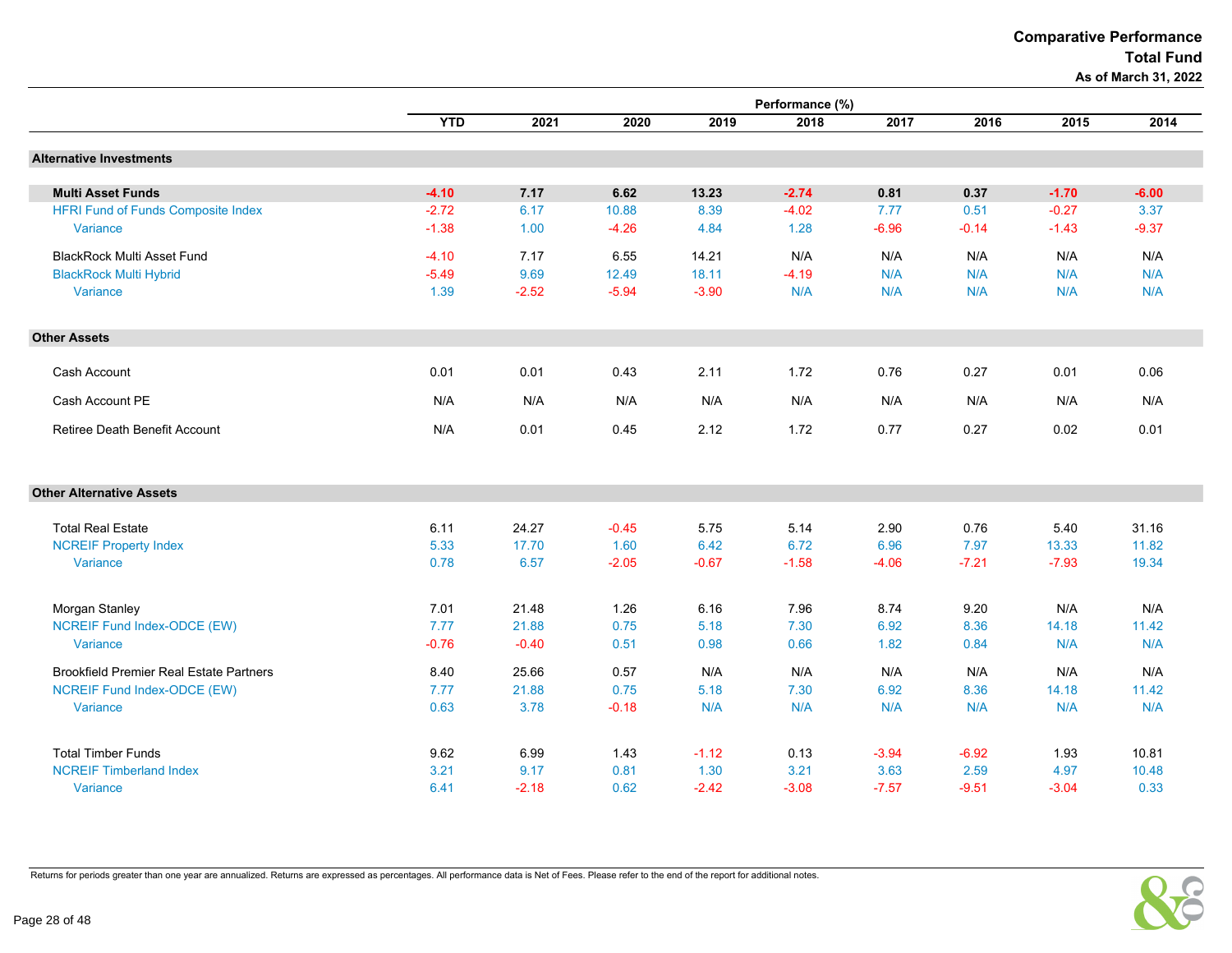Comparative Performance - IRR

Other Alternative Investments

As of March 31, 2022

| <b>Comparative Performance - IRR</b>           |                         |            |            |            |          |          |             |                      |                          |
|------------------------------------------------|-------------------------|------------|------------|------------|----------|----------|-------------|----------------------|--------------------------|
|                                                | Market Value (\$)       | <b>MTH</b> | <b>QTR</b> | <b>YTD</b> | 1 YR     | 3 YR     | <b>5 YR</b> | <b>Inception IRR</b> | Inception<br><b>Date</b> |
|                                                |                         |            |            |            |          |          |             |                      |                          |
| <b>Total Real Estate Investments</b>           | 130,583,050             | 6.11       | 6.08       | 6.08       | 28.87    | 11.22    | 8.60        | 7.45                 | 07/31/2005               |
| <b>Edison Investments</b>                      | 2,275,351               | 0.75       | 0.75       | 0.75       | 3.00     | 2.96     | 8.64        | 11.97                | 09/30/1996               |
| Rockspring Capital Land Funds (I - VI)         | 1,761,807               | $-0.41$    | $-0.41$    | $-0.41$    | 16.42    | $-0.70$  | $-3.27$     | 1.23                 | 11/30/2003               |
| India Property Fund                            | 215,109                 | 0.00       | $-1.91$    | $-1.91$    | $-30.03$ | $-29.67$ | $-30.84$    | $-7.83$              | 05/24/2007               |
| <b>Gainesville Property</b>                    | 1,644,315               | 0.00       | 0.00       | 0.00       | $-0.86$  | $-0.88$  | $-3.07$     | $-6.64$              | 01/31/2008               |
| Morgan Stanley                                 | 83,287,275              | 7.01       | 7.01       | 7.01       | 27.57    | 11.49    | 10.20       | 10.00                | 12/31/2015               |
| <b>AEW Partners Fund VIII</b>                  | 3,656,253               | 0.00       | 0.00       | 0.00       | 55.91    | 22.67    | N/A         | 19.19                | 06/26/2017               |
| GreenOak US III                                | 10,105,027              | 0.00       | 0.00       | 0.00       | 24.34    | 2.27     | N/A         | $-0.55$              | 06/22/2018               |
| <b>Brookfield Premier Real Estate Partners</b> | 27,637,913              | 8.40       | 8.40       | 8.40       | 32.80    | N/A      | N/A         | 14.30                | 10/01/2019               |
| <b>Total Timber Funds</b>                      | 5,624,433               | 9.77       | 9.61       | 9.61       | 10.58    | 1.56     | 1.24        | 0.11                 | 07/31/2005               |
| <b>Capitol Timberland Investments</b>          | 4,081,997               | 14.80      | 14.58      | 14.58      | 19.07    | 4.80     | 3.38        | 3.75                 | 09/30/2004               |
| Domain Environmental Investments II            | 1,542,436               | 0.00       | 0.00       | 0.00       | $-3.90$  | $-5.46$  | $-5.87$     | $-2.15$              | 04/30/2008               |
| <b>Total Other Equity</b>                      | 66,229,889              | 0.00       | $-0.22$    | $-0.22$    | 22.24    | 5.26     | $-2.12$     | 34.96                | 01/01/2017               |
| Huff Energy Fund                               | 6,749,813               | 0.00       | 0.00       | 0.00       | 0.00     | $-28.09$ | $-10.79$    | $-2.58$              | 12/31/2006               |
| Excelsior Investors, Ltd.                      | 68,000                  | 0.00       | 0.00       | 0.00       | $-46.92$ | $-18.95$ | $-3.21$     | $-10.64$             | 12/31/2014               |
| Franklin Park Private Equity                   | 59,412,073              | 0.00       | $-0.25$    | $-0.25$    | 26.70    | 25.90    | N/A         | 23.89                | 01/31/2018               |
| Sail Venture Fund I                            |                         | 0.00       | 0.00       | 0.00       | 0.00     | 0.00     | $-93.46$    | $-63.58$             | 12/31/2008               |
| Sail Venture Fund II                           |                         | 0.00       | 0.00       | 0.00       | 0.00     | 0.00     | $-92.08$    | $-76.66$             | 02/28/2009               |
| Sail Pre-Exit Acceleration Fund                | $\overline{\mathbf{1}}$ | 0.00       | 0.00       | 0.00       | 0.00     | 0.00     | $-92.07$    | $-81.51$             | 01/31/2013               |
| <b>Total Other Fixed Income</b>                | 14,386,762              | 0.00       | 1.42       | 1.42       | 9.70     | 3.93     | $-12.71$    | N/A                  | 12/21/2016               |
| Capital Point Partners (Princeton Capital)     | 3,478,045               | 0.00       | 6.39       | 6.39       | 31.84    | $-6.28$  | $-4.90$     | $-0.46$              | 03/31/2007               |
| <b>LBC Credit Partners III</b>                 | 2,427,674               | 0.00       | 0.06       | 0.06       | 6.42     | 6.79     | 3.12        | 8.20                 | 03/07/2014               |
| <b>LBC Credit Partners IV</b>                  | 5,057,003               | 0.00       | 0.00       | 0.00       | 3.49     | 6.53     | 7.69        | 7.84                 | 09/19/2016               |
| Providence Debt Fund III                       | 3,424,040               | 0.00       | 0.00       | 0.00       | 7.74     | 4.07     | 4.12        | 6.67                 | 04/21/2014               |

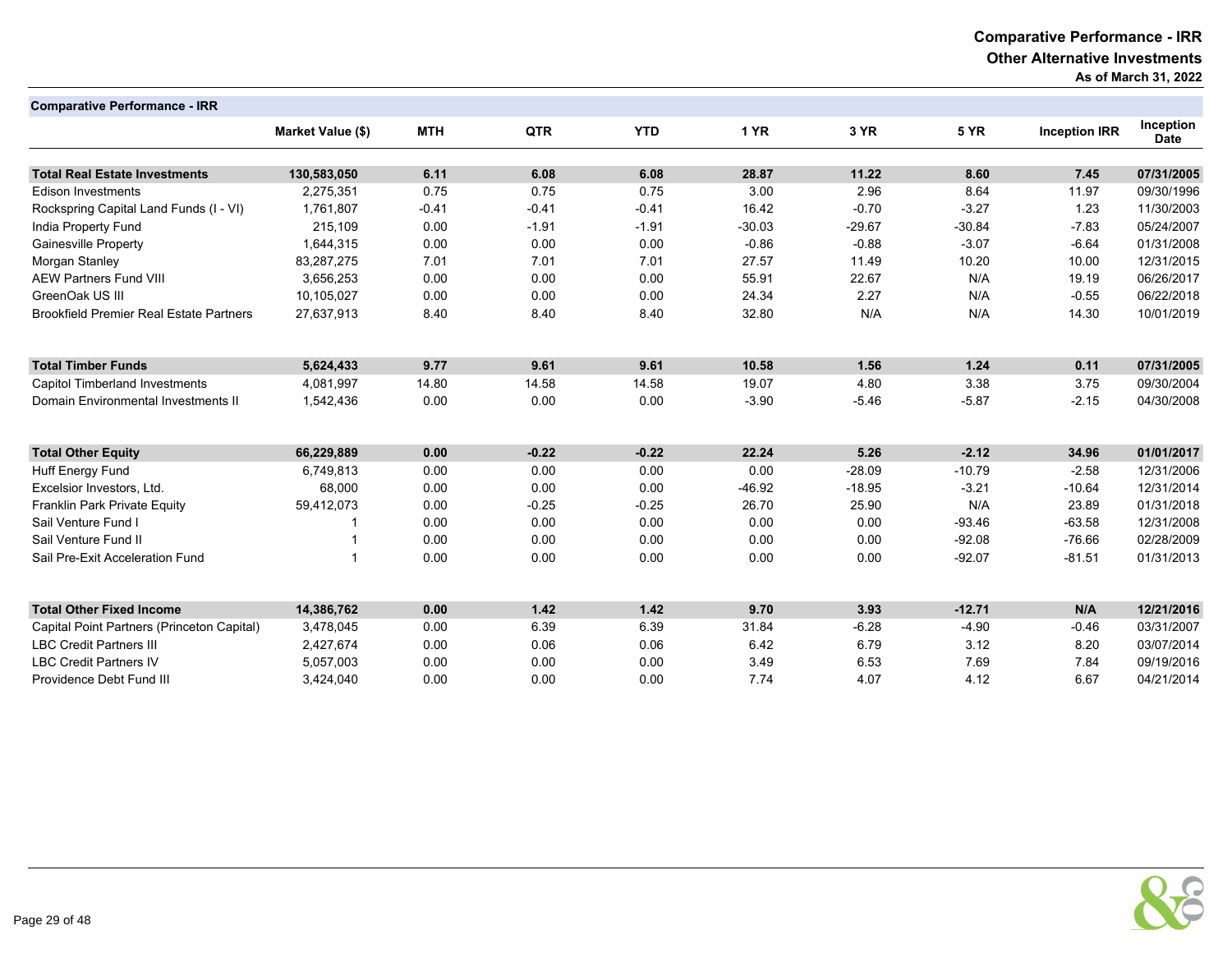Summary of Partnerships Other Alternative Investments As of March 31, 2022

| <b>Private Equity Summary of Partnership</b>   |                      |                        |                          |                      |                                |
|------------------------------------------------|----------------------|------------------------|--------------------------|----------------------|--------------------------------|
| <b>Partnerships</b>                            | <b>Drawn</b><br>Down | <b>Market</b><br>Value | <b>Distributed</b>       | <b>IRR</b><br>$(\%)$ | <b>TVPI</b><br><b>Multiple</b> |
| <b>Total Real Estate Investments</b>           |                      |                        |                          |                      |                                |
| Edison Investments                             | 8,146,177            | 2,275,351              | 19,949,627               | 12.0                 | 2.7                            |
| Rockspring Capital Land Fund II                | 7,870,282            | 1,143,653              | 9,300,409                | 2.8                  | 1.3                            |
| Rockspring Capital Land Fund III               | 5,125,000            | 618,154                | 6,348,708                | 3.3                  | 1.4                            |
| India Property Fund                            | 4,354,162            | 215,109                | 2,359,366                | $-7.8$               | 0.6                            |
| <b>Gainesville Property</b>                    | 5,479,794            | 1,644,315              | 744,796                  | $-6.6$               | 0.4                            |
| Morgan Stanley                                 | 50,000,000           | 83,287,275             |                          | 10.0                 | 1.7                            |
| <b>AEW Partners Fund VIII</b>                  | 15,381,261           | 3,656,253              | 17,482,279               | 19.2                 | 1.4                            |
| GreenOak US III                                | 10,551,648           | 10,105,027             | 329,434                  | $-0.6$               | 1.0                            |
| <b>Brookfield Premier Real Estate Partners</b> | 20,000,000           | 27,637,913             | $\overline{\phantom{a}}$ | 14.3                 | 1.4                            |
| <b>Total Timber Investments</b>                |                      |                        |                          |                      |                                |
| Capitol Timberland Investments                 | 14,559,640           | 4,081,997              | 18,367,100               | 3.8                  | 1.5                            |
| Domain Environmental Investments II            | 7,623,603            | 1,542,436              | 4,943,231                | $-2.2$               | 0.9                            |

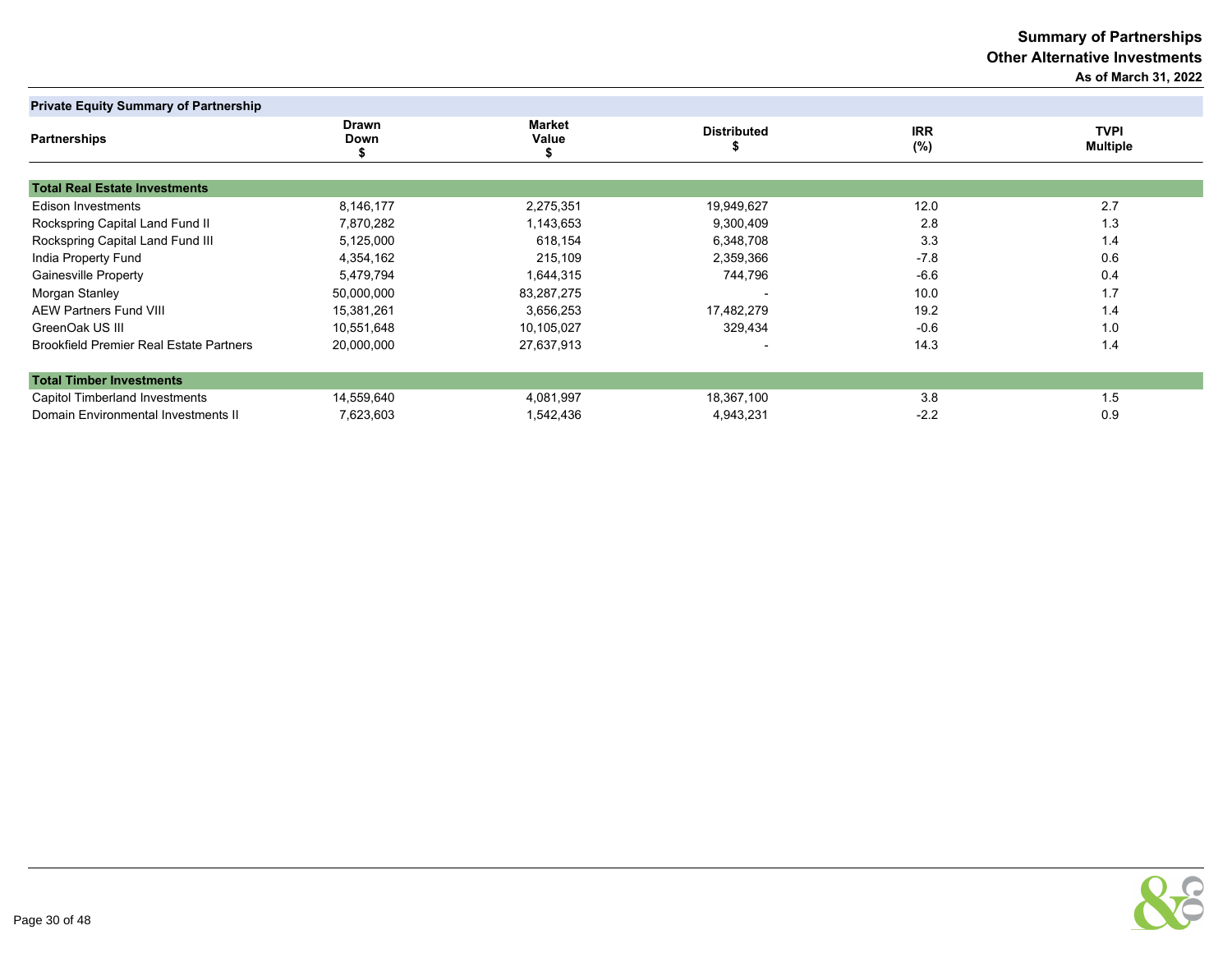Summary of Partnerships

Other Alternative Investments

|                                            |                      |                        |                    |                   | As of March 31, 2022           |
|--------------------------------------------|----------------------|------------------------|--------------------|-------------------|--------------------------------|
| <b>Partnerships</b>                        | <b>Drawn</b><br>Down | <b>Market</b><br>Value | <b>Distributed</b> | <b>IRR</b><br>(%) | <b>TVPI</b><br><b>Multiple</b> |
| <b>Total Other Equity</b>                  |                      |                        |                    |                   |                                |
| Huff Energy Fund                           | 11,095,509           | 6,749,813              | 1,786,358          | $-2.6$            | 0.8                            |
| Excelsior Investors, Ltd.                  | 1,018,466            | 68,000                 | 478,641            | $-10.6$           | 0.5                            |
| Franklin Park Private Equity               | 47,844,588           | 59,412,073             | 6,244,295          | 23.9              | 1.4                            |
| Sail Venture Fund I                        | 5,000,000            |                        | 343,503            | $-63.6$           | 0.1                            |
| Sail Venture Fund II                       | 5,366,749            |                        | 688,247            | $-76.7$           | 0.1                            |
| Sail Pre-Exit Acceleration Fund            | 4,947,894            |                        |                    | $-81.5$           | 0.0                            |
| <b>Total Other Fixed Income</b>            |                      |                        |                    |                   |                                |
| Capital Point Partners (Princeton Capital) | 12,058,210           | 3,478,045              | 8,286,461          | $-0.5$            | 1.0                            |
| <b>LBC Credit Partners III</b>             | 18,851,406           | 2,427,674              | 20,920,641         | 8.2               | 1.2                            |
| <b>LBC Credit Partners IV</b>              | 18,000,000           | 5,057,003              | 16,500,648         | 7.8               | 1.2                            |
| Providence Debt Fund III                   | 11,128,113           | 3,424,040              | 10,985,413         | 6.7               | 1.3                            |

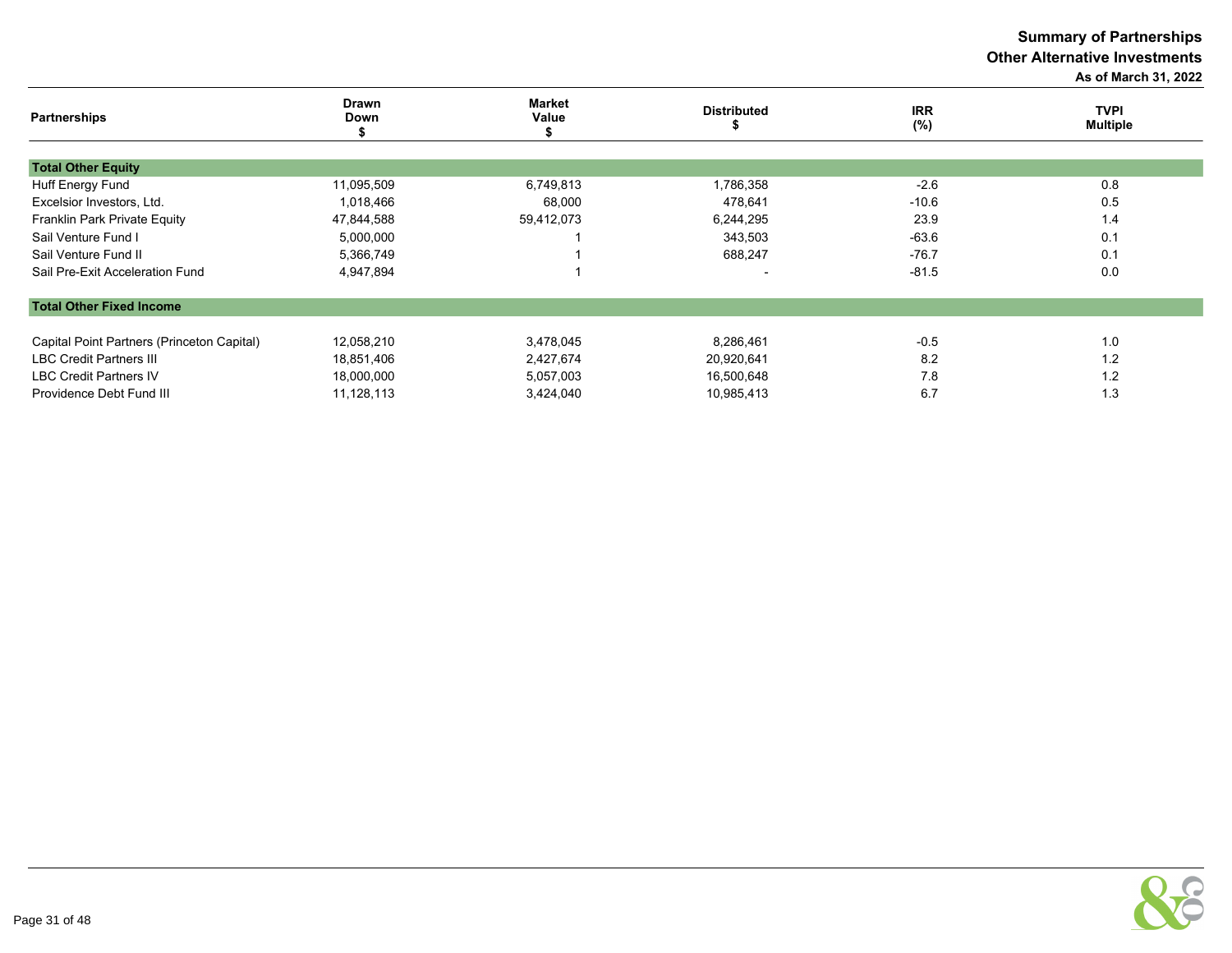$\circ$ 

 $\bullet$ 

 $\circ$ 

 $\bullet$ 

#### Plan Sponsor Peer Group Analysis - All Public Plans-Total Fund 30.00 30.00 25.00 25.00  $\circ$   $\circ$  $\bullet$ 20.00 20.00  $\circ$  $\bullet$  $\circ$ 15.00 15.00  $\circ$  $^{\circ}$  $\bullet$  $\circ$  $\circ$ 10.00 10.00  $\bullet$  $\bullet$  $\circ$ R eturn R eturn 5.00 5.00 0.00 0.00  $\circ$ <sup>o</sup>  $\circ$  $\bullet$ -5.00 -5.00 -10.00 -10.00 -15.00 -15.00

|                                    | QTR          | <b>FYTD</b>                 | YR           | <b>2 YR</b>   | 3 YR                               | 4 YR          | <b>5 YR</b>                               |                                            | 2021  |               | 2020                               | 2019                | 2018    |                                  | 2017 |
|------------------------------------|--------------|-----------------------------|--------------|---------------|------------------------------------|---------------|-------------------------------------------|--------------------------------------------|-------|---------------|------------------------------------|---------------------|---------|----------------------------------|------|
| ● Total Retirement System          | (61<br>-4.60 | $-4.60$<br>(61              | (17)<br>8.15 | 22.10<br>(11) | 1.21<br>(34)                       | 9.21<br>(43)  | 9.03(58)                                  | ◯ Total Retirement System 17.68 (12) 11.65 |       |               |                                    | $(64)$ 20.92 $(16)$ |         | -6.18 (90) 11.89 (91)            |      |
| ◯ Total Fund Policy                | $-3.81(34)$  | $-3.81$<br>(34)             | 8.06<br>(18) | 21.16 (22)    | 11.79<br>(19)                      | 10.19<br>(13) | 10.31(14)                                 | ○ Total Fund Policy                        | 16.27 | 13.37<br>(22) |                                    | (39) 19.81          |         | $(30)$ -3.13 $(31)$ 15.78 $(37)$ |      |
| Median                             | $-4.27$      | $-4.27$                     | 5.27         | 19.43         | 10.52                              | 9.02          | 9.22                                      | Median                                     | 13.87 | 12.54         |                                    | 18.48               | $-4.01$ | 15.08                            |      |
| <b>Comparative Performance</b>     |              |                             |              |               |                                    |               |                                           |                                            |       |               |                                    |                     |         |                                  |      |
|                                    |              | 1 Qtr<br>Ending<br>Dec-2021 |              |               | 1 Qtr<br><b>Ending</b><br>Sep-2021 |               | 1 Qtr<br><b>Ending</b><br><b>Jun-2021</b> | 1 Qtr<br><b>Ending</b><br>Mar-2021         |       |               | 1 Qtr<br><b>Ending</b><br>Dec-2020 |                     |         | 1 Qtr<br>Ending<br>Sep-2020      |      |
| <b>Total Retirement System</b>     |              | $5.88$ (5)                  |              | 0.97          | (20)                               |               | (21)<br>6.05                              | $3.80$ (32)                                |       |               | $11.86$ (17)                       |                     |         | 5.28(47)                         |      |
| <b>Total Fund Policy</b>           |              | (12)<br>5.39                |              | 0.77          | (23)                               |               | (31)<br>5.78                              | 3.50<br>(42)                               |       | 9.94          | (60)                               |                     |         | 5.71<br>(27)                     |      |
| All Public Plans-Total Fund Median |              | 4.30                        |              | 0.04          |                                    |               | 5.43                                      | 3.24                                       |       | 10.26         |                                    |                     |         | 5.22                             |      |



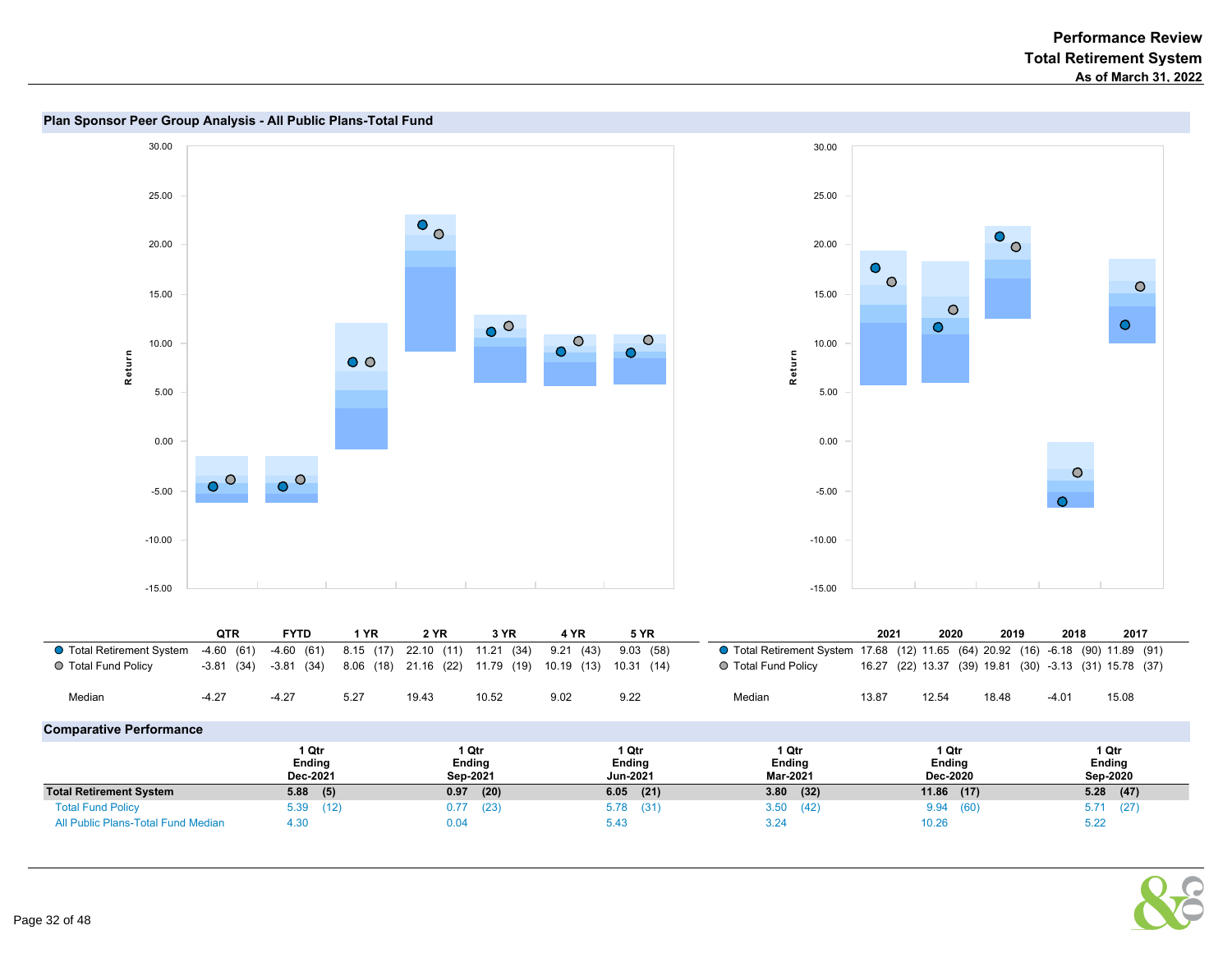

#### 3 Yr Rolling Percentile Ranking - 5 Years



|                           | <b>Total Period</b> | $5 - 25$<br>Count | 25-Median<br>Count | Median-75<br>Count | 75-95<br>Count |  |
|---------------------------|---------------------|-------------------|--------------------|--------------------|----------------|--|
| ● Total Retirement System | 20                  | (5%)              | 2 (10%)            | 4 (20%)            | 13 (65%)       |  |
| ◯ Total Fund Policy       | 20                  | 17 (85%)          | 3 (15%)            | $0(0\%)$           | $0(0\%)$       |  |

#### Peer Group Scattergram - 3 Years



#### Peer Group Scattergram - 5 Years



Risk (Standard Deviation %)

|                             | Return | <b>Standard</b><br><b>Deviation</b> |                         | Return | <b>Standard</b><br><b>Deviation</b> |
|-----------------------------|--------|-------------------------------------|-------------------------|--------|-------------------------------------|
| Total Retirement System     | 11.21  | 11.94                               | Total Retirement System | 9.03   | 10.70                               |
| ○ Total Fund Policy         | 11.79  | 11.08                               | Total Fund Policy       | 10.31  | 9.70                                |
| $\rule{1em}{0.15mm}$ Median | 10.52  | 10.90                               | Median                  | 9.21   | 9.57                                |

 $\overline{a}$ 

#### Historical Statistics - 3 Years

|                                | <b>Tracking</b><br>Error | Up<br><b>Market</b><br>Capture | Down<br><b>Market</b><br>Capture | Alpha   | Information<br>Ratio | Sharpe<br>Ratio | <b>Beta</b> | <b>Downside</b><br><b>Risk</b> |
|--------------------------------|--------------------------|--------------------------------|----------------------------------|---------|----------------------|-----------------|-------------|--------------------------------|
| <b>Total Retirement System</b> | 1.55                     | 104.67                         | 114.38                           | $-1.25$ | $-0.2$               | 0.88            | 07. ا       | 70.<br>ه. ا                    |
| <b>Total Fund Policy</b>       | 0.00                     | 100.00                         | 100.00                           | 0.00    | N/A                  | 0.98            | 1.00        | 6.97                           |

#### Historical Statistics - 5 Years

|                                | <b>Tracking</b><br>Error<br>and the state of the state of the | <b>Market</b><br>Capture | Down<br><b>Market</b><br>Capture | Alpha   | Information<br>Ratio<br>$\sim$ $\sim$ $\sim$ | Sharpe<br>Ratio<br>$\sim$ $\sim$ $\sim$ | <b>Beta</b> | <b>Downside</b><br><b>Risk</b> |
|--------------------------------|---------------------------------------------------------------|--------------------------|----------------------------------|---------|----------------------------------------------|-----------------------------------------|-------------|--------------------------------|
| <b>Total Retirement System</b> | 1.70                                                          | 100.96                   | 114.85                           | $-2.02$ | $-0.63$                                      | 0.75                                    | 1.09        | 7.06                           |
| <b>Total Fund Policy</b>       | 0.0                                                           | 100.00                   | 100.0                            | 0.00    | N/T                                          | 0.94                                    | 0.00        | $\sim$ $\sim$<br>0.2x          |

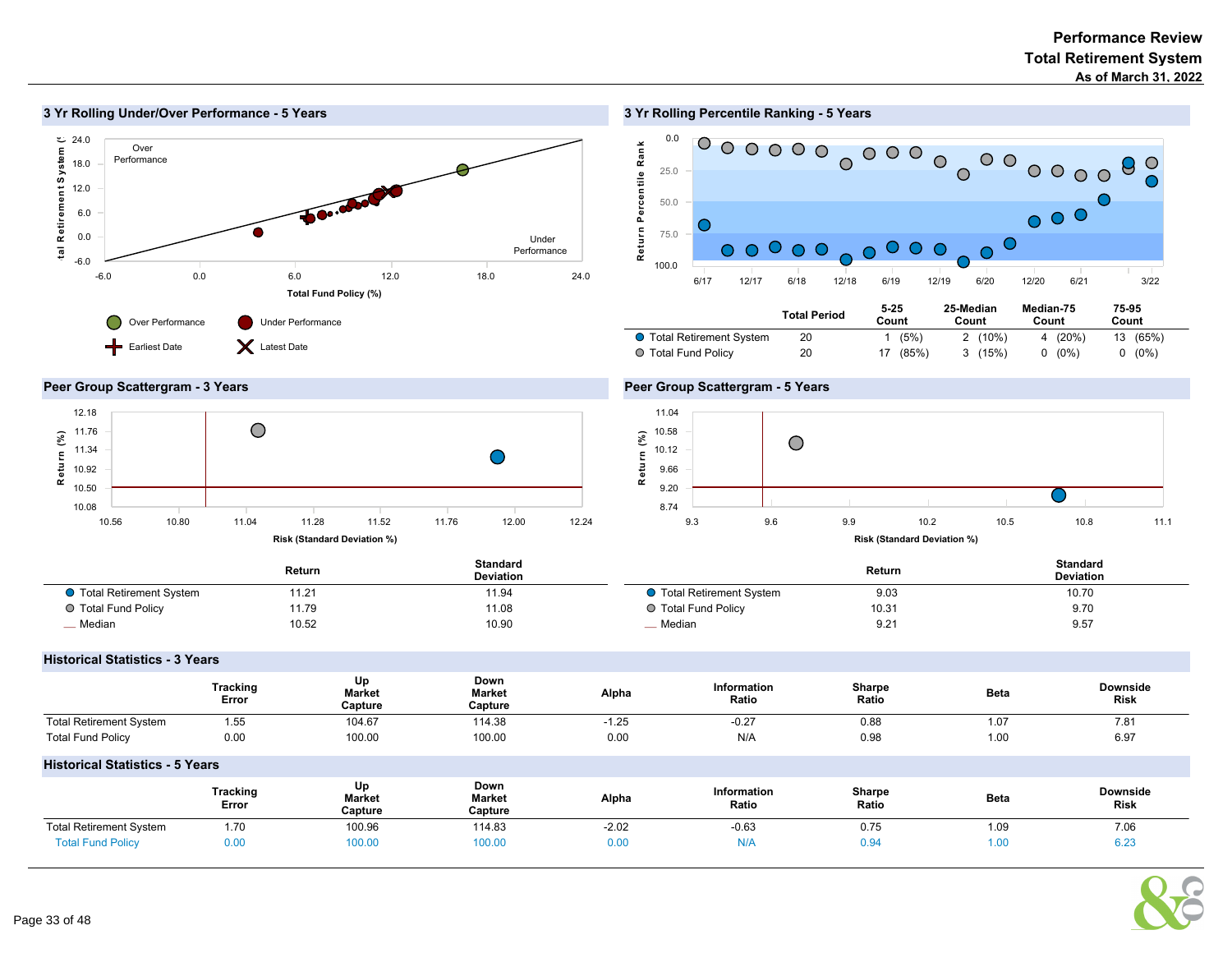

Calculation based on monthly periodicity.

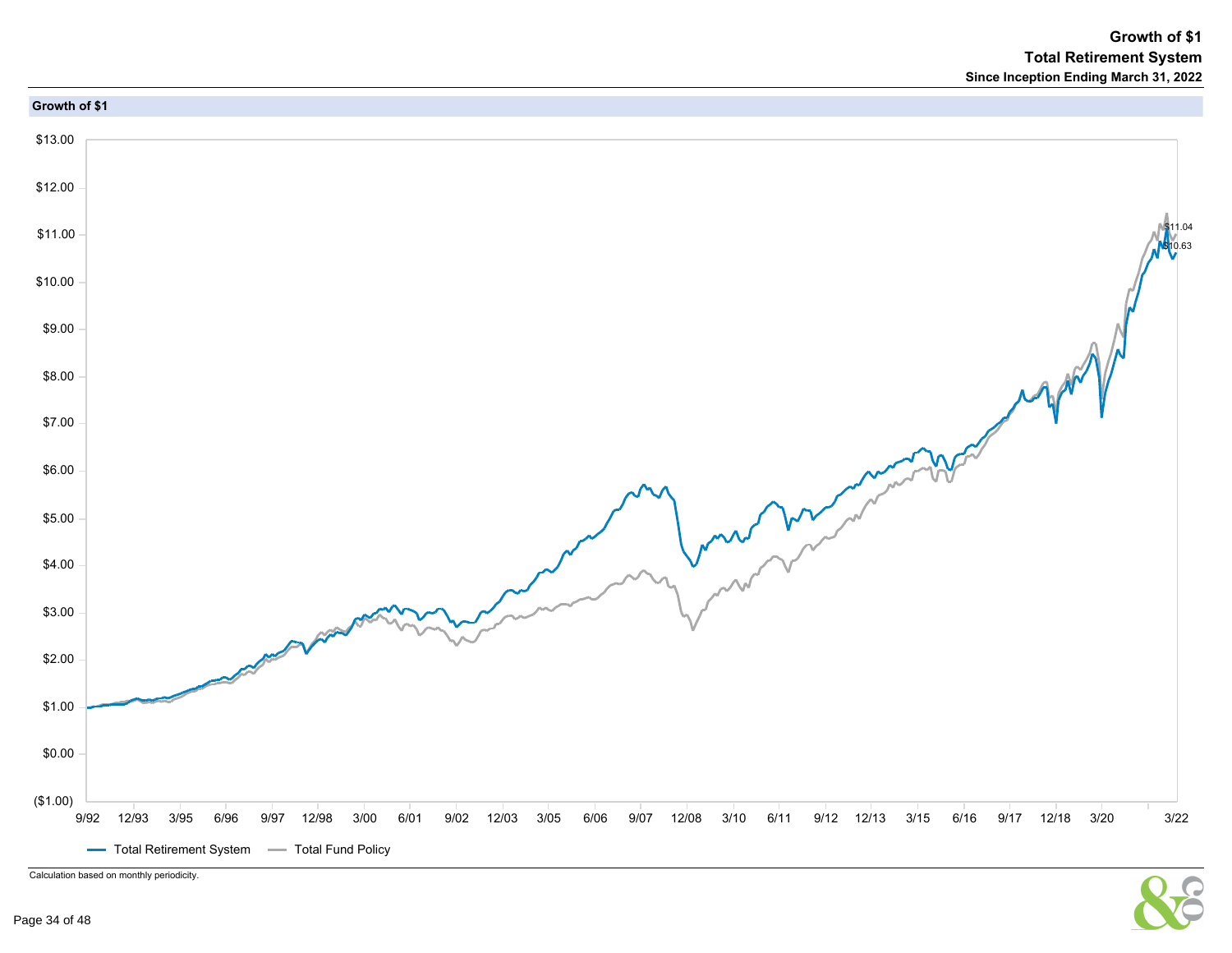#### **Relative Performance**



Calculation based on monthly periodicity.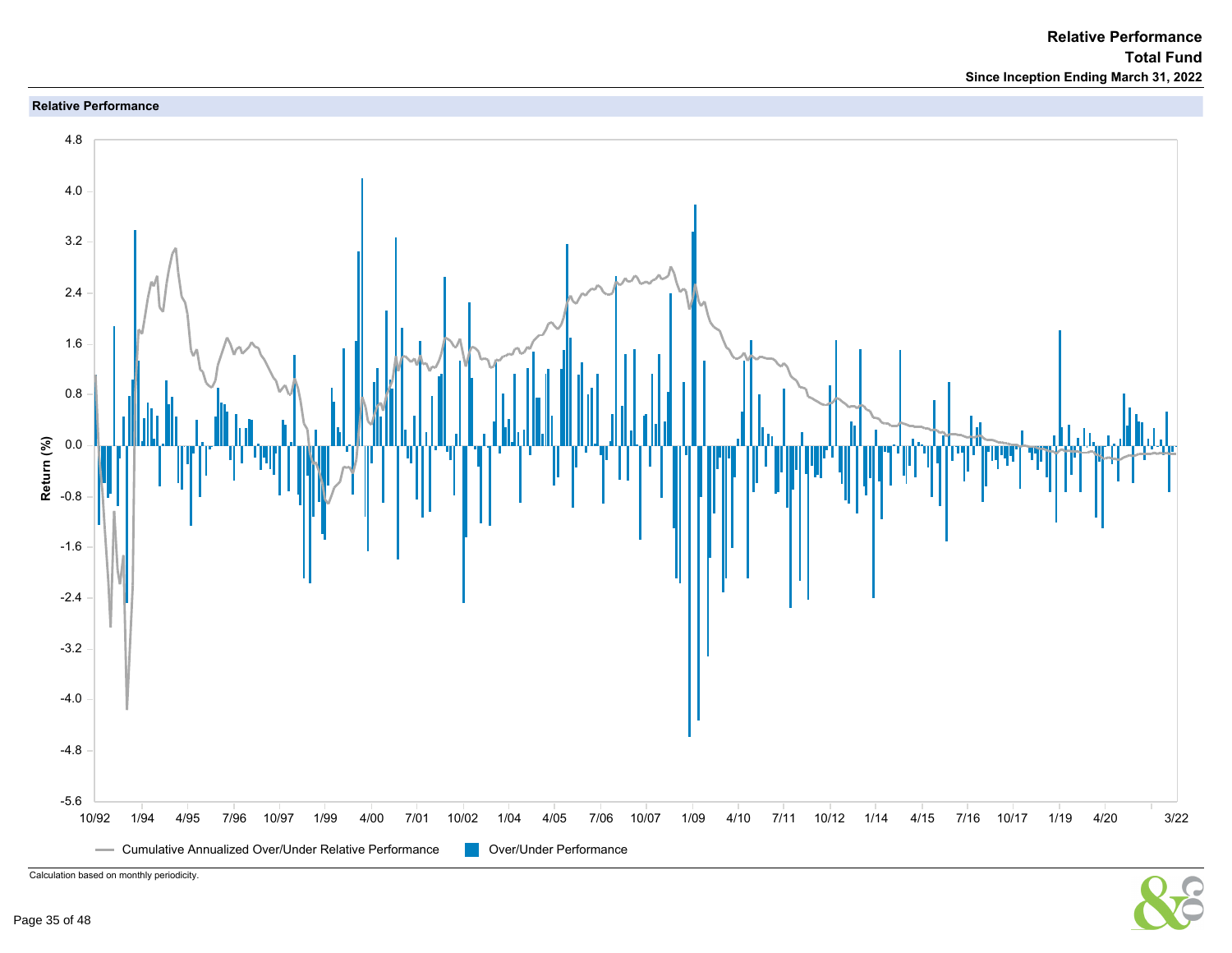| <b>Total Fund Compliance:</b>                                                                                                | Yes | No. | N/A |
|------------------------------------------------------------------------------------------------------------------------------|-----|-----|-----|
| The total plan return equaled or exceeded the total plan benchmark over the trailing three and five year periods.            |     |     |     |
| The total plan return ranked within the top 50th percentile of its peer group over the trailing three and five year periods. |     |     |     |
| The total plan return equaled or exceeded the actuarial earnings assumption of 7.25% over the three and five year periods.   |     |     |     |

| <b>Equity Compliance:</b>                                                                                                                  | Yes | <b>No</b> | N/A |
|--------------------------------------------------------------------------------------------------------------------------------------------|-----|-----------|-----|
| Total domestic equity return equaled or exceeded the benchmark over the trailing three and five year periods.                              |     |           |     |
| Total domestic equity return ranked within the top 50th percentile of its peer group over the trailing three and five year periods.        |     |           |     |
| Total international equity return equaled or exceeded the benchmark over the trailing three and five year periods.                         |     |           |     |
| Total international equity return ranked within the top 50th percentile of its peer group over the trailing three and five year periods.   |     |           |     |
| The total equity allocation was less than or equal to 90% but greater than or equal to 35% of the total fund value at market.              |     |           |     |
| The total domestic equity allocation was less than or equal to 50% but greater than or equal to 30% of the total fund value at market.     |     |           |     |
| The total international equity allocation was less than or equal to 25% but greater than or equal to 5% of the total fund value at market. |     |           |     |

| <b>Fixed Income Compliance:</b>                                                                                                         | Yes | No.       | N/A |
|-----------------------------------------------------------------------------------------------------------------------------------------|-----|-----------|-----|
|                                                                                                                                         |     |           |     |
| Total core fixed income return equaled or exceed the benchmark over the trailing three and five year periods.                           |     |           |     |
| Total core fixed income return ranked within the top 50th percentile of its peer group over the trailing three and five year periods.   |     | $\bullet$ |     |
| Total non-US fixed income return equaled or exceed the benchmark over the trailing three and five year periods.                         |     |           |     |
| Total non-US fixed income return ranked within the top 50th percentile of its peer group over the trailing three and five year periods. |     |           |     |
| The total fixed income allocation was less than or equal to 40% but greater than or equal to 5% of the total fund value at market.      |     |           |     |
| The core fixed income allocation was less than or equal to 20% but greater than or equal to 5% of the total fund value at market.       |     |           |     |
| The total non-US fixed income allocation was less than or equal to 15% of the total fund value at market.                               |     |           |     |
|                                                                                                                                         |     |           |     |

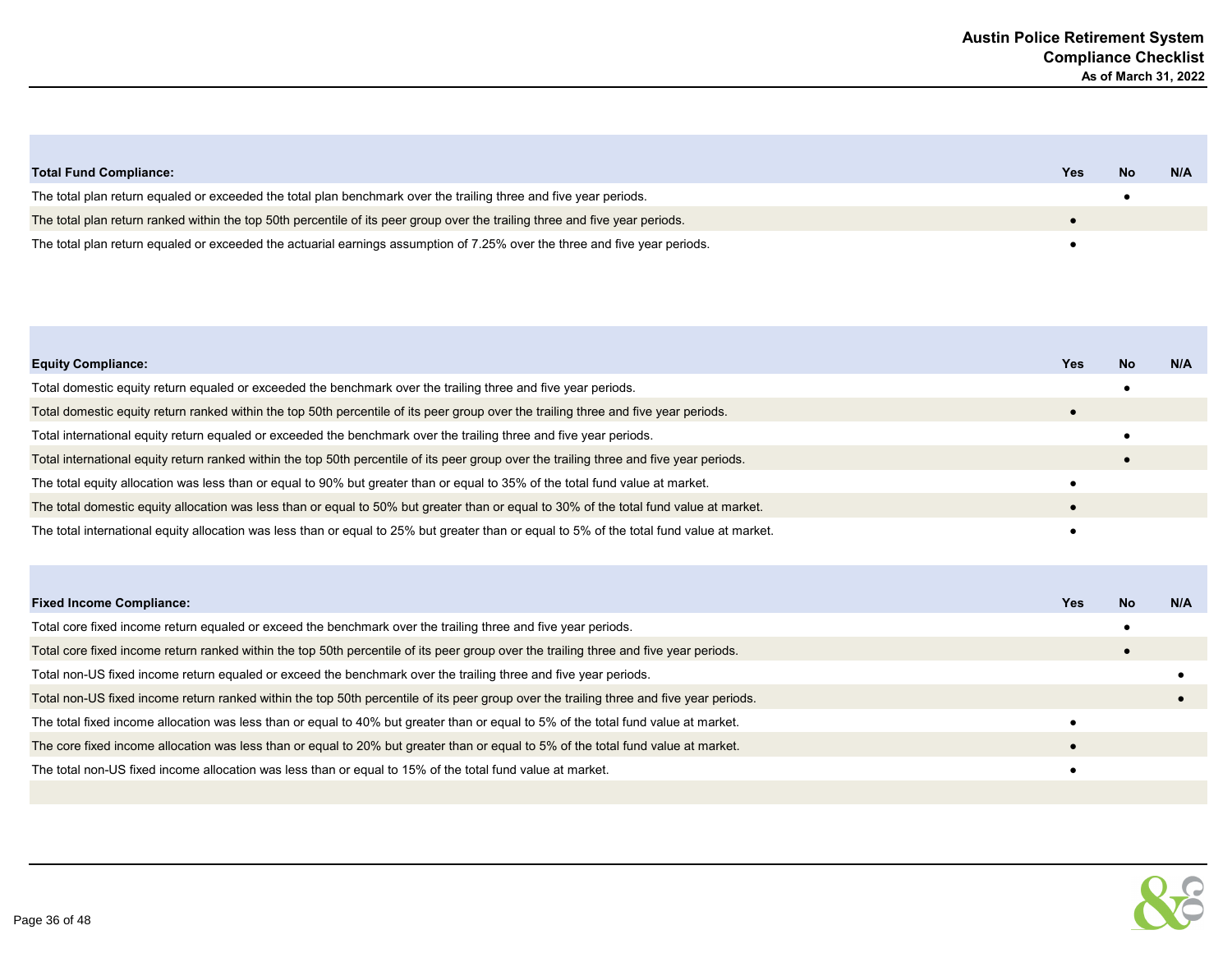## **Austin Police Retirement System Compliance Checklist As of March 31, 2022**

|                                                                                     | <b>Baird Mid Cap</b> |           |     | <b>Nuance MC</b> |           | <b>Kennedy SC</b> |            |           | <b>Driehaus</b> |     |           | <b>TS&amp;W</b> |            |           |     |  |
|-------------------------------------------------------------------------------------|----------------------|-----------|-----|------------------|-----------|-------------------|------------|-----------|-----------------|-----|-----------|-----------------|------------|-----------|-----|--|
|                                                                                     |                      |           |     |                  |           |                   |            |           |                 |     |           |                 |            |           |     |  |
|                                                                                     | <b>Yes</b>           | <b>No</b> | N/A | <b>Yes</b>       | <b>No</b> | N/A               | <b>Yes</b> | <b>No</b> | N/A             | Yes | <b>No</b> | N/A             | <b>Yes</b> | <b>No</b> | N/A |  |
| Manager outperformed the index over the trailing three and five year periods.       |                      |           |     |                  |           |                   |            |           |                 |     |           |                 |            |           |     |  |
| Manager ranked within the top 50%-tile over trailing three and five year periods.   |                      |           |     |                  |           |                   |            | $\bullet$ |                 |     |           |                 |            |           |     |  |
| Less than four consecutive quarters of under performance relative to the benchmark. |                      |           |     | ٠                |           |                   |            |           |                 |     |           |                 | $\bullet$  |           |     |  |
| Three and five-year downside capture ratios less than 100%                          |                      |           |     |                  |           |                   |            |           |                 |     |           |                 |            |           |     |  |
| Manager maintained style consistency for the mandate                                |                      |           |     |                  |           |                   |            |           |                 |     |           |                 | $\bullet$  |           |     |  |
| Manager maintained low turnover in portfolio team or senior management.             |                      |           |     |                  |           |                   |            |           |                 |     |           |                 | $\bullet$  |           |     |  |
| Benchmark and index remained the same for the portfolio.                            |                      |           |     | $\bullet$        |           |                   |            |           |                 |     |           |                 | $\bullet$  |           |     |  |
| Manager sustained compliance with IPS.                                              |                      |           |     |                  |           |                   |            |           |                 |     |           |                 | $\bullet$  |           |     |  |
| No investigation by SEC was conducted on the manager.                               |                      |           |     | $\bullet$        |           |                   |            |           |                 |     |           |                 | $\bullet$  |           |     |  |
| Manager did not experience significant asset flows into or out of the company.      |                      |           |     |                  |           |                   |            |           |                 |     |           |                 | $\bullet$  |           |     |  |
| Manager is charging the same fee.                                                   |                      |           |     | $\bullet$        |           |                   |            |           |                 |     |           |                 | $\bullet$  |           |     |  |
| No reported servicing issues with manager.                                          |                      |           |     |                  |           |                   |            |           |                 |     |           |                 |            |           |     |  |

|                                                                                     | <b>WCM</b> |           | Wellington<br><b>Orleans</b> |            |           | <b>PIMCO</b> |           |           |     |            |           |           |            |           |     |
|-------------------------------------------------------------------------------------|------------|-----------|------------------------------|------------|-----------|--------------|-----------|-----------|-----|------------|-----------|-----------|------------|-----------|-----|
|                                                                                     | <b>Yes</b> | <b>No</b> | N/A                          | <b>Yes</b> | <b>No</b> | N/A          | Yes       | <b>No</b> | N/A | <b>Yes</b> | <b>No</b> | N/A       | <b>Yes</b> | <b>No</b> | N/A |
| Manager outperformed the index over the trailing three and five year periods.       |            |           |                              |            |           | ٠            | $\bullet$ |           |     |            |           |           |            |           |     |
| Manager ranked within the top 50%-tile over trailing three and five year periods.   |            |           |                              |            |           | ٠            |           |           |     |            |           |           |            |           |     |
| Less than four consecutive quarters of under performance relative to the benchmark. |            |           |                              |            |           |              | $\bullet$ |           |     |            |           |           |            |           |     |
| Three and five-year downside capture ratios less than 100%                          |            |           |                              |            |           | ٠            |           |           |     |            |           | $\bullet$ |            |           |     |
| Manager maintained style consistency for the mandate                                |            |           |                              |            |           |              |           |           |     |            |           |           |            |           |     |
| Manager maintained low turnover in portfolio team or senior management.             |            |           |                              |            |           |              | $\bullet$ |           |     |            |           |           |            |           |     |
| Benchmark and index remained the same for the portfolio.                            |            |           |                              |            |           |              |           |           |     |            |           |           |            |           |     |
| Manager sustained compliance with IPS.                                              |            |           |                              |            |           |              |           |           |     |            |           |           |            |           |     |
| No investigation by SEC was conducted on the manager.                               |            |           |                              |            |           |              |           |           |     |            |           |           |            |           |     |
| Manager did not experience significant asset flows into or out of the company.      |            |           |                              |            |           |              |           |           |     |            |           |           |            |           |     |
| Manager is charging the same fee.                                                   |            |           |                              |            |           |              |           |           |     |            |           |           |            |           |     |
| No reported servicing issues with manager.                                          |            |           |                              |            |           |              | $\bullet$ |           |     |            |           |           |            |           |     |

\*The 3 & 5 year periods used for evaluation represent the historical performance of composite portfolios. As such, this data represents a combination of current managers, strategies and allocations as well as the realized performance of terminated portfolios and prior allocation strategies. The peer universes used are gross of fees therefore the manager returns used for the purpose of measuring compliance are also gross.

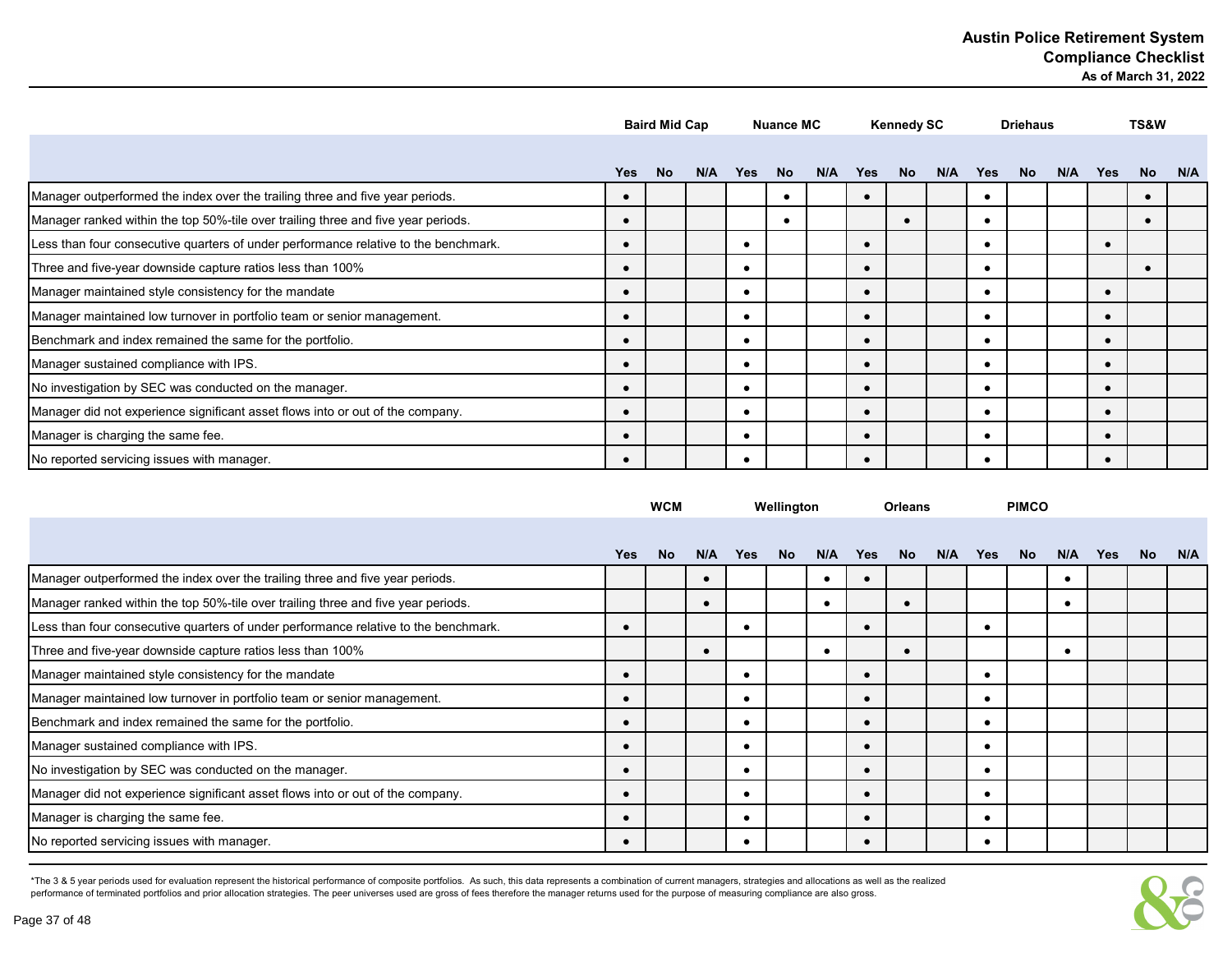# **Austin Police Retirement System Investment Pricing Summary as of 3/31/2022**

| Plan                                    | <b>Most Recent</b><br><b>Statement Date</b> | <b>Statement</b><br><b>Frequency</b> | <b>Statement</b><br><b>Source</b> |
|-----------------------------------------|---------------------------------------------|--------------------------------------|-----------------------------------|
| <b>Total Retirement System</b>          |                                             |                                      |                                   |
| <b>Total Equity</b>                     |                                             |                                      |                                   |
| <b>Total Domestic Equity</b>            |                                             |                                      |                                   |
| NT Collective Russell 3000 Fund         | 3/31/2022                                   | Monthly                              | Custodian                         |
| Baird Mid Cap Growth                    | 3/31/2022                                   | Monthly                              | Custodian                         |
| Nuance Mid Cap Value                    | 3/31/2022                                   | Monthly                              | Custodian                         |
| Kennedy Small Cap Value                 | 3/31/2022                                   | Monthly                              | Custodian                         |
| <b>Total International Equity</b>       |                                             |                                      |                                   |
| Thompson Siegel & Walmsley              | 3/31/2022                                   | Monthly                              | Custodian                         |
| Driehaus International Small Cap Growth | 3/31/2022                                   | Monthly                              | Custodian                         |
| <b>WCM Focused Intl</b>                 | 3/31/2022                                   | Monthly                              | Custodian                         |
| <b>Wellington Emerging Markets</b>      | 3/31/2022                                   | Monthly                              | Custodian                         |
| <b>Total Other Equity</b>               |                                             |                                      |                                   |
| Huff Energy Fund                        | 12/31/2020                                  | Quarterly                            | Manager                           |
| Sail Venture Fund I                     | 12/31/2014                                  | Quarterly                            | Manager                           |
| Sail Venture Fund II                    | 12/31/2014                                  | Quarterly                            | Manager                           |
| Sail Pre-Exit Acceleration Fund         | 12/31/2014                                  | Quarterly                            | Manager                           |
| Excelsior Investors, Ltd.               | 12/31/2021                                  | Monthly                              | Manager                           |
| <b>Franklin Park</b>                    | 12/31/2021                                  | Quarterly                            | Manager                           |
| <b>Total Fixed Income</b>               |                                             |                                      |                                   |
| <b>Total Fixed Income Funds</b>         |                                             |                                      |                                   |
| Orleans Capital                         | 3/31/2022                                   | Monthly                              | Custodian                         |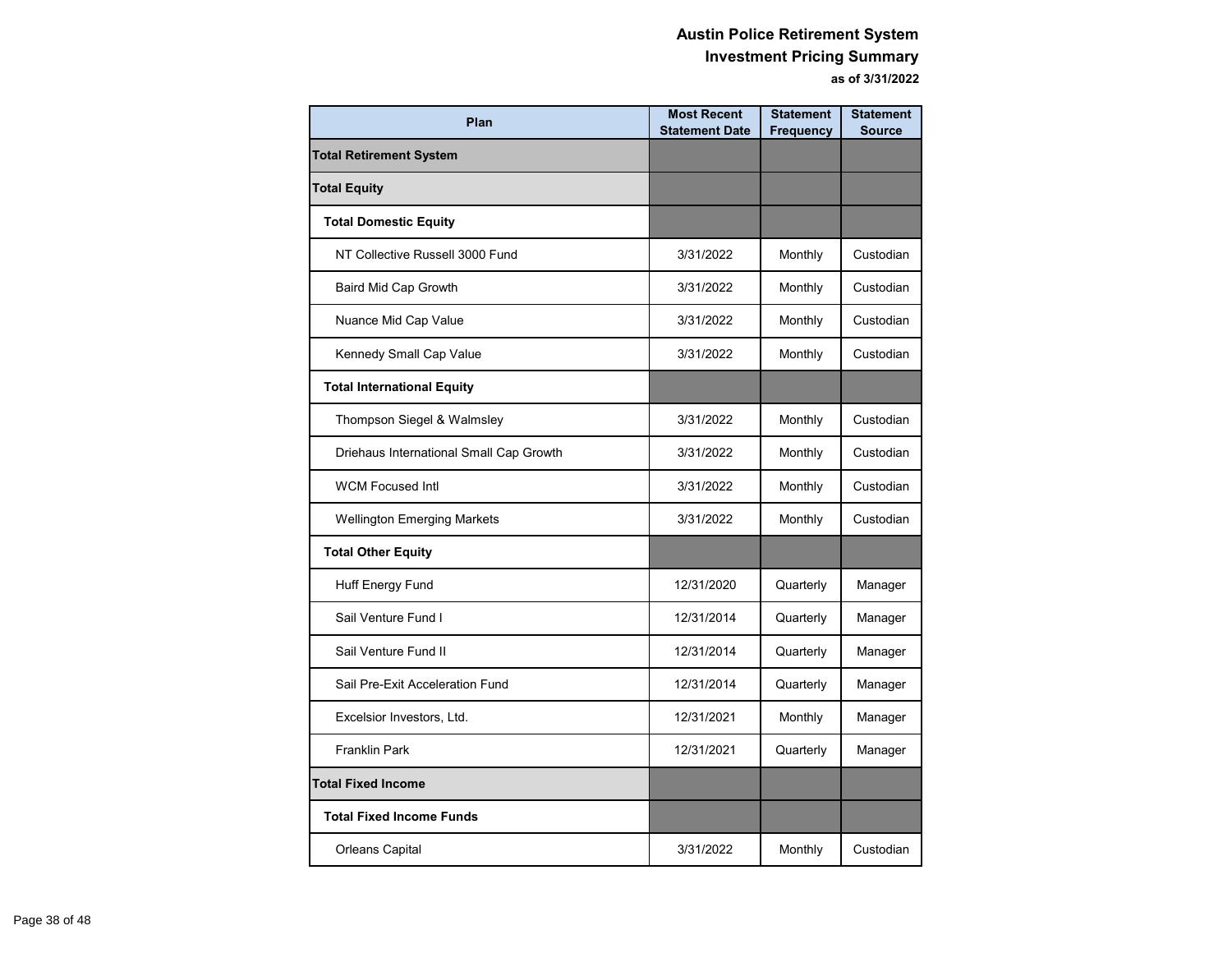# **Austin Police Retirement System Investment Pricing Summary as of 3/31/2022**

| Plan                                   | <b>Most Recent</b><br><b>Statement Date</b> | <b>Statement</b><br>Frequency | <b>Statement</b><br><b>Source</b> |
|----------------------------------------|---------------------------------------------|-------------------------------|-----------------------------------|
| <b>PIMCO Diversified</b>               | 3/31/2022                                   | Monthly                       | Custodian                         |
| <b>Total Other Fixed Income Funds</b>  |                                             |                               |                                   |
| <b>Capital Point Partners</b>          | 12/31/2021                                  | Quarterly                     | Manager                           |
| <b>LBC Credit Partners III</b>         | 12/31/2021                                  | Quarterly                     | Manager                           |
| <b>LBC Credit Partners IV</b>          | 12/31/2021                                  | Manager                       |                                   |
| Providence Debt Fund III               | 12/31/2021                                  | Quarterly                     | Manager                           |
| <b>Total Alternatives</b>              |                                             |                               |                                   |
| Total Real Estate (Composite)(6091100) |                                             |                               |                                   |
| Rockspring Capital Land Funds (I - VI) | 3/31/2022                                   | Quarterly                     | Manager                           |
| Rockspring Capital Land Fund II        | 3/31/2022                                   | Quarterly                     | Manager                           |
| Rockspring Capital Land Fund III       | 3/31/2022                                   | Quarterly                     | Manager                           |
| <b>Edison Investments</b>              | 3/31/2022                                   | Quarterly                     | Manager                           |
| India Property Fund                    | 12/31/2021                                  | Quarterly                     | Manager                           |
| Gainesville Property                   | 12/31/2017                                  | Quarterly                     | Manager                           |
| Morgan Stanley                         | 3/31/2022                                   | Quarterly                     | Manager                           |
| <b>AEW Parters VIII</b>                | 12/31/2021                                  | Quarterly                     | Manager                           |
| GreenOak US III                        | 12/31/2021                                  | Quarterly                     | Manager                           |
| <b>Brookfield</b>                      | 3/31/2022                                   | Quarterly                     | Manager                           |
| <b>Total Timber Funds</b>              |                                             |                               |                                   |
| <b>Capitol Timberland Investments</b>  | 3/31/2022                                   | Quarterly                     | Manager                           |
| Domain Environmental                   | 12/31/2021                                  | Quarterly                     | Manager                           |
| <b>Total Multi Asset Funds</b>         |                                             |                               |                                   |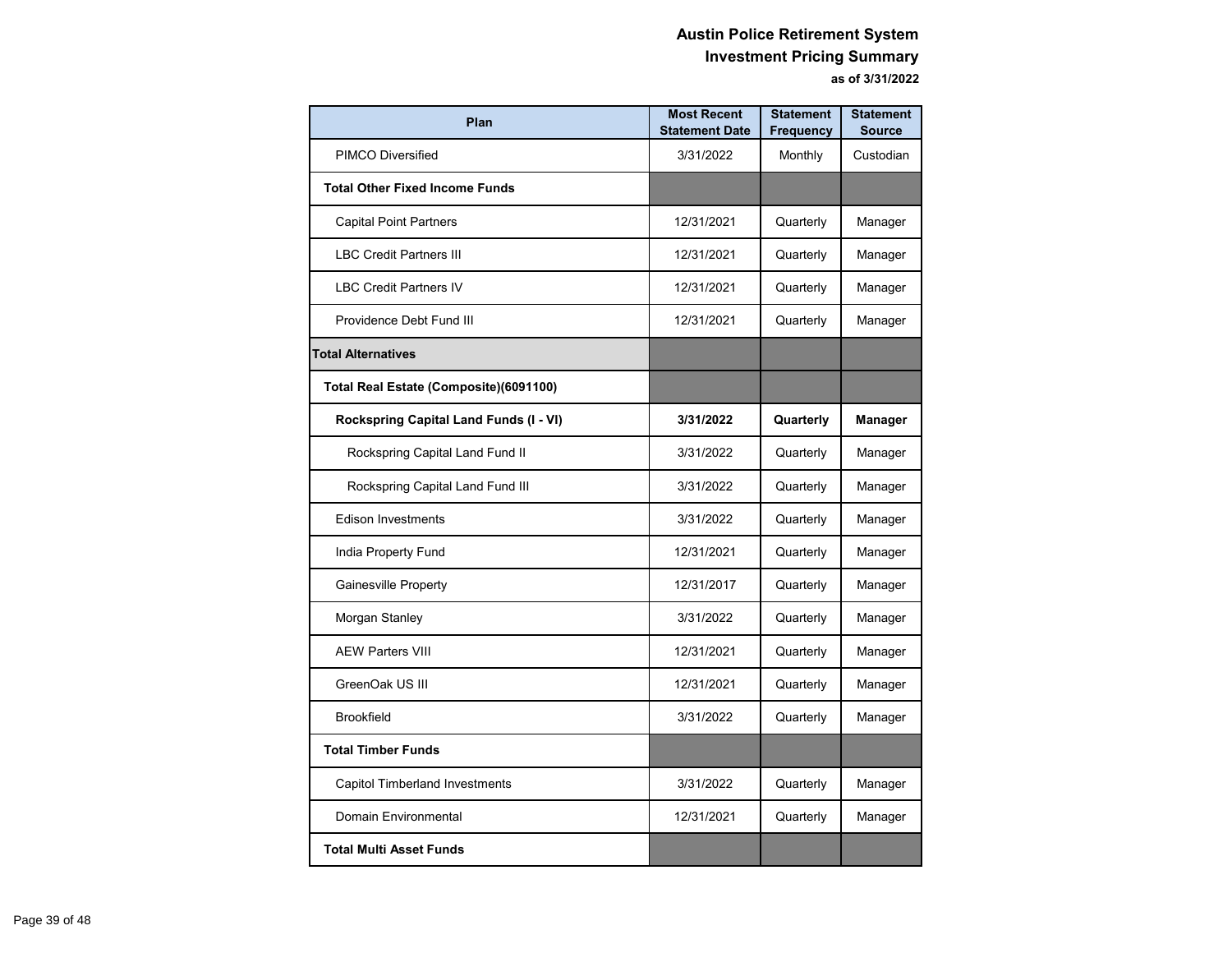# **Austin Police Retirement System Investment Pricing Summary as of 3/31/2022**

| Plan                         | <b>Most Recent</b><br><b>Statement Date</b> | <b>Statement</b><br><b>Frequency</b> | <b>Statement</b><br><b>Source</b> |
|------------------------------|---------------------------------------------|--------------------------------------|-----------------------------------|
| <b>BlackRock Multi Asset</b> | 3/31/2022                                   | Monthly                              | Manager                           |
| Cash Account                 | 3/31/2022                                   | Monthly                              | Custodian                         |
| PE Cash Account              | 3/31/2022                                   | Monthly                              | Custodian                         |
| <b>APRS Building</b>         |                                             |                                      |                                   |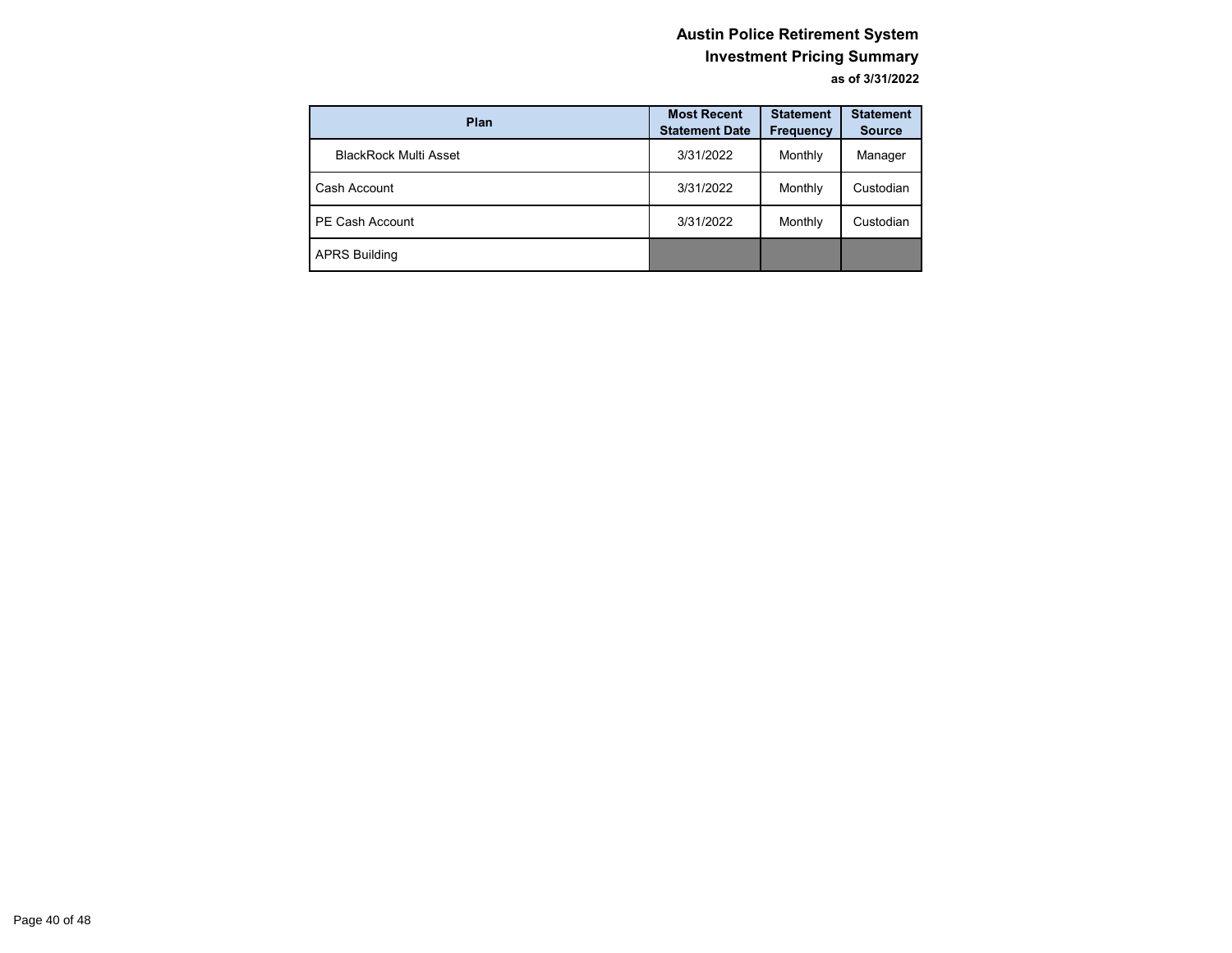# Austin Police Fee Analysis

|  | As of March 31, 2022 |  |
|--|----------------------|--|
|  |                      |  |

|                                                                               | <b>Estimated</b><br><b>Annual Fee</b><br>(%) | <b>Market Value</b><br>$($ \$) | <b>Estimated</b><br><b>Annual Fee</b><br>$($ \$) | <b>Fee Schedule</b>                         |
|-------------------------------------------------------------------------------|----------------------------------------------|--------------------------------|--------------------------------------------------|---------------------------------------------|
|                                                                               |                                              |                                |                                                  |                                             |
| <b>Total Domestic Equity</b>                                                  | 0.33                                         | 471,262,573                    | 1,571,153                                        |                                             |
| NT Collective Russell 3000 Index                                              | 0.02                                         | 277,790,002                    | 55,558                                           | 0.02 % of Assets                            |
| Baird Mid Cap Growth                                                          | 0.68                                         | 61,739,348                     | 420,436                                          | 0.70 % of First \$50 M<br>0.60 % Thereafter |
| Nuance Mid Cap Value                                                          | 0.67                                         | 67,049,599                     | 448,322                                          | 0.70 % of First \$25 M<br>0.65 % Thereafter |
| Kennedy Small Cap Value                                                       | 1.00                                         | 64,683,624                     | 646,836                                          | 1.00 % of Assets                            |
| <b>Total International Equity</b>                                             | 0.82                                         | 138,059,958                    | 1,134,203                                        |                                             |
| Thompson Siegel & Walmsley                                                    | 0.65                                         | 53,149,700                     | 345,473                                          | 0.65 % of Assets                            |
| Driehaus International Small Cap Growth                                       | 1.24                                         | 22,553,143                     | 279,659                                          | 1.24 % of Assets                            |
| WCM Focused Intl Growth LP                                                    | 0.85                                         | 41,392,295                     | 351,835                                          | 0.85 % of Assets                            |
| Wellington Emerging Markets Fund                                              | 0.75                                         | 20,964,820                     | 157,236                                          | 0.75 % of Assets                            |
| <b>Total Other Equity</b>                                                     | 0.47                                         | 66,229,889                     | 308,530                                          |                                             |
| Huff Energy Fund                                                              | 2.22                                         | 6,749,813                      | 150,000                                          |                                             |
| Sail Venture Fund I                                                           | 0.00                                         |                                |                                                  |                                             |
| Sail Venture Fund II                                                          | 0.00                                         |                                |                                                  |                                             |
| Sail Pre-Exit Acceleration Fund                                               | 0.00                                         |                                |                                                  |                                             |
| Excelsior Investors, Ltd.                                                     | 14.71                                        | 68,000                         | 10,000                                           |                                             |
| *Franklin Park Private Equity                                                 | 0.25                                         | 59,412,073                     | 148,530                                          | 0.25 % of Assets                            |
| *In addition to the 25 bps management fee, a 1% commitment fee for the first  |                                              |                                |                                                  |                                             |
| year of that commitment and can potentially earn an incentive fee of 5% after |                                              |                                |                                                  |                                             |
| APRS receives an 8% IRR preferred return on its investment.                   |                                              |                                |                                                  |                                             |
| <b>Total Fixed Income</b>                                                     | 0.55                                         | 114,496,317                    | 634,781                                          |                                             |
| <b>Orleans Capital</b>                                                        | 0.15                                         | 50,204,629                     | 75,307                                           | 0.15 % of Assets                            |
| Pimco Diversified Income Fund                                                 | 0.75                                         | 49,904,927                     | 374,287                                          | 0.75 % of Assets                            |
| <b>Total Other Fixed Income</b>                                               | 1.29                                         | 14,386,762                     | 185,187                                          |                                             |
| Capital Point Partners (Princeton Capital)                                    | 1.65                                         | 3,478,045                      | 57,388                                           |                                             |
| <b>LBC Credit Partners III</b>                                                | 1.25                                         | 2,427,674                      | 30,346                                           |                                             |
| <b>LBC Credit Partners IV</b>                                                 | 1.25                                         | 5,057,003                      | 63,213                                           |                                             |
| Providence Debt Fund III                                                      | 1.00                                         | 3,424,040                      | 34,240                                           |                                             |

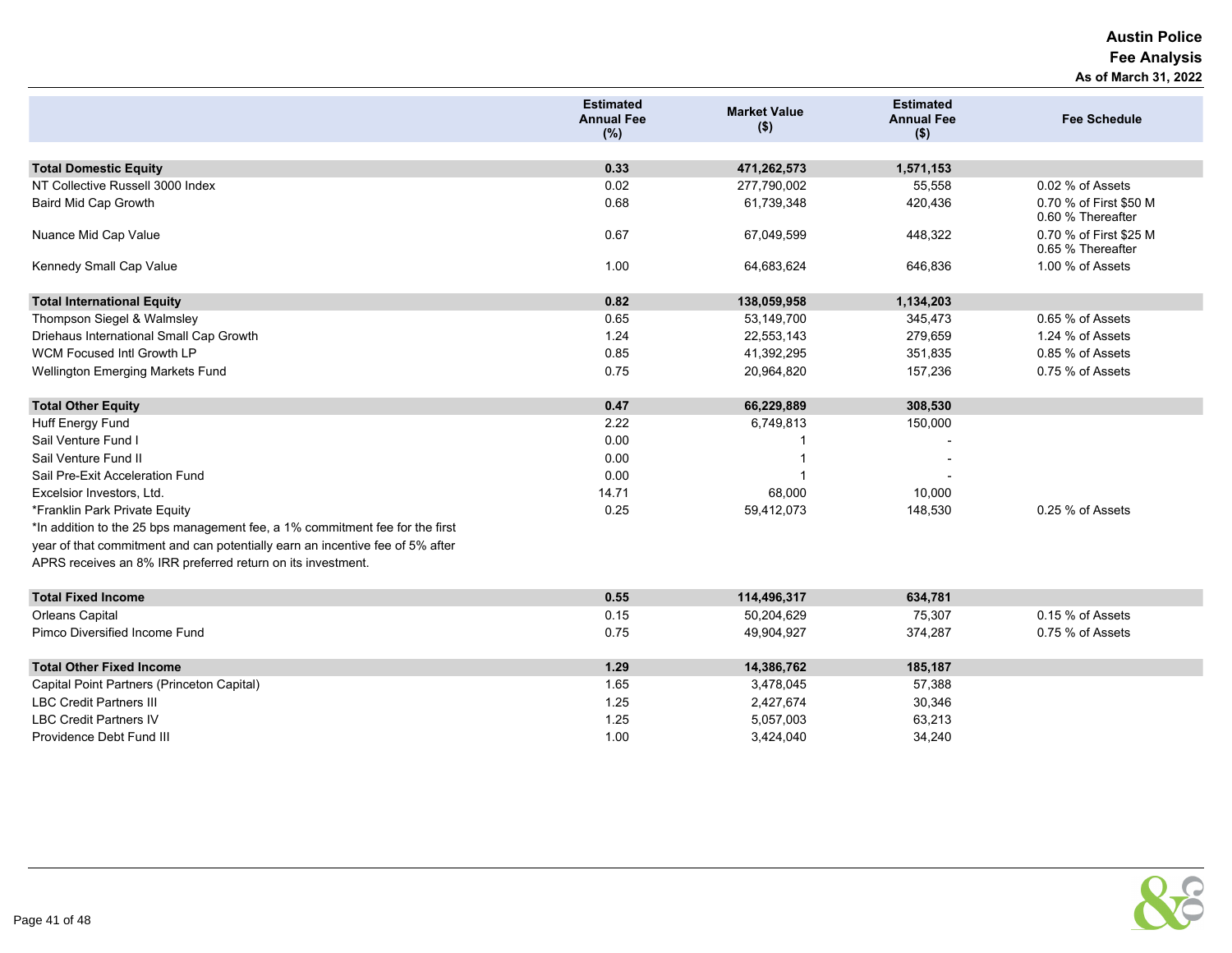## Austin Police Fee Analysis As of March 31, 2022

|                                                | <b>Estimated</b><br><b>Annual Fee</b><br>(%) | <b>Market Value</b><br>$($ \$) | <b>Estimated</b><br><b>Annual Fee</b><br>$($ \$) | <b>Fee Schedule</b> |
|------------------------------------------------|----------------------------------------------|--------------------------------|--------------------------------------------------|---------------------|
| <b>Total Real Estate</b>                       | 0.97                                         |                                |                                                  |                     |
|                                                | 1.25                                         | 130,583,050                    | 1,272,321                                        | 1.25 % of Assets    |
| Rockspring Capital Land Fund II                |                                              | 1,143,653                      | 14,296                                           |                     |
| Rockspring Capital Land Fund III               | 1.25                                         | 618,154                        | 7,727                                            | 1.25 % of Assets    |
| Edison Investments                             | 1.00                                         | 2,275,351                      | 22,754                                           | 1.00 % of Assets    |
| India Property Fund                            | 2.00                                         | 215,109                        | 4,302                                            | 2.00 % of Assets    |
| <b>Gainesville Property</b>                    | 0.00                                         | 1,644,315                      |                                                  | 0.00 % of Assets    |
| Morgan Stanley                                 | 0.90                                         | 83,287,275                     | 749,585                                          | 0.90 % of Assets    |
| <b>AEW Partners Fund VIII</b>                  | 1.25                                         | 3,656,253                      | 45,703                                           | 1.25 % of Assets    |
| GreenOak US III                                | 1.50                                         | 10,105,027                     | 151,575                                          | 1.50 % of Assets    |
| <b>Brookfield Premier Real Estate Partners</b> | 1.00                                         | 27,637,913                     | 276,379                                          | 1.00 % of Assets    |
| <b>Total Timber Funds</b>                      | 1.07                                         | 5,624,433                      | 60,100                                           |                     |
| <b>Capitol Timberland Investments</b>          | 1.00                                         | 4,081,997                      | 40,820                                           | 1.00 % of Assets    |
| Domain Environmental Investments II            | 1.25                                         | 1,542,436                      | 19,280                                           | 1.25 % of Assets    |
| <b>Total Multi Asset Funds</b>                 | 0.57                                         | 79,979,513                     | 455,883                                          |                     |
| <b>BlackRock Multi Asset Fund</b>              | 0.57                                         | 79,979,513                     | 455,883                                          | 0.57 % of Assets    |
| Cash Account                                   | 0.00                                         | 17,080,130                     | $\sim$                                           | 0.00 % of Assets    |
| <b>APRS Building</b>                           | 0.00                                         | 1,701,375                      | $\overline{\phantom{a}}$                         | 0.00 % of Assets    |
|                                                |                                              |                                |                                                  |                     |
| <b>Total Retirement System</b>                 | 0.53                                         | 1,025,017,237                  | 5,436,971                                        |                     |

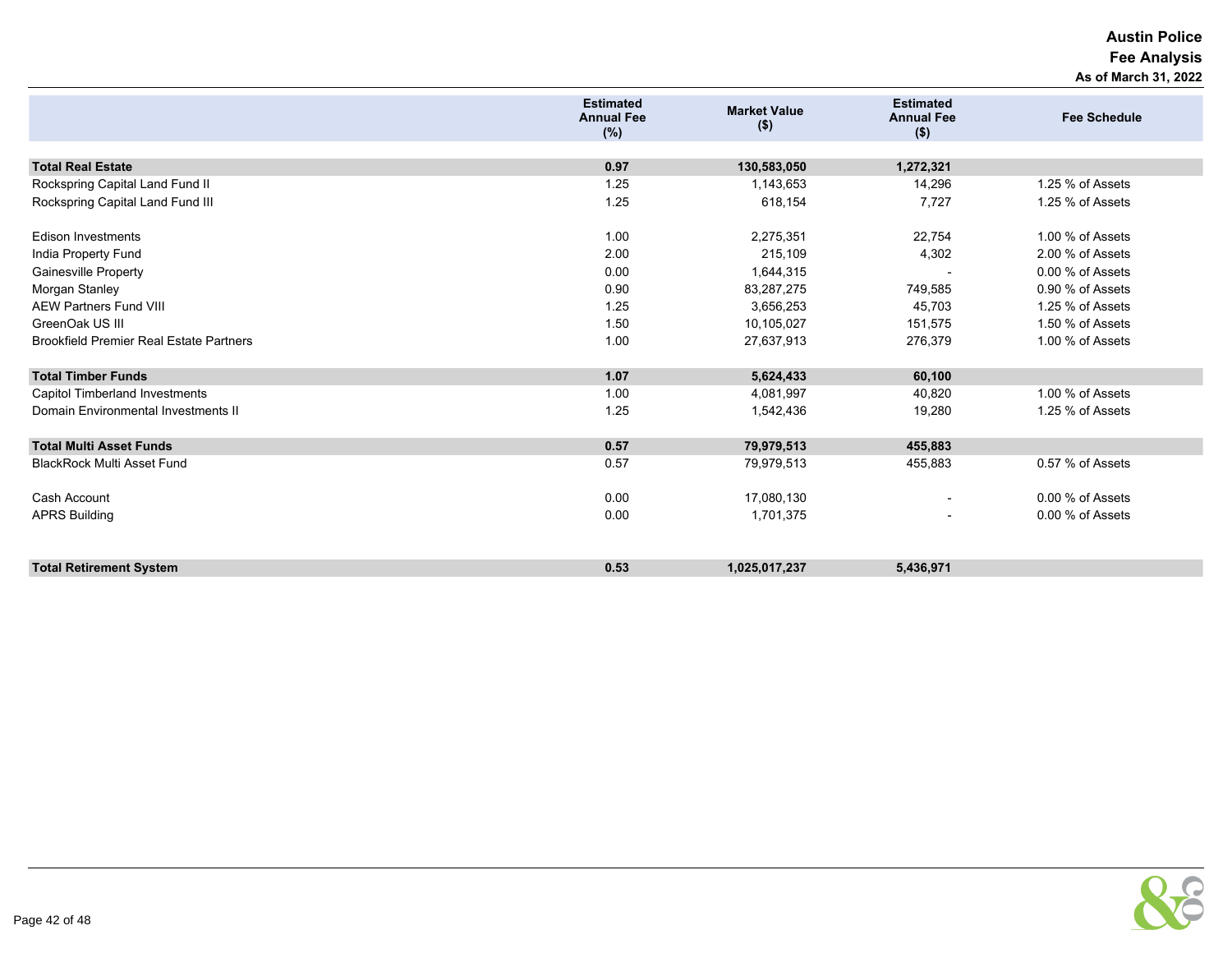## Austin Police Retirement System Historical Hybrid Compositions As of March 31, 2022

| <b>Total Fund Policy</b>                  |            |                                           |            |
|-------------------------------------------|------------|-------------------------------------------|------------|
| <b>Allocation Mandate</b>                 | Weight (%) | <b>Allocation Mandate</b>                 | Weight (%) |
| <b>Jan-1976</b>                           |            | <b>Jan-2021</b>                           |            |
| <b>S&amp;P 500 Index</b>                  | 60.00      | Russell 3000 Index                        | 42.50      |
| Blmbg. U.S. Aggregate Index               | 40.00      | MSCI World ex U.S.                        | 15.00      |
|                                           |            | Blmbg. U.S. Aggregate Index               | 10.00      |
| <b>Jan-2014</b>                           |            | Blmbg. Global Credit                      | 5.00       |
| Russell 3000 Index                        | 30.00      | <b>NCREIF Property Index</b>              | 15.00      |
| MSCI World ex U.S.                        | 15.00      | HFRI Fund of Funds Composite Index        | 5.00       |
| Blmbg. U.S. Aggregate Index               | 5.00       | Credit Suisse Leveraged Loan Index        | 5.00       |
| Blmbg. Global Multiverse                  | 5.00       | Cambridge Associates Private Equity Index | 2.50       |
| <b>NCREIF Property Index</b>              | 15.00      |                                           |            |
| <b>NCREIF Timberland Index (Monthly)</b>  | 5.00       | <b>Mar-2022</b>                           |            |
| Russell 3000 + 300 bps                    | 12.50      | Russell 3000 Index                        | 45.00      |
| HFRI Fund of Funds Composite Index        | 10.00      | MSCI World ex U.S.                        | 15.00      |
| FTSE 3 Month T-Bill                       | 2.50       | Blmbg. U.S. Aggregate Index               | 5.00       |
|                                           |            | Blmbg. Global Credit                      | 5.00       |
| <b>Jan-2017</b>                           |            | <b>NCREIF Property Index</b>              | 15.00      |
| Russell 3000 Index                        | 45.00      | HFRI Fund of Funds Composite Index        | 5.00       |
| MSCI World ex U.S.                        | 15.00      | Credit Suisse Leveraged Loan Index        | 2.50       |
| Blmbg. U.S. Aggregate Index               | 5.00       | Cambridge Associates Private Equity Index | 7.50       |
| Blmbg. Global Multiverse                  | 5.00       |                                           |            |
| <b>NCREIF Property Index</b>              | 15.00      |                                           |            |
| <b>NCREIF Timberland Index (Monthly)</b>  | 2.50       |                                           |            |
| HFRI Fund of Funds Composite Index        | 5.00       |                                           |            |
| Credit Suisse Leveraged Loan Index        | 5.00       |                                           |            |
| Cambridge Associates Private Equity Index | 2.50       |                                           |            |
| <b>Jan-2018</b>                           |            |                                           |            |
| Russell 3000 Index                        | 42.50      |                                           |            |
| MSCI World ex U.S.                        | 15.00      |                                           |            |
| Blmbg. U.S. Aggregate Index               | 10.00      |                                           |            |
| <b>Blmbg. Global Multiverse</b>           | 5.00       |                                           |            |
| <b>NCREIF Property Index</b>              | 15.00      |                                           |            |
| HFRI Fund of Funds Composite Index        | 5.00       |                                           |            |
| Credit Suisse Leveraged Loan Index        | 5.00       |                                           |            |
| Cambridge Associates Private Equity Index | 2.50       |                                           |            |
|                                           |            |                                           |            |

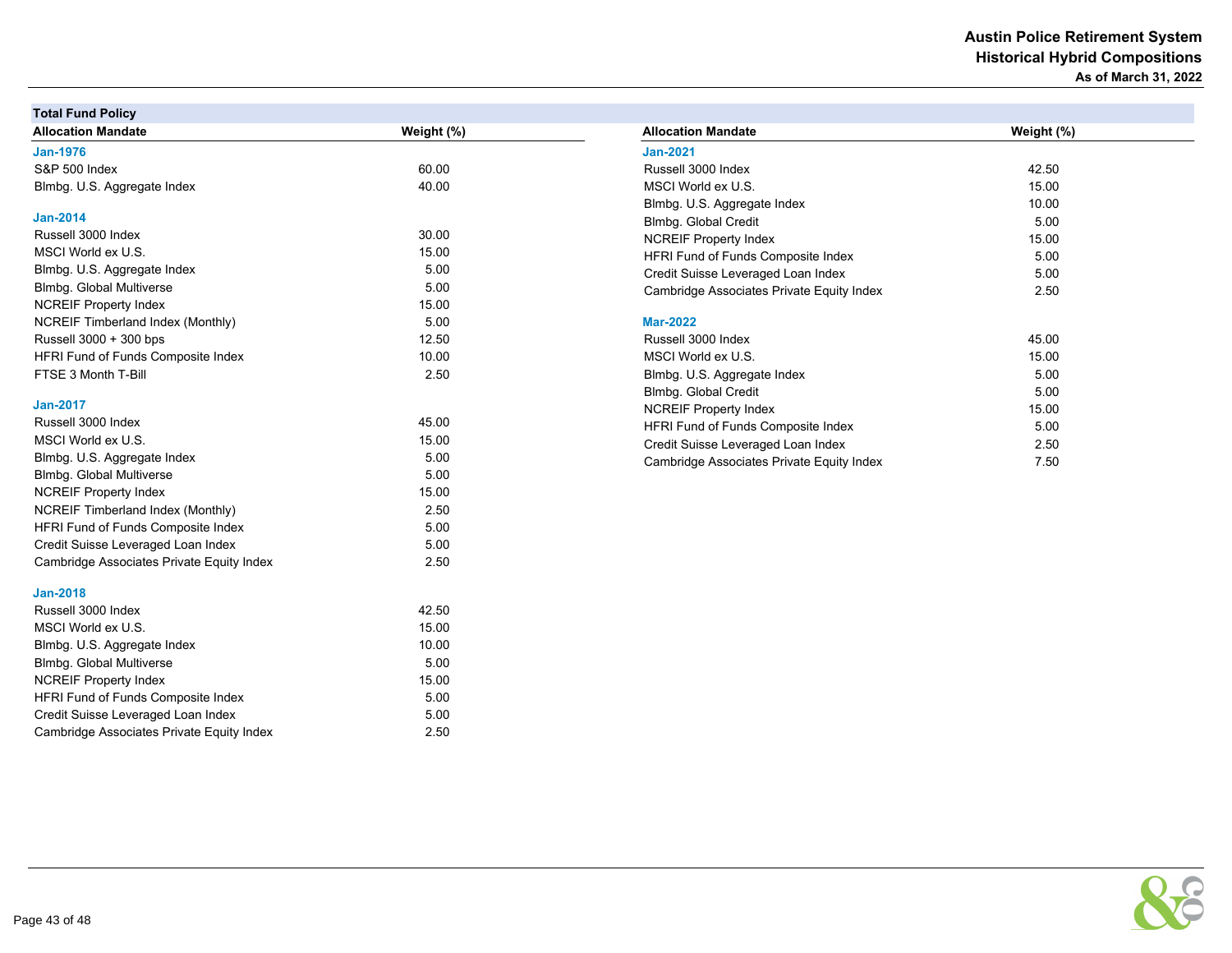| <b>Total Equity Policy</b> |            | <b>Total Private Equity Policy</b>        |            | <b>Wellington Energy Hybrid</b> |            |
|----------------------------|------------|-------------------------------------------|------------|---------------------------------|------------|
| <b>Allocation Mandate</b>  | Weight (%) | <b>Allocation Mandate</b>                 | Weight (%) | <b>Allocation Mandate</b>       | Weight (%) |
| Jan-1979                   |            | <b>May-2013</b>                           |            | <b>Jan-1999</b>                 |            |
| Russell 3000 Index         | 67.00      | Russell 3000 Index                        | 100.00     | Russell 3000 Energy SP          | 100.00     |
| MSCI World ex U.S.         | 33.00      |                                           |            |                                 |            |
|                            |            | <b>Jan-2017</b>                           |            | Oct-2015                        |            |
| <b>Jan-2017</b>            |            | Credit Suisse Leveraged Loan Index        | 67.00      | S&P 500 Energy                  | 100.00     |
| Russell 3000 Index         | 75.00      | Cambridge Associates Private Equity Index | 33.00      |                                 |            |
| MSCI World ex U.S.         | 25.00      |                                           |            |                                 |            |

| <b>Total Hedge Fund Policy</b>            |            |
|-------------------------------------------|------------|
| <b>Allocation Mandate</b>                 | Weight (%) |
| Jan-1990                                  |            |
| <b>HFRI Fund of Funds Composite Index</b> | 100.00     |

| <b>Total Fixed Income Policy</b> |            |                                 |            |
|----------------------------------|------------|---------------------------------|------------|
| <b>Allocation Mandate</b>        | Weight (%) |                                 |            |
| Dec-1993                         |            | <b>Total Timber Policy</b>      |            |
| Blmbg. U.S. Aggregate Index      | 100.00     | <b>Allocation Mandate</b>       | Weight (%) |
|                                  |            | <b>Apr-1987</b>                 |            |
| <b>Jan-1999</b>                  |            | <b>NCREIF Timberland Index</b>  | 100.00     |
| Blmbg. U.S. Aggregate Index      | 50.00      |                                 |            |
| <b>Blmbg. Global Multiverse</b>  | 50.00      |                                 |            |
| Jan-2021                         |            |                                 |            |
| Blmbg. U.S. Aggregate Index      | 50.00      |                                 |            |
| Blmbg. Global Credit             | 50.00      |                                 |            |
|                                  |            | <b>Total Real Estate Policy</b> |            |
|                                  |            | <b>Allocation Mandate</b>       | Weight (%) |
|                                  |            | <b>Jan-1978</b>                 |            |

NCREIF Property Index 100.00

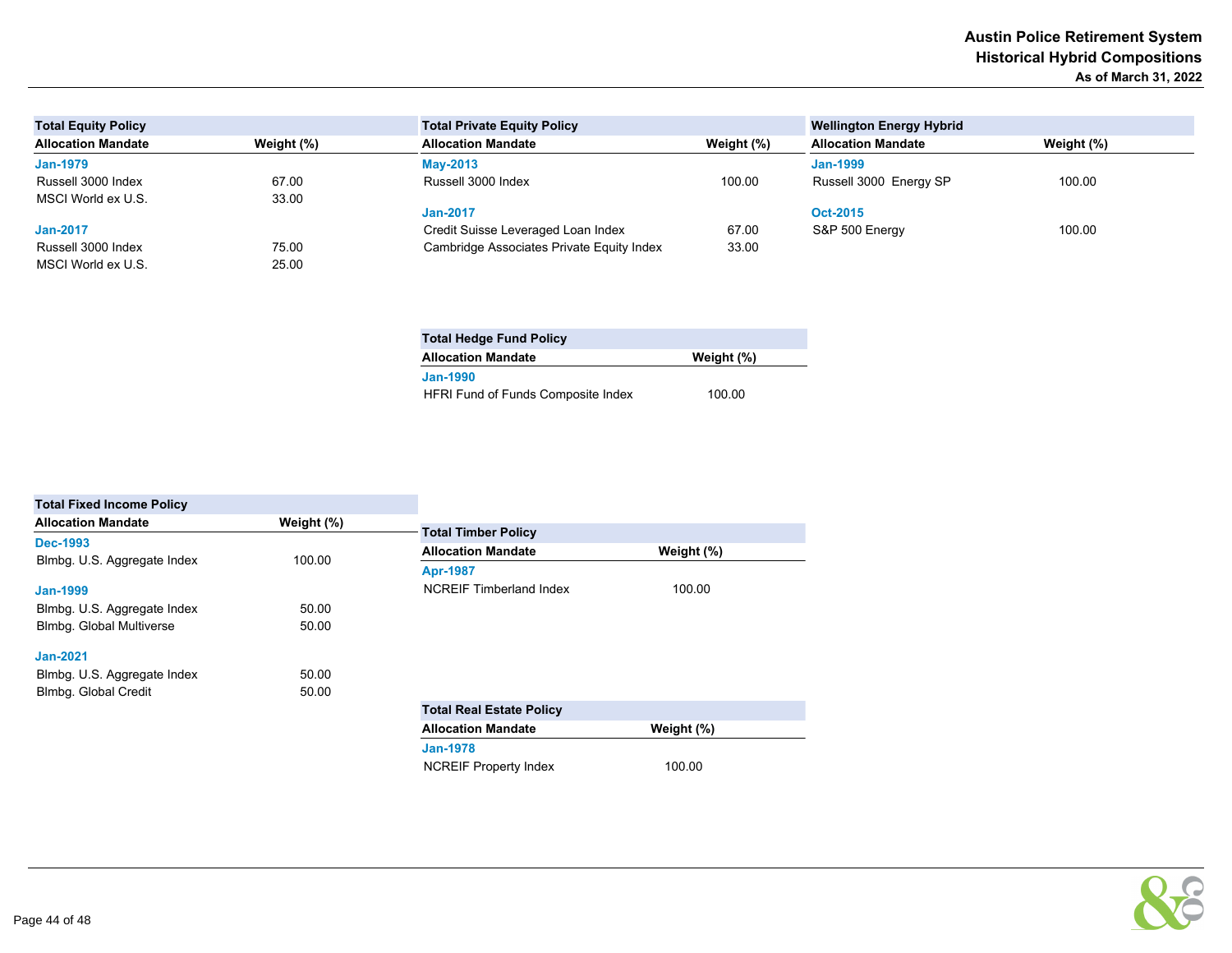- · All market value and performance information through April 30, 2013 is provided by the previous consultant, CSG.
- All historical return data is presented Net of Fees.
- · Best efforts have been made to acquire the most accurate data but due to reporting lag times Private Fixed Income, Real Estate, Timber, Private Equity and Hedge Fund information may not be current. Market values for these investments are subject to revision in future reports as more current information becomes available.
- · NCREIF Property Index is updated quarterly. One month return information is shown as 0.00%.
- Effective May 1, 2013 the Sail Xtreme APRS Fund, LP and Xtreme Power, Inc. investments have been reclassified as Private Fixed Income under the Alternative Investments category. Prior to that they were listed as Fixed Income by the prior consultant.
- · Returns for all Real Estate, Timber and Private Equity managers are Internal Rates or Return. All other managers are Time Weighted Rates of Return.
- · Actuarial Assumption is currently 7.25%
- Prior to 1/1/2009 Capital Point (Princeton Capital) and Clinton Magnolia performance is included in the Total Fixed Income performance.
- · The information contained in this report is obtained from third party sources and is not warranted to be accurate, complete or timely. All returns and market values are preliminary and subject to revision in future reports upon final reconciliation.
- · Pricing may differ between the custodian and manager for reasons beyond the control of AndCo Consulting. Every effort will be made to use the most accurate and timely information available when the report is generated.
- · \* Xtreme Power declared bankruptcy in January 2014. After discussions with the Fund's Accountant, Auditor and Legal Counsel the investments in this company have been marked down to \$0.00 as of December 31st. If any proceeds are recovered in the bankruptcy process they will be credited to the Fund at that time.
- · As of 12/31/14 the Excelsior Investors, LTD position was reclassified to from the Hedge Fund composite to the Private Equity composite.

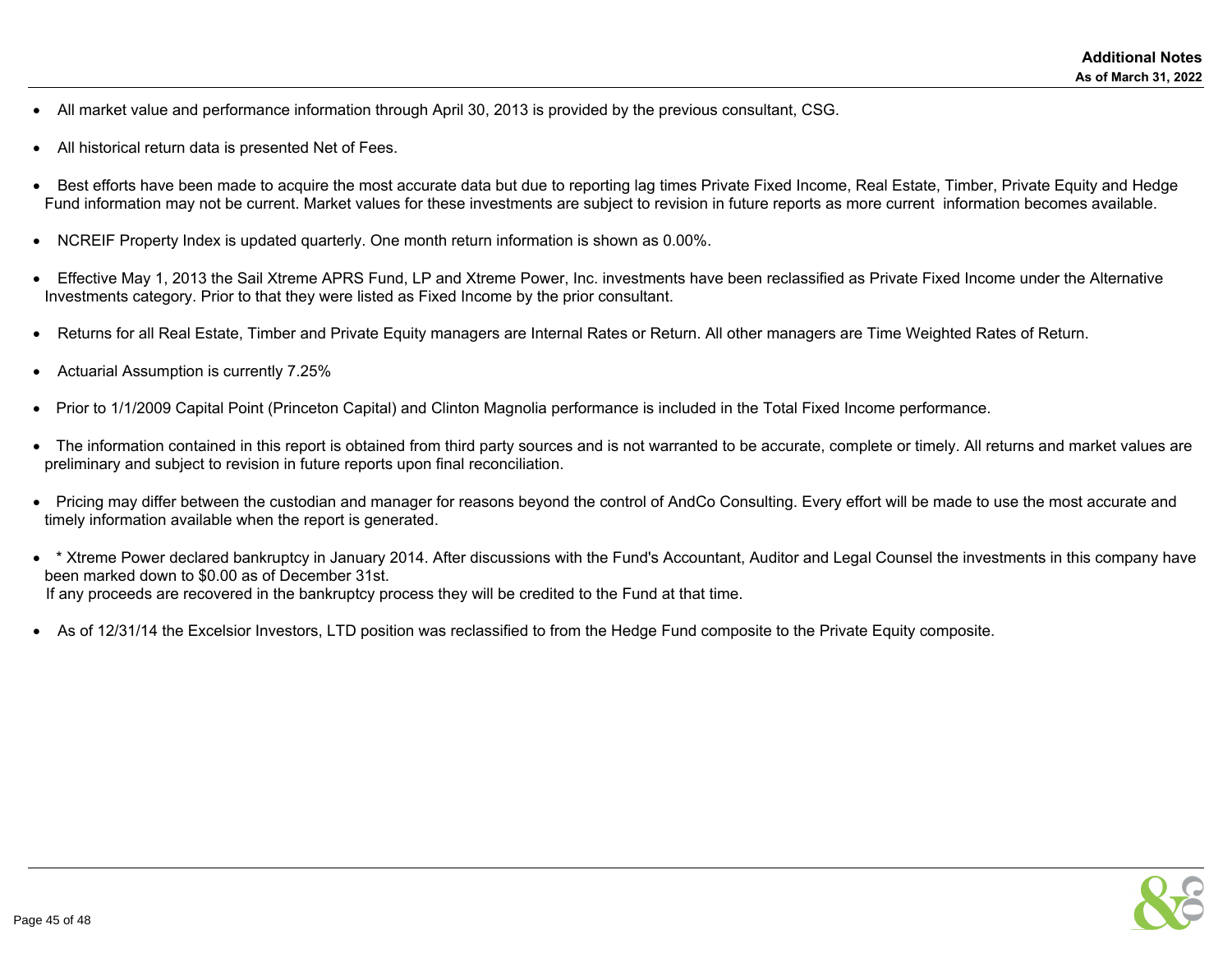| <b>Active Return</b>                  | - Arithmetic difference between the manager's performance and the designated benchmark return over a specified time period.                                                                                                                                                                                                                                    |
|---------------------------------------|----------------------------------------------------------------------------------------------------------------------------------------------------------------------------------------------------------------------------------------------------------------------------------------------------------------------------------------------------------------|
| Alpha                                 | - A measure of the difference between a portfolio's actual performance and its expected return based on its level of risk as determined by beta. It determines the portfolio's<br>non-systemic return, or its historical performance not explained by movements of the market.                                                                                 |
| <b>Beta</b>                           | - A measure of the sensitivity of a portfolio to the movements in the market. It is a measure of the portfolio's systematic risk.                                                                                                                                                                                                                              |
| Consistency                           | - The percentage of quarters that a product achieved a rate of return higher than that of its benchmark. Higher consistency indicates the manager has contributed more to the<br>product's performance.                                                                                                                                                        |
| Distributed to Paid In (DPI)          | - The ratio of money distributed to Limited Partners by the fund, relative to contributions. It is calculated by dividing cumulative distributions by paid in capital. This multiple<br>shows the investor how much money they got back. It is a good measure for evaluating a fund later in its life because there are more distributions to measure against. |
| <b>Down Market Capture</b>            | - The ratio of average portfolio performance over the designated benchmark during periods of negative returns. A lower value indicates better product performance                                                                                                                                                                                              |
| <b>Downside Risk</b>                  | - A measure similar to standard deviation that utilizes only the negative movements of the return series. It is calculated by taking the standard deviation of the negative<br>quarterly set of returns. A higher factor is indicative of a riskier product.                                                                                                   |
| <b>Excess Return</b>                  | - Arithmetic difference between the manager's performance and the risk-free return over a specified time period.                                                                                                                                                                                                                                               |
| <b>Excess Risk</b>                    | - A measure of the standard deviation of a portfolio's performance relative to the risk free return.                                                                                                                                                                                                                                                           |
| <b>Information Ratio</b>              | - This calculates the value-added contribution of the manager and is derived by dividing the active rate of return of the portfolio by the tracking error. The higher the<br>Information Ratio, the more the manager has added value to the portfolio.                                                                                                         |
| <b>Public Market Equivalent (PME)</b> | - Designs a set of analyses used in the Private Equity Industry to evaluate the performance of a Private Equity Fund against a public benchmark or index.                                                                                                                                                                                                      |
| R-Squared                             | - The percentage of a portfolio's performance that can be explained by the behavior of the appropriate benchmark. A high R-Squared means the portfolio's performance has<br>historically moved in the same direction as the appropriate benchmark.                                                                                                             |
| Return                                | - Compounded rate of return for the period.                                                                                                                                                                                                                                                                                                                    |
| <b>Sharpe Ratio</b>                   | - Represents the excess rate of return over the risk free return divided by the standard deviation of the excess return. The result is an absolute rate of return per unit of risk. A<br>higher value demonstrates better historical risk-adjusted performance.                                                                                                |
| <b>Standard Deviation</b>             | - A statistical measure of the range of a portfolio's performance. It represents the variability of returns around the average return over a specified time period.                                                                                                                                                                                            |
| Total Value to Paid In (TVPI)         | - The ratio of the current value of remaining investments within a fund, plus the total value of all distributions to date, relative to the total amount of capital paid into the fund<br>to date. It is a good measure of performance before the end of a fund's life                                                                                         |
| <b>Tracking Error</b>                 | - This is a measure of the standard deviation of a portfolio's returns in relation to the performance of its designated market benchmark.                                                                                                                                                                                                                      |
| <b>Treynor Ratio</b>                  | - Similar to Sharpe ratio but utilizes beta rather than excess risk as determined by standard deviation. It is calculated by taking the excess rate of return above the risk free<br>rate divided by beta to derive the absolute rate of return per unit of risk. A higher value indicates a product has achieved better historical risk-adjusted performance. |
| <b>Up Market Capture</b>              | - The ratio of average portfolio performance over the designated benchmark during periods of positive returns. A higher value indicates better product performance.                                                                                                                                                                                            |

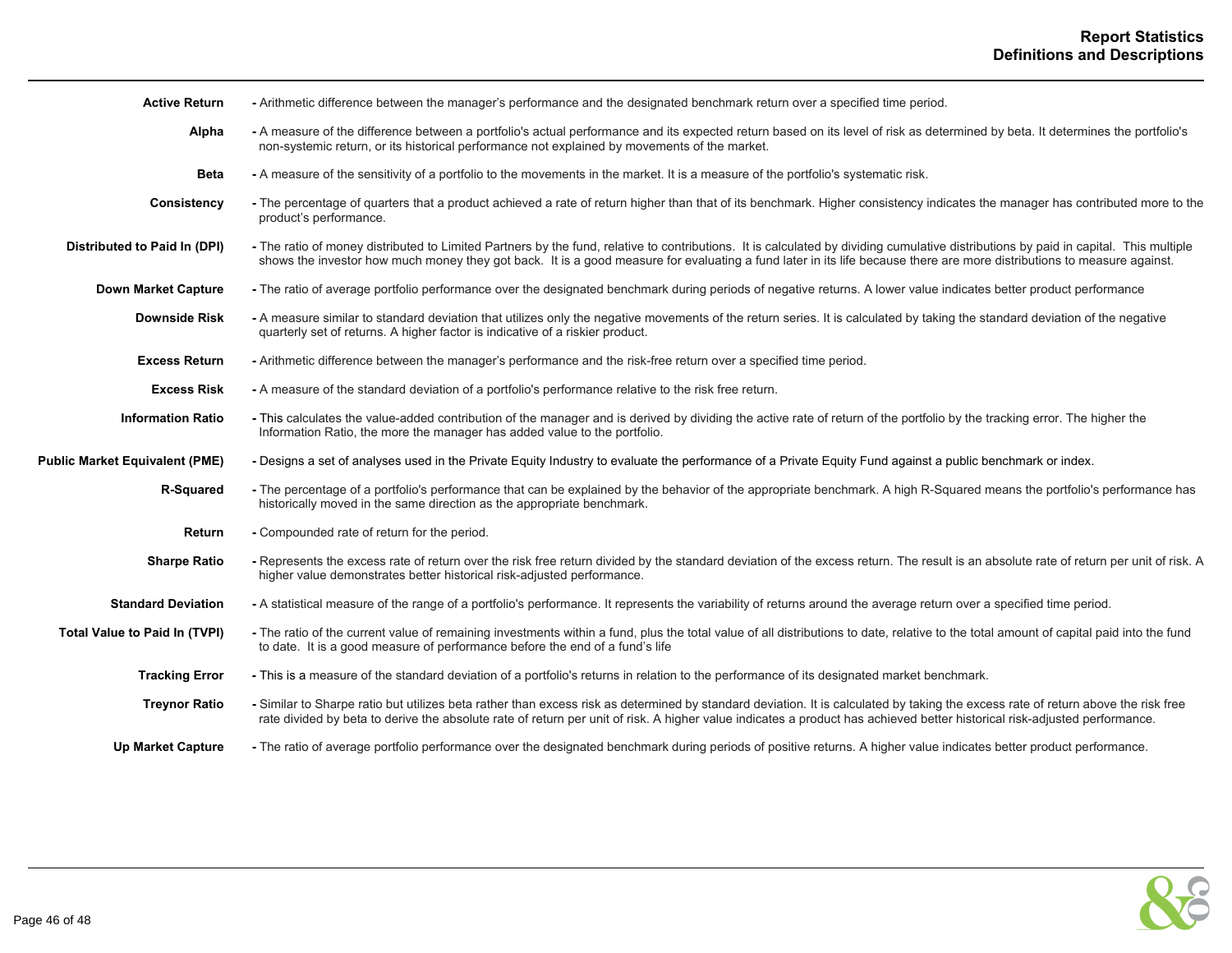AndCo compiled this report for the sole use of the client for which it was prepared. AndCo is responsible for evaluating the performance results of the Total Fund along with the investment advisors by comparing their performance with indices and other related peer universe data that is deemed appropriate. AndCo uses the results from this evaluation to make observations and recommendations to the client.

AndCo uses time-weighted calculations which are founded on standards recommended by the CFA Institute. The calculations and values shown are based on information that is received from custodians. AndCo analyzes transactions as indicated on the custodian statements and reviews the custodial market values of the portfolio. As a result, this provides AndCo with a reasonable basis that the investment information presented is free from material misstatement. This methodology of evaluating and measuring performance provides AndCo with a practical foundation for our observations and recommendations. Nothing came to our attention that would cause AndCo to believe that the information presented is significantly misstated.

This performance report is based on data obtained by the client's custodian(s), investment fund administrator, or other sources believed to be reliable. While these sources are believed to be reliable, the data providers are responsible for the accuracy and completeness of their statements. Clients are encouraged to compare the records of their custodian(s) to ensure this report fairly and accurately reflects their various asset positions.

The strategies listed may not be suitable for all investors. We believe the information provided here is reliable, but do not warrant its accuracy or completeness. Past performance is not an indication of future performance. Any information contained in this report is for informational purposes only and should not be construed to be an offer to buy or sell any securities, investment consulting, or investment management services.

Additional information included in this document may contain data provided by from index databases, public economic sources and the managers themselves.

This document may contain data provided by Bloomberg Barclays. Bloomberg Barclays Index data provided by way of Barclays Live.

This document may contain data provided by Standard and Poor's. Nothing contained within any document, advertisement or presentation from S&P Indices constitutes an offer of services in jurisdictions where S&P Indices does not have the necessary licenses. All information provided by S&P Indices is impersonal and is not tailored to the needs of any person, entity or group of persons. Any returns or performance provided within any document is provided for illustrative purposes only and does not demonstrate actual performance. Past performance is not a guarantee of future investment results.

This document may contain data provided by MSCI, Inc. Copyright MSCI, 2017. Unpublished. All Rights Reserved. This information may only be used for your internal use, may not be reproduced or redisseminated in any form and may not be used to create any financial instruments or products or any indices. This information is provided on an "as is" basis and the user of this information assumes the entire risk of any use it may make or permit to be made of this information. Neither MSCI, any of its affiliates or any other person involved in or related to compiling, computing or creating this information makes any express or implied warranties or representations with respect to such information or the results to be obtained by the use thereof, and MSCI, its affiliates and each such other person hereby expressly disclaim all warranties (including, without limitation, all warranties of originality, accuracy, completeness, timeliness, non-infringement, merchantability and fitness for a particular purpose) with respect to this information. Without limiting any of the foregoing, in no event shall MSCI, any of its affiliates or any other person involved in or related to compiling, computing or creating this information have any liability for any direct, indire special, incidental, punitive, consequential or any other damages (including, without limitation, lost profits) even if notified of, or if it might otherwise have anticipated, the possibility of such damages.

This document may contain data provided by Russell Investment Group. Russell Investment Group is the source owner of the data contained or reflected in this material and all trademarks and copyrights related thereto. The material may contain confidential information and unauthorized use, disclosure, copying, dissemination or redistribution is strictly prohibited. This is a user presentation of the data. Russell Investment Group is not responsible for the formatting or configuration of this material or for any inaccuracy in presentation thereof.

This document may contain data provided by Morningstar. All rights reserved. Use of this content requires expert knowledge. It is to be used by specialist institutions only. The information contained herein: (1) is proprietary to Morningstar and/or its content providers; (2) may not be copied, adapted or distributed; and (3) is not warranted to be accurate, complete or timely. Neither Morningstar nor its content providers are responsible for any damages or losses arising from any use of this information, except where such damages or losses cannot be limited or excluded by law in your jurisdiction. Past financial performance is not guarantee of future results.